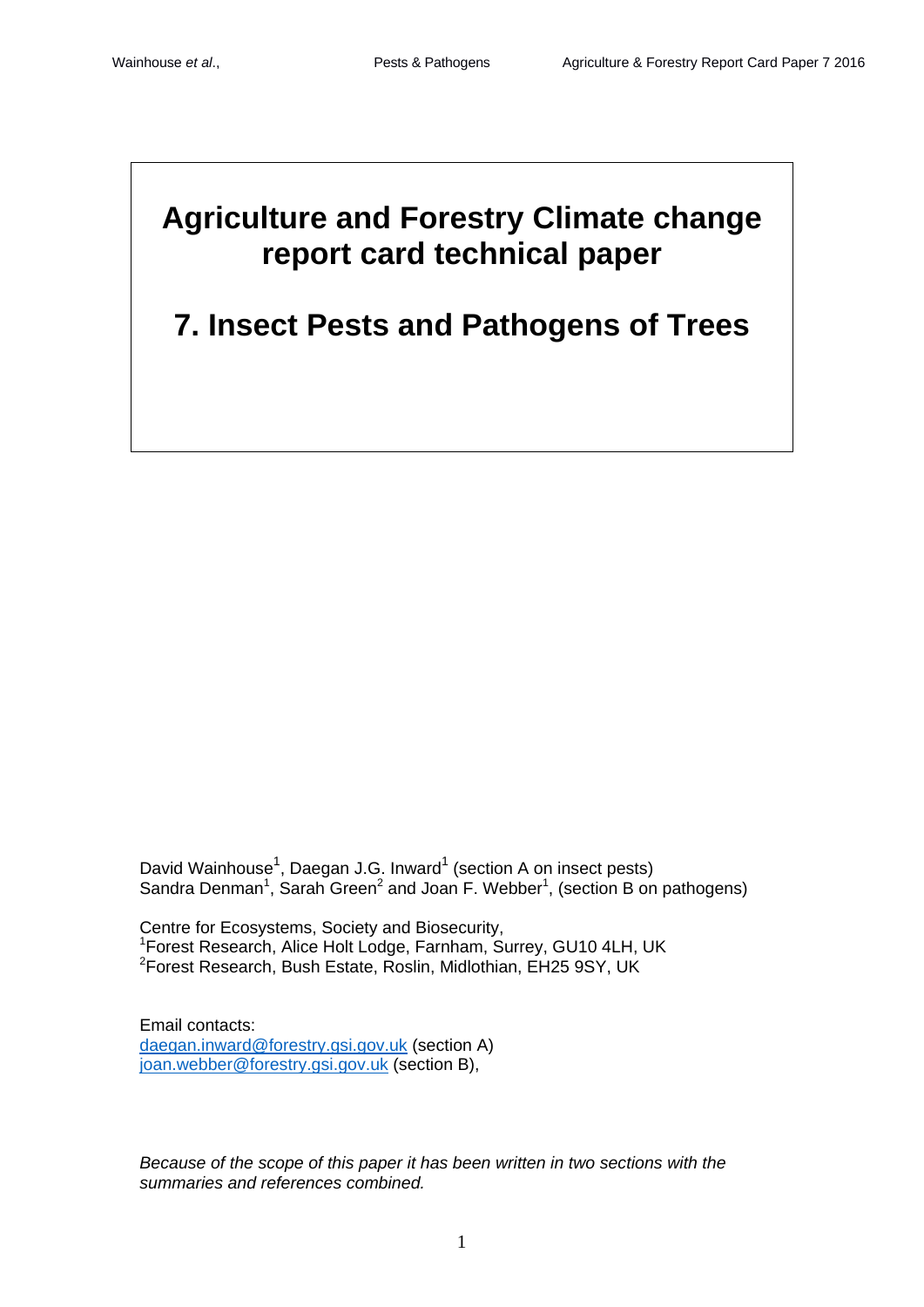# **Summary**

- Evidence for current effects of climate change (CC) on forest insect pests in the UK is limited and largely anecdotal as appropriate long-term data sets are lacking. However, empirical or circumstantial evidence from North America (high confidence, H) and continental Europe (medium confidence, M) provide clear evidence for changes in abundance, damage or distribution related to CC.
- Increases in endemic levels of 'feeding' resulting from greater abundance, longer periods of seasonal activity or increased voltinism as a result of CC are not likely to have significant economic effects over a rotation (M). However, significant sublethal effects on tree growth in successive years, which may be likely under CC, would be economically significant (M). Increased impact from insects that can degrade valuable timber or kill mature trees provide the greatest risk to forestry and some of these insects are likely to benefit from CC (H).
- Predicting effects of CC on abundance and population dynamics from empirical studies of insects' response to climatic variables is fraught with difficulties, but some generalisations can be made based on life history and other ecological characteristics of different insect groups. For those insects where one or a few factors have a dominating influence on abundance and damage, more specific and reliable predictions can be made.
- For the three insect groups discussed, the following responses to a warming and more unstable climate are projected. For aphids and related species, an extended period of activity and increased abundance is likely. Higher temperatures will increase the reproductive rate and those species that have multiple generations or can remain active throughout the year are likely to benefit most (H). Moderate drought stress of host trees as a result of changes in the spatial and seasonal distribution of rainfall will be favourable for some species.
- Many bark beetles and related species depend on damaged or moribund host trees for breeding success and increased damage by insects in this group is likely (H). Attacks on living trees over relatively large areas are possible for some species when population densities are high. Significant risk factors are therefore, more frequent and possibly larger windblows (M), drought stress on trees (M), and a possible increase in defoliator outbreaks (low confidence, L). Species with a southern distribution are likely to extend their range northward (M) and changes in silviculture such as the introduction of longer rotations as part of a carboncapture strategy could increase vulnerability of trees to insects in this group (L).
- The abundance of Lepidoptera and sawflies can often be influenced by a range of factors and much remains to be discovered about the population dynamics of individual species. On balance, some species in this group are likely to become more abundant as a result of an increase in the number of generations per year (L-M), and an increase in tree susceptibility through changes in the seasonal timing and amount of rainfall on some sites (L-M). Some species with a predominantly southern distribution are likely to extend their range northwards.
- Adaptation measures adopted by the forestry sector to mitigate the effects of CC have the potential to influence pest abundance and damage (L-M). The main risk factors are afforestation, an increase in rotation length and the introduction of new tree species or provenances better adapted to a warmer climate.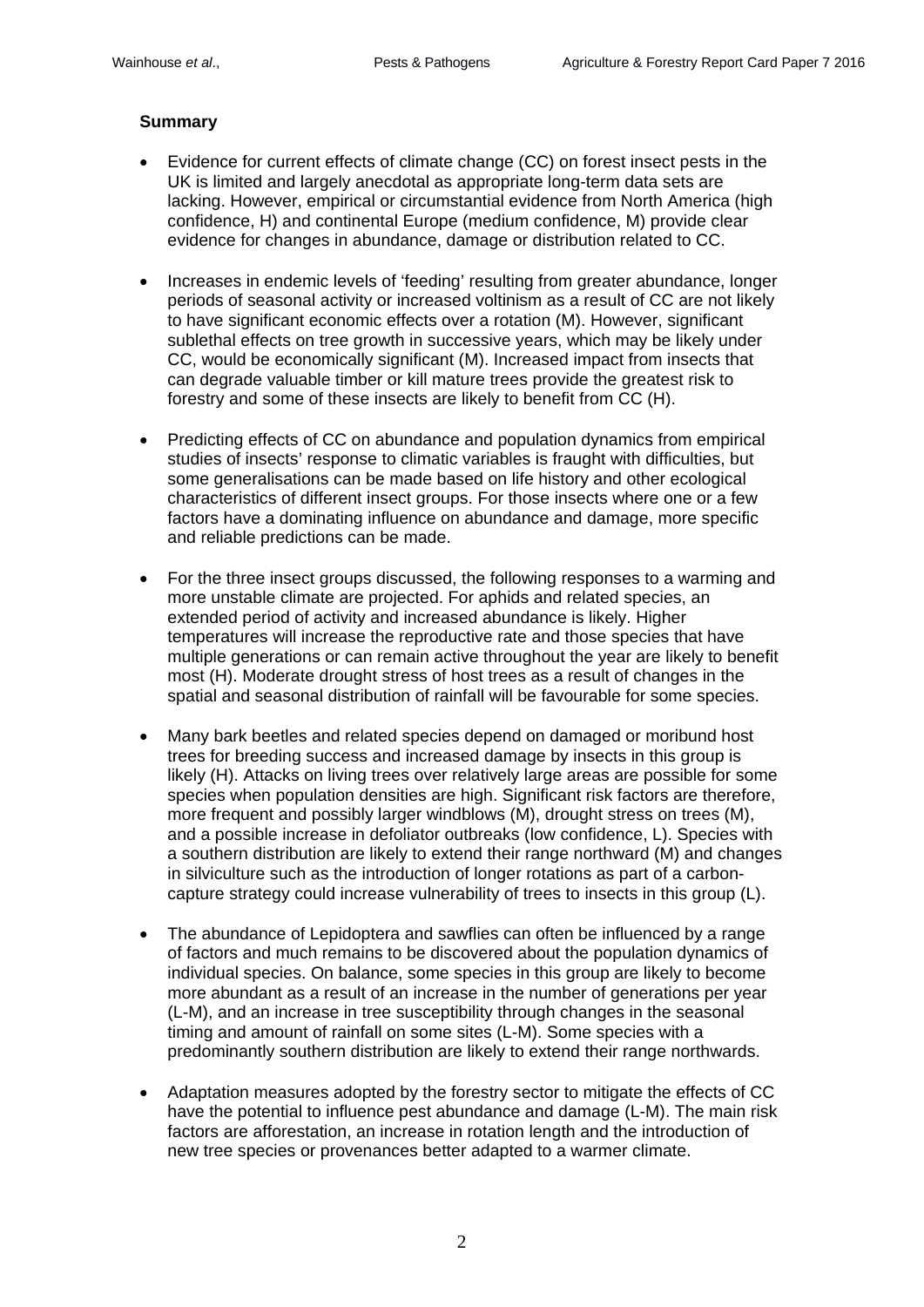- The severity of many tree disease epidemics are often weather related with temperature, rainfall and soil moisture acting as the main drivers and influencing sporulation, dispersal and survival (H). Episodes of climatic extremes such as periods of drought and windblow may also reduce host resistance to pathogen attack or cause wounds to trees that facilitate pathogen entry (H).
- Pathogens that infect foliage or have an aerial phase are likely to be especially responsive to the direct effects of CC. One example where this is already affecting production is Dothistroma needle blight (H). Other examples such as oak mildew or Swiss needle present an increasing disease risk in the future (L).
- In contrast, direct CC effects may have little impact on the growth and sporulation of ubiquitous root attacking and decay fungi such as *Armillaria* and *Heterobasidion* but drought stress is likely to predispose trees to attack by these pathogens and increase mortality (medium to high confidence, M-H). Likewise, latent pathogens which infect but can be asymptomatic for years are predicted to become more damaging as opportunities for activation and invasion increase with water stressed hosts (medium confidence, M).
- Milder winters are likely to enhance the over-wintering success of certain frost intolerant, root attacking Phytophthoras such as *P. cinnamomi* and *P. alni* leading to successive years of damage, particularly to broadleaved hosts (H) and may even extend periods of activity causing greater damage. The activity of some of the more recently arrived aerial *Phytophthora* species such as *P. ramorum* is likely to be favoured by mild springs with increased precipitation, whilst unusual weather events of rainfall associated with high winds could provide more opportunities for long-distance dispersal (M).
- Higher temperatures are likely to result in faster development rates and therefore rapid increases in the populations of insect vectors that disseminate pathogens, and also allow them to extend to tree populations at higher elevations (M).
- New threats such as chestnut blight and pitch canker, which have traditionally been viewed as southern European problems are extending their northern range (H). Trade pathways between EU countries inevitably provide more opportunities for such pathogens to arrive in the UK, and a changing climate is increasingly likely to favour establishment and secondary spread (M).
- Both horse chestnut and oak are now affected by significant bacteria-related disorders, that bacterial pathogens of trees may feature to a greater extent in future (L),
- Major forestry trees such as pine, oak, beech and sycamore, which together make up almost a third of forest cover in Britain, are at growing risk from known pathogens due to CC (M). The major forestry species Sitka spruce which comprises over half of the conifer resource is presently most exposed to pathogen threats driven by indirect CC effects such as drought stress, making it most vulnerable to root rot and latent pathogens (L).
- Provenance and species selection can counter the impacts of some climate-driven diseases, but introductions of new pests and pathogens in the UK over the last 20 years is also undermining CC adaptation efforts (H).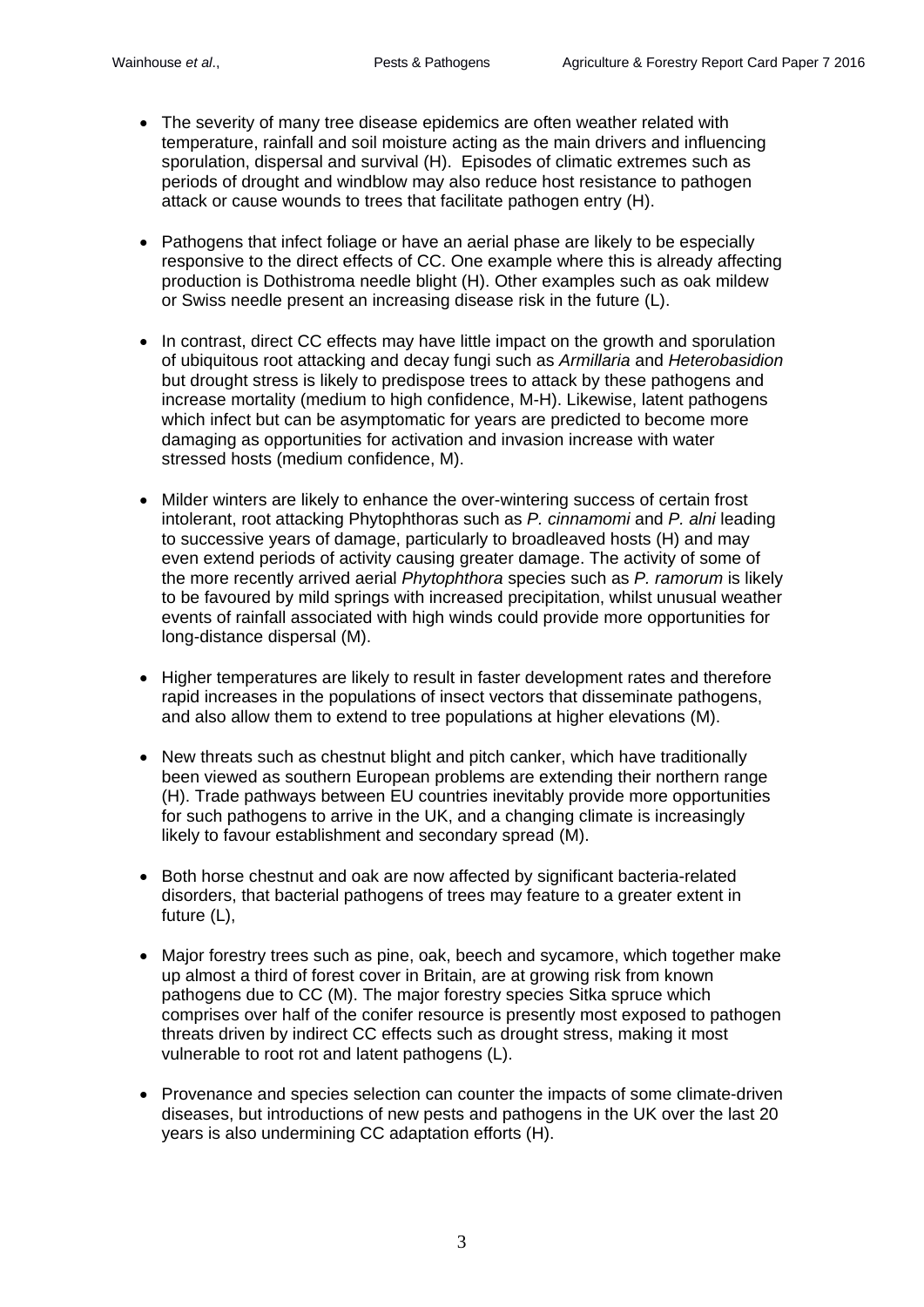## **General Introduction**

Fire, drought, windstorms, introduced species, as well as pests and pathogens are the most frequently mentioned agents of natural disturbance which bring about forest change. Climatic change is likely to influence all these drivers of disturbance, with fire and drought usually invoked as the agents most likely to increase and adversely affect ecosystems as climate warming occurs (Dale *et al*. 2001). For biotic disturbances, there has been some analysis of the impact of climate change on insect populations and the associated damage in forests, but generally less consideration of the potential impact of pathogens and diseases of trees and their subsequent influence on forests although this is now changing (Broadmeadow *et al.* 2009; Pautasso *et al*. 2012).

The most serious insect pests of commercial forestry can cause significant economic loss through the cumulative impact of sublethal effects on growth over a rotation (Straw 1996), and some can kill trees. Temperature is the predominant abiotic factor directly affecting insects, influencing growth, reproduction and development (Bale *et al.* 2002) and is the key climate variable projected to increase over the coming decades (Murphy *et al*. 2009). Together with likely changes in other climate variables, it has the potential to influence the distribution, abundance and impact of forest pests either directly or indirectly through effects on their natural enemies and the trees on which they feed.

For pathogens, two abiotic factors are most often cited in the development of plant disease epidemics - temperature and moisture. Just as with insect pests, climate change is also likely to have both direct and indirect effects on the activity of tree pathogens. Changes in temperature, precipitation, soil moisture and relative humidity have all been shown to have a direct influence on the sporulation, dispersal and survival success of many pathogens, whilst episodes of climatic extremes such as extended drought periods often reduce growth and affect the regulation of resistance mechanisms in trees. The indirect outcome of the latter is that trees may become more susceptible to disease outbreaks and plant pathosystems that already cause some damage are likely to become more difficult to manage, affecting the sustainability of commercial forest species under future climate scenarios.

As the UK climate changes, the new 'bioclimatic envelope' (Pearson & Dawson 2003) may support the establishment and spread of exotic agents not presently considered a threat to UK forestry. These may spread naturally but one of the most important routes of introduction is through the pathways of international trade in trees and timber. This subject, which comes largely within the remit of plant health legislation, is not addressed in this review in relation to insect pests, coverage of which is restricted to likely effects of CC on native or well established exotic pests, although some exotic pathogen threats are considered.

Overall, the prospect of climate change raises a number of important questions about likely effects on the vulnerability of UK forests to attack by pests and pathogens. As far as the management of native or long established forest insect pests or pathogens is concerned, the most important questions are:

- How will their distribution be affected by CC and will they alter their range or the area in which damage occurs?
- Will there be changes in the amount, frequency or duration of damage to trees?
- Will new pests or pathogens arise as the climate warms?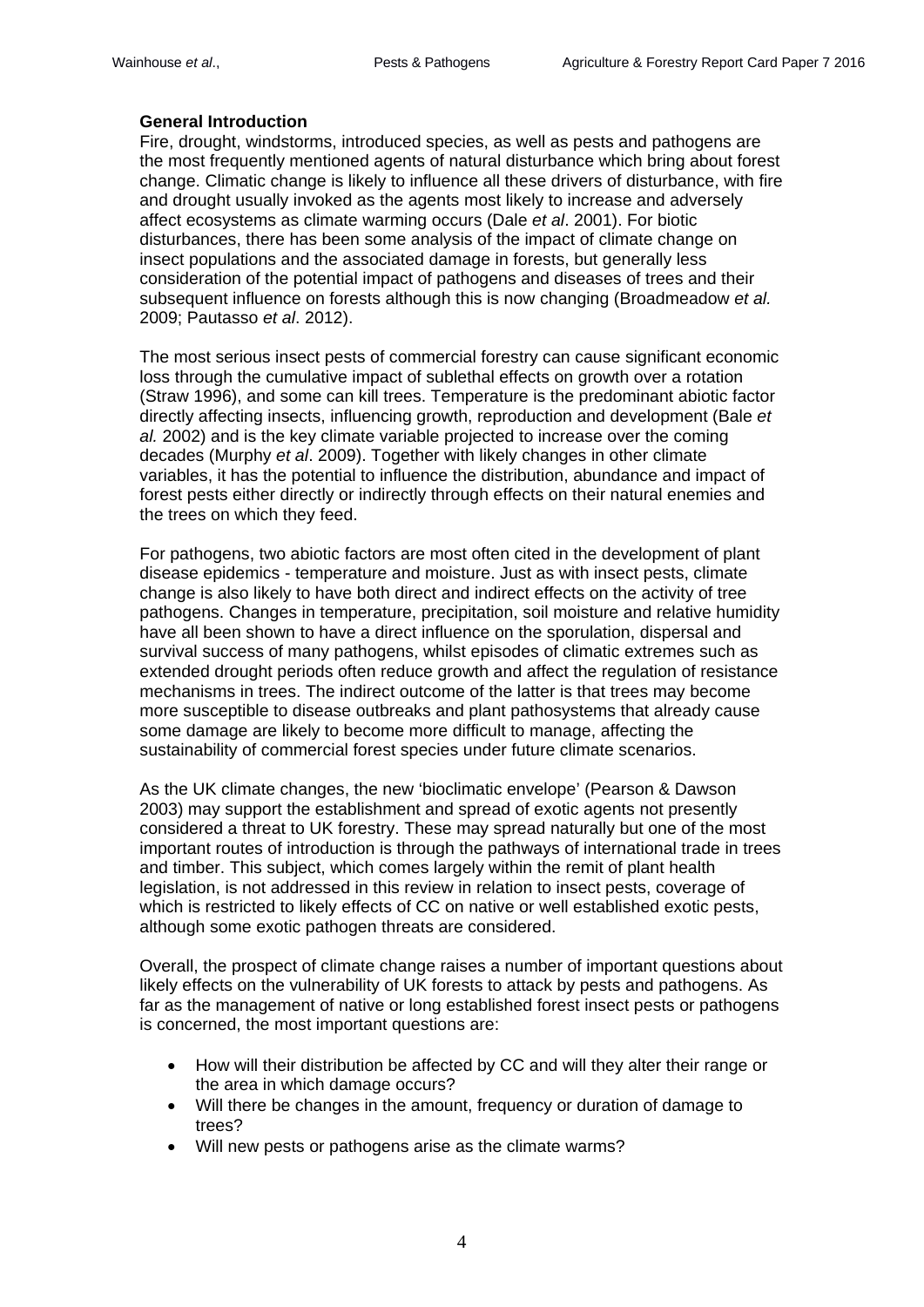• Will any changes in forest management as an adaptive response to CC increase the risk of damage by pests and pathogens?

This technical paper reviews the information available on both insect pests (section A) and on forest pathogens (section B) either affecting British forests now, or at risk of doing so in the future.

# **Section A: Insect Pests**

## **A.1 Background**

Many factors affect the distribution, abundance and pest status of forest insects. The magnitude and significance of the effects of climate change (CC) will depend to a large extent on the life history characteristics of different kinds of pest and the relative importance of food resources, natural enemies, competitors and of climate itself in influencing population dynamics. For many insects, it is the complex interaction between these factors that determines insect population dynamics and, as a consequence, it is in general not possible to predict outbreaks or damage to trees with any precision. These difficulties increase in assessing how insect populations are likely to respond to a projected future climate.

These complexities are illustrated by the outbreak history and population dynamics of the pine looper moth, *Bupalus piniaria* in the UK. This important defoliator has cyclic population dynamics in some forests, typically in northern England and Scotland, where insecticidal control of outbreaks may be necessary to prevent heavily defoliated trees from succumbing to bark beetle attack (Bevan 1974, Cedervind *et al.* 2003, Långström *et al*. 2001). In outbreak areas, affected forests are historically associated with growth on poor sandy soils, with outbreaks sometimes preceded by severe droughts (Barbour 1988). In other forests, smaller non-cyclic fluctuations in abundance prevail so that pine looper, as with many other insect pests, is characterised by differences in population dynamics in different parts of the UK (Barbour 1988, Kendall *et al.* 2005). Although climatic factors do not appear to be important in pine looper population dynamics (Barbour 1988, Kendall *et al.* 2005), they may increase the overall risk of outbreaks on particular sites.

For most UK forest pests the details of population dynamics and of potential interacting factors are not as well-known as those of pine looper. Nevertheless, useful generalisations can be made from more detailed studies of the same insect in different regions or of related species with similar ecological characteristics. In some cases, one or two factors may have a dominating influence on pest abundance so that more specific predictions about likely effects of CC may be possible. Examples include the association between drought or windblow and bark beetle outbreaks, the effect of silvicultural operations on pest abundance, or the link between particular site conditions and the occurrence of damage. The pests considered in this review are grouped according to similarities in their ecology and life history characteristics, allowing some general predictions to be made. Climate change also has the potential to influence the abundance of insects with no history of significant damage to trees, but these will be difficult to anticipate.

## **A.2 Climate variables and their direct and indirect effects on insects**

Climate itself may have a direct effect on insect pests, by influencing survival or development rate for example, or an indirect one by affecting the host tree on which they feed or through effects on the abundance or efficacy of the natural enemies that attack them (Ayres & Lombardero 2000, Masters *et al*. 1998). As a direct cause of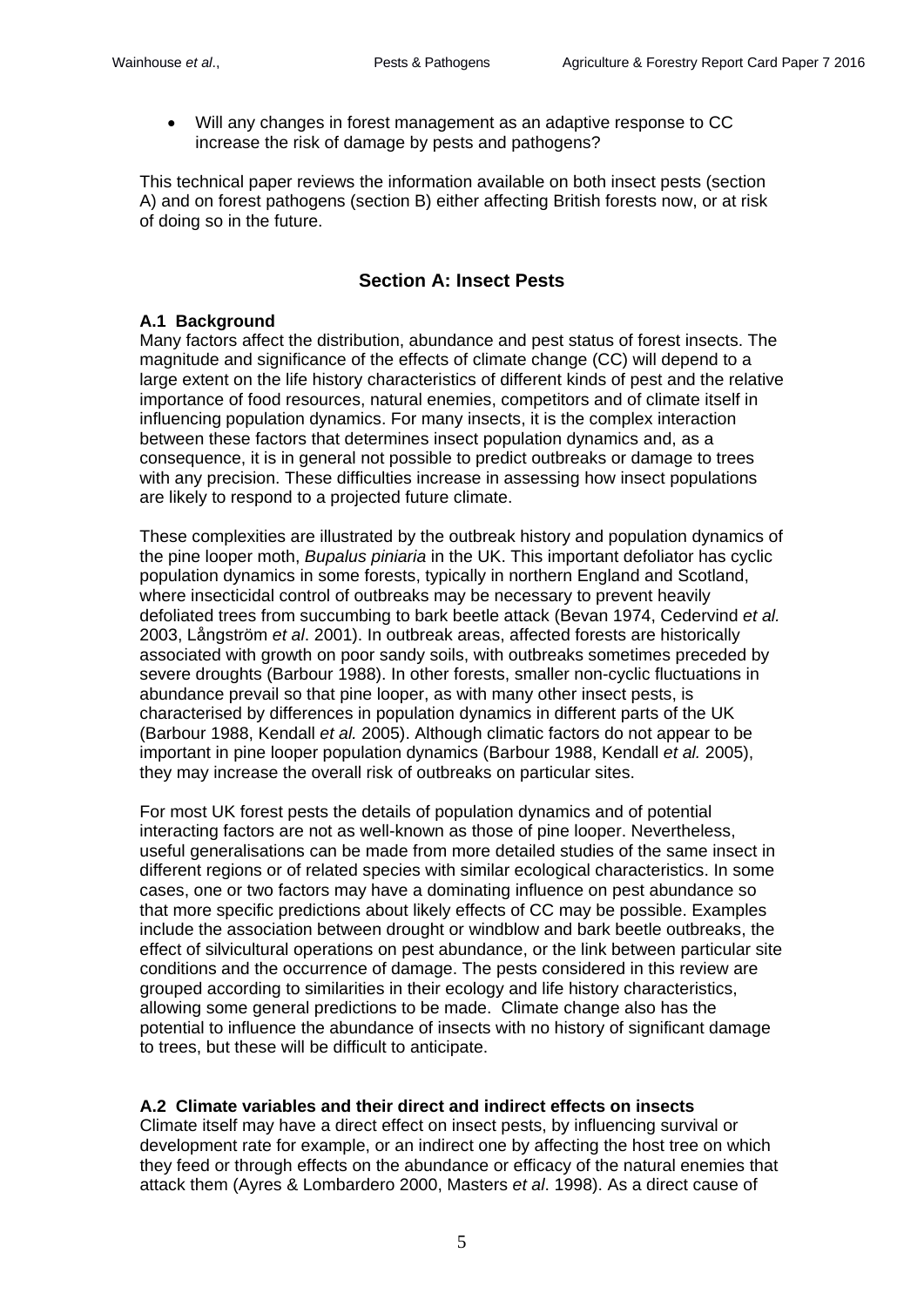mortality, climatic factors are generally unrelated to population density and so have no direct regulatory role. They may, however, change the form of density-dependent feedbacks and so have more complex effects on population dynamics (Klapwijk *et al*. 2012). Levels of mortality may also be sufficiently high or frequent to maintain populations at a low level, for example near the latitudinal or altitudinal range limit. For many pests however, it is likely that interactions between direct and indirect effects will determine changes in abundance and impact on trees. The main climaterelated variables discussed and their main effects on insects are shown in Table A.1.

**Table A.1** Projected climate changes relative to 1961-1990 baseline under the medium emissions scenario (Murphy *et al*. 2009) and likely direct or simple indirect effects on insects. Predicted effects on the abundance and impact of forest insect pests are discussed in the following sections.

|                                                   | <b>Climate variables and</b><br>projected change to<br>2080                                                                                                                                        | <b>Main predicted effects</b>                                                                                                                            | <b>Insect groups</b><br>most affected                                                                                   |
|---------------------------------------------------|----------------------------------------------------------------------------------------------------------------------------------------------------------------------------------------------------|----------------------------------------------------------------------------------------------------------------------------------------------------------|-------------------------------------------------------------------------------------------------------------------------|
| <b>Temperature</b>                                | Greatest increase in summer mean<br>temperature in southern England - up<br>to $4.2^{\circ}$ C (2.2-6.8 $^{\circ}$ C). Warming greater<br>in summer than winter                                    | Development rate. Increase in<br>insect development rate, no. of<br>generations and frequency of 'sister'<br>broods; range extension                     | Multi-voltine aphids;<br>semi-voltine bark<br>beetles, weevils and<br>wood-boring<br>Lepidoptera; sawflies              |
| <b>Precipitation</b>                              | Reduction in summer precipitation by<br>up to 40% in southern England. Little<br>change over parts of northern<br>Scotland. Up to 33% increase in winter<br>precipitation in winter in west of UK. | <b>Drought stress.</b> Reduction in resin<br>flow in conifers; change in nutritional<br>quality of leaves<br><b>Fire.</b> Increase in fire damaged trees | Bark beetles, especially<br>primary pests; longhorn<br>and buprestid beetles;<br>aphids<br>Bark and ambrosia<br>beetles |
| <b>Climate</b><br>variability &<br>extreme events | Storms difficult to predict and<br>projected changes vary with climate<br>model                                                                                                                    | <b>Windblow, An increase in area</b><br>and/or frequency of windblown and<br>uprooted trees                                                              | Bark and ambrosia<br>beetles                                                                                            |

# *A.2.1 Temperature*

Temperate insects normally experience significant daily and seasonal variation in temperature as well as in other environmental factors, and have appropriate adaptations to survive them. Nevertheless, unseasonably hot or cold weather can cause significant mortality and temperature can set ultimate limits to geographical range. In the maritime climate of the UK, which does not experience the climatic extremes found in continental areas of Europe, many forest pests are widely distributed, with the obvious exceptions of recently introduced pests which have not yet colonised all suitable areas.

Over most of the temperature range to which particular species are adapted, there is a linear relationship between growth rate and temperature (Trudgill *et al.* 2005). Development of the different stages of an insect's life cycle is usually quantified as the thermal sum, above a minimum developmental temperature, that is required for completion of the life cycle. At higher temperatures, this sum is accumulated earlier in the season allowing some species, including aphids and some bark beetles, to complete additional generations, extending the period over which feeding damage occurs and possibly resulting in an increase in population growth (Steinbauer *et al*. 2004, Altermatt 2010).

Insects that are uni-voltine (one generation per year) such as many defoliators adapted to feed on newly flushed leaves of broadleaved trees, cannot increase the number of generations. These insects adjust the timing of the life cycle to allow for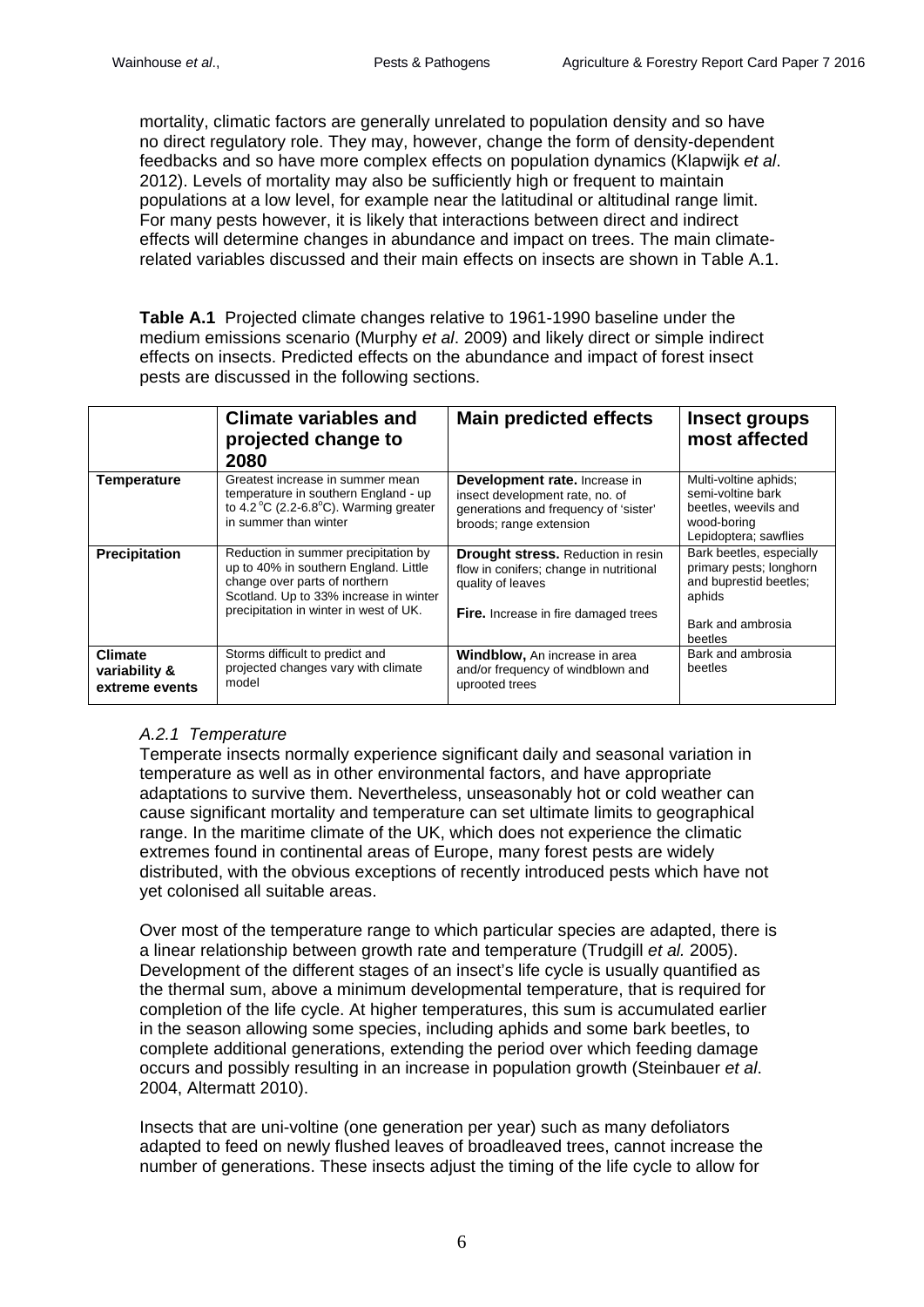faster development by extending the dormant overwintering stage (e.g. van Asch *et al.* 2013). Natural variation from year to year around optimal timing of insect emergence occurs because there are subtle differences in the way that environmental signals such as temperature, photoperiod or the requirement for winter chilling influence the time of budburst and insect development (Buse & Good 1996, van Asch & Visser 2007, Valtonen *et al*. 2011). Climate change therefore, has the potential to increase the mismatch between insect emergence and budburst (Dewar & Watt 1992), the significance of which will depend on the effect of asynchrony on insect population dynamics. In general, larvae that hatch too early can starve while late emerging larvae have to feed on leaves that are tougher, lower in nitrogen and with higher levels of secondary chemicals (Feeny 1970, Haukioja *et al*. 2002, Tikkanen & Julkunen-Tiitto 2003). An effect of phenological asynchrony on population dynamics has been demonstrated in some insects, such as western spruce budworm in Canada (Thomson *et al.* 1984) but not others (Watt & Woiwod 1999, van Asch & Visser 2007). Natural variation in egg hatch usually allows some overlap with budburst and given the strong selection pressure and the short generation time of insects relative to their host tree, they are likely to be able to track changes in the timing of budburst in their host trees at least in the medium term (van Asch & Visser 2007).

Insects that are capable of bi-voltine development (two generations per year) like some sawflies, can have a second generation under favourable conditions before entering diapause at the onset of the dormant season. As with Lepidoptera, an increase in the number of generations may increase population growth (Altermatt 2010). Insects that are multi-voltine, such as aphids, have the potential to be much more responsive to rising temperatures resulting in a significant increase in abundance and damage.

Natural enemies of pest insects such as parasitoids have similar adaptations to temperature changes as their hosts. However, they are constrained to some extent by the adaptations of their particular insect host, and synchrony in the timing with key host life stages may depend on a different thermal response (Hance *et al*. 2007). Yet elevated temperatures may influence parasitoids differently to their hosts in terms of altered distribution and phenology (Jeffs & Lewis 2013). Many factors affect tritrophic interactions – between the host tree, herbivore and its natural enemies (Thomson *et al*. 2010, Jamieson *et al.* 2012), so that it is not possible to say, other than in very general terms, how the dynamics will be affected as temperature rises.

## *A.2.2 Precipitation*

Precipitation can have both direct and indirect effects on insects. Small insects such as aphids or early instar larvae of defoliators feeding on the plant surface can be dislodged by intense and prolonged summer rainfall and larger instars can be prevented from feeding (Dixon 1998). In contrast insects in 'protected' microhabitats, in bark or woody stems or on roots will be buffered to a greater or lesser extent from environmental extremes, although heavy winter rains can cause flooding and increased mortality of overwintering stages in the soil. Prolonged periods of hot dry weather (Rebetez *et al*. 2006) on the other hand can be desiccating but may also indirectly benefit insects through changes in the nutritional quality of the host tree, or a reduction in the effectiveness of its defences (Rouault *et al*. 2006, Jactel *et al*. 2012).

# *A.2.3 Carbon dioxide*

Much attention has been focussed on the concentration of atmospheric  $CO<sub>2</sub>$  as one of the main drivers of CC. A number of studies have investigated possible effects on insects resulting from changes in the growth or nutritional quality of their host plant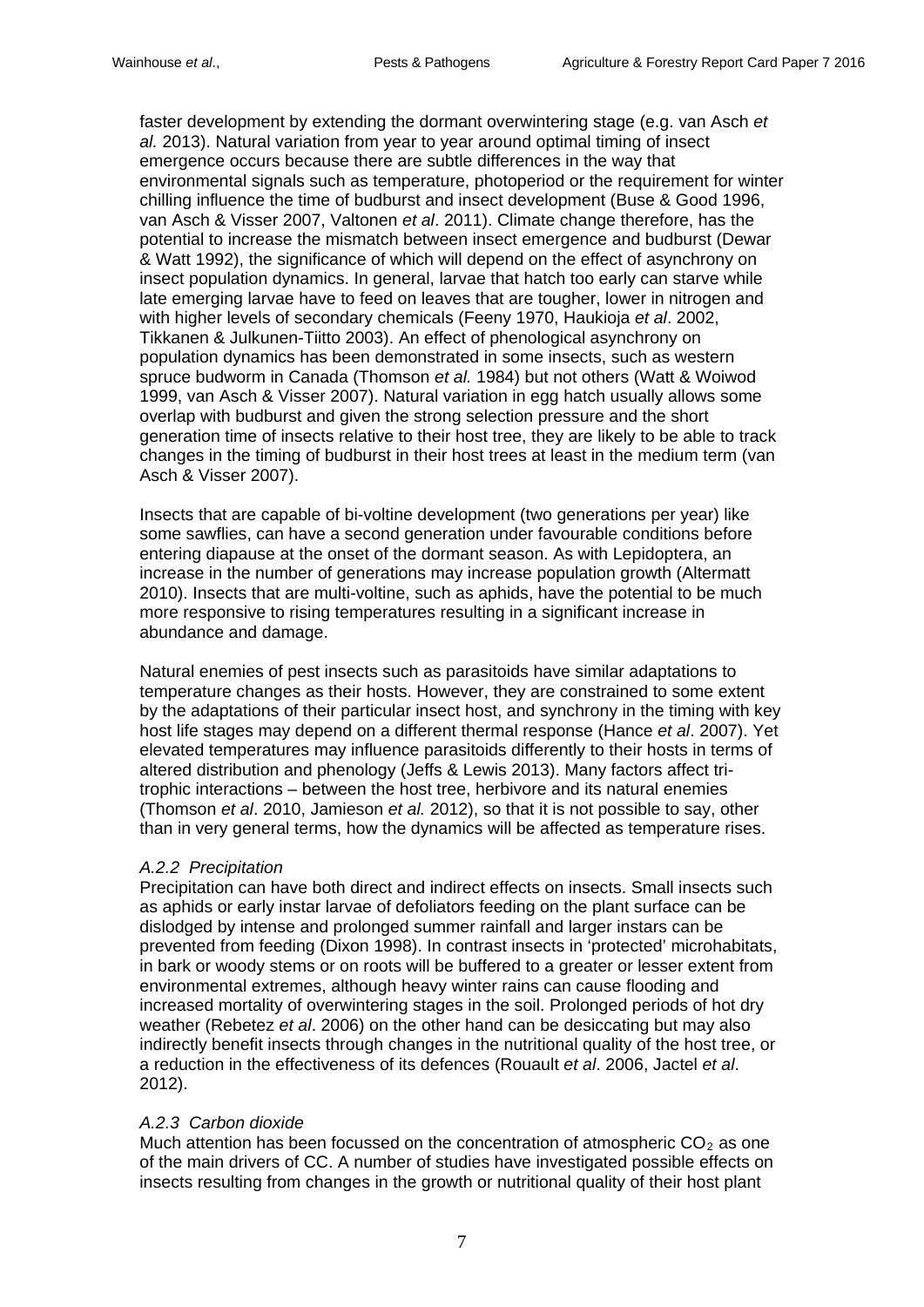induced by higher concentrations of CO<sub>2</sub> (Zavala *et al.* 2013). A 'fertilisation effect' on tree growth has been demonstrated in a number of studies (Bazzaz 1990, Townend 1993, Kuokkanen *et al*. 2001, 2003, Stiling & Cornelissen 2007) that could offset increases in endemic levels of insect feeding in a warmer climate (Worrell & Malcolm 1990, Straw 1995). Of particular interest is how  $CO<sub>2</sub>$  influences the concentration of nitrogen and defensive secondary chemicals that affect insects. Experimental increases in  $CO<sub>2</sub>$  concentration or temperature have produced different responses in conifers and broadleaves and between different parts of the tree (Zvereva & Kozlov 2006). Some of the observed responses to elevated  $CO<sub>2</sub>$  and temperature alone disappear when both are increased in a more realistic representation of future climate, emphasising that single factor experiments may not give realistic insights into the responses of insects to CC (Zvereva & Kozlov 2006, Lawton 1995). In general, studies on woody plants show that under elevated  $CO<sub>2</sub>$ and temperature, nitrogen concentration decreases while the C/N ratio increases, a response likely to have negative effects on those insects sensitive to concentrations of secondary chemicals. Some insects however, may be able to compensate for reduced nutritional quality by increasing consumption, emphasising the difficulty of making general predictions of how  $CO<sub>2</sub>$  will indirectly affect insects via the host tree. Although overall, the effects of CO<sub>2</sub> may be small (Watt *et al.* 1995, Whittaker 1999, Awmack *et al*. 2004), clear negative effects on abundance have been shown for leaf miners in a long-term study on oak (Stiling & Cornelisson 2007).

## *A.2.4 Climate variability and extreme events: storms, drought and fire*

Predictions of future climate necessarily refer to average effects over relatively large areas but variability in the climate can have important effects. In severe storms, trees can be partially uprooted or blown down over large areas making them vulnerable to attack by bark beetles, and facilitating population build-up of pest species. Prolonged periods of dry weather can also 'stress' trees sufficiently to increase their susceptibility to these important pests and precipitate outbreaks that can spread over large areas (Bakke 1983, Wichmann & Ravn 2001). Hot dry spells are also likely to increase the risk of fires (Broadmeadow & Ray 2005) and in conifer forests, fire damaged trees can also be vulnerable to bark beetle attack (Fernandez 2006, Långström *et al*. 1999).

# **A.3 Evidence for current effects of climate change on forest insects**

Possible impacts of CC on the abundance or distribution of forest pests in the UK are difficult to attribute directly to a warming climate. For example, the apparent range expansion and increased abundance of the thermophilic buprestid beetle *Agrilus biguttatus* in southern Britain may be due to temperature increases, but is also likely to have been influenced by increased availability of susceptible host oak trees associated with Oak Decline (Brown *et al*. 2015). There is some circumstantial and empirical evidence of effects of CC in continental Europe. Analysis of records over 200 years of pine forest defoliation shows a long-term trend of decreased outbreak activity in the defoliating moth *Dendrolimus pini* following periods of unusually warm weather. Conversely, high summer temperatures increased the likelihood of outbreaks of the sawfly *Diprion pini* (Haynes *et al*. 2014). An increase in winter temperatures has been an important driver of latitudinal and altitudinal range expasion of the pine processionary moth, *Thaumetopoea pityocampa,* (Battisti *et al* 2005, 2006). More dramatic examples come from North America where there has been an increase in the severity of bark beetle outbreaks (Bentz *et al* 2010). In western states, outbreaks of the mountain pine beetle, *Dendroctonus ponderosae*, have killed millions of hectares of pine. Empirical data show that in parts of its range, mountain pine beetle now has an earlier and longer flight season, attacks trees at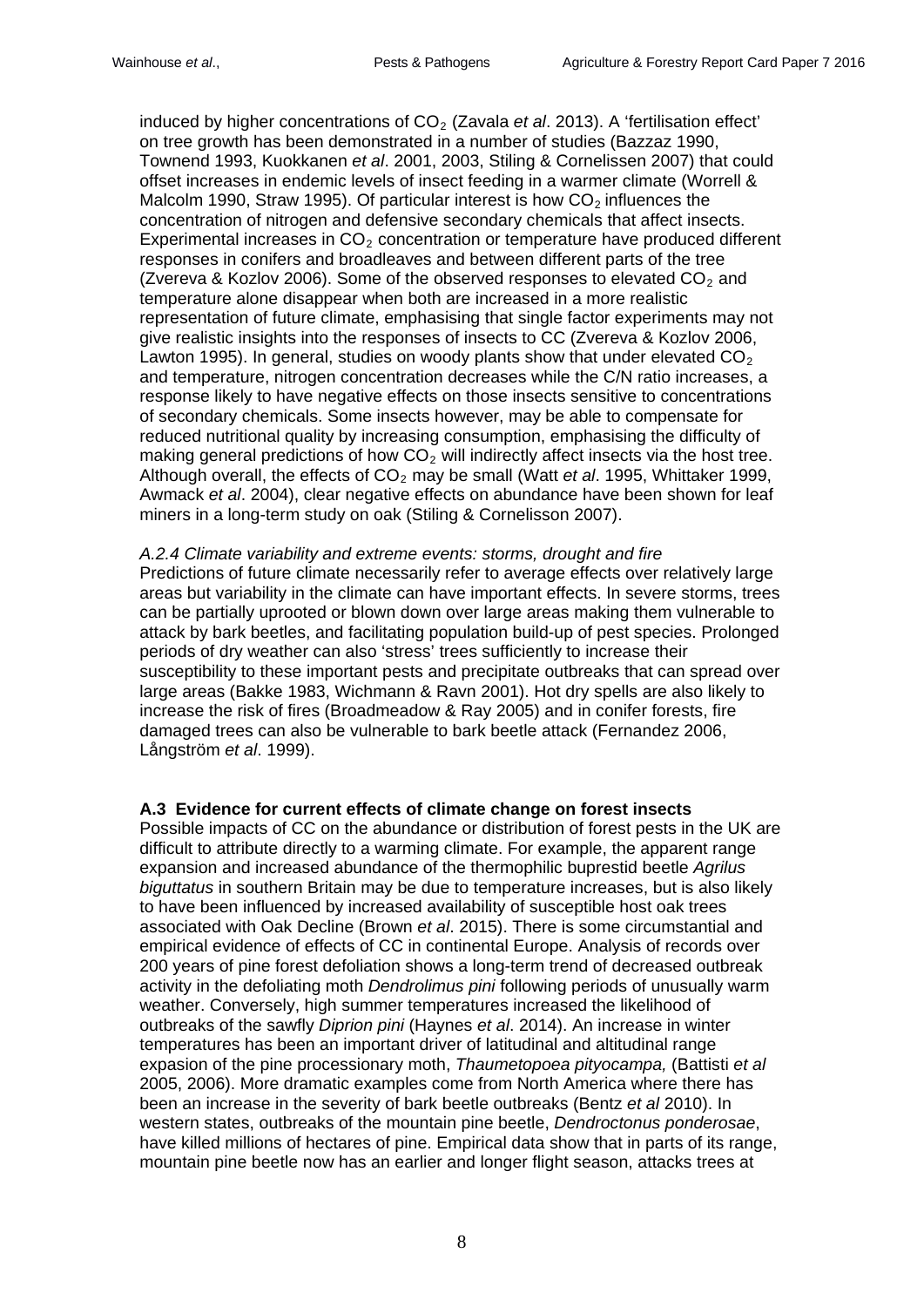higher elevations, and a proportion of the population now has a bi-voltine life cycle (Logan *et al* 2010; Mitton and Ferrenberg 2012).

# **A.4 Insect life history and the potential effects of CC on abundance and damage**

In a changing climate, variation in the location, extent, frequency and severity of damage will very much depend on the ecological characteristics of different pests and, of course, the methods and objectives of forest management. In the following sections, insects are discussed in three natural groupings, aphids, scale insects and related species; bark beetles, weevils and related species, and defoliators. These groupings reflect differences in ecology, the nature of the threat to forests and differences in the relative importance of direct and indirect effects of CC on population dynamics. Predicted effects on some of the most important UK forest pests are given in Table 2.

# *A.4.1 Geographical and host range extension*

One of the more general predictions of the effect of CC is that in temperate regions of the northern hemisphere, insects are likely to increase their range (Vanhanen *et al*. 2007, Jepson *et al*. 2008). Ranges may increase in elevation or extend northwards as the climate warms, but may also be displaced rather than extended as may occur if, for example, southern areas of the UK become unsuitable for some insects. Climatic suitability is only one aspect of geographical range extension. Other factors include the availability of hosts, the occurrence of physical barriers or the effects of competitors and natural enemies (Gaston 2003). The extent and rate of range extension will depend on the relative importance of biotic and abiotic factors that currently limit distribution and dispersal.

Although many endemic forest pests are widely distributed in the UK, insects with a predominantly southern distribution are likely to increase their range in a warmer climate. Examples include *Agrilus biguttatus*, associated with declining oak trees (Sallé *et al*. 2014, Gibbs & Greig 1997, Hartmann & Blank 1992, Moraal & Hilszczanski 2000), and the recently introduced gypsy moth, *Lymantria dispar* and oak processionary moth, *Thaumetopoea processionea* (Townsend 2013). An important question in range extension is whether 'outbreak ranges' – locations within the area of wider distribution where outbreaks tend to occur – also increase. Recent studies of *O. brumata* and autumnal moth, *Epirrita autumnata*, in Scandinavia provide evidence that they do (Jepsen *et al*. 2008).

Host range extension can also be an important cause of increased damage to trees. A number of insects have exploited the opportunities for host range expansion provided by afforestation of upland Britain. Some 2% of angiosperm-feeding moths, mostly from the Tortricidae, Geometridae and Noctuidae, have been recorded on introduced conifers (Fraser & Lawton 1994). Host shifting moths are most likely to be polyphagous on a wide range of woody trees and shrubs, to occur in habitats associated with afforestation, and to overwinter as eggs. 'Ecological opportunity' is therefore an important aspect of host range extension (Strong *et al*. 1984). A wellknown example is that of winter moth, *Operophtera brumata*. This insect is predominantly a pest of oak but also occurs naturally on heather, *Calluna vulgaris*, and bilberry, *Vaccinium myrtillus*, in upland areas, sometimes at outbreak densities (Kerslake *et al*. 1996). In some parts of northern Britain, Sitka spruce has been defoliated by local populations of winter moth, causing significant damage (Stoakley 1985). Species with a more intimate association with the host such as miners, casebearers or borers do not appear to host shift (Fraser & Lawton 1994).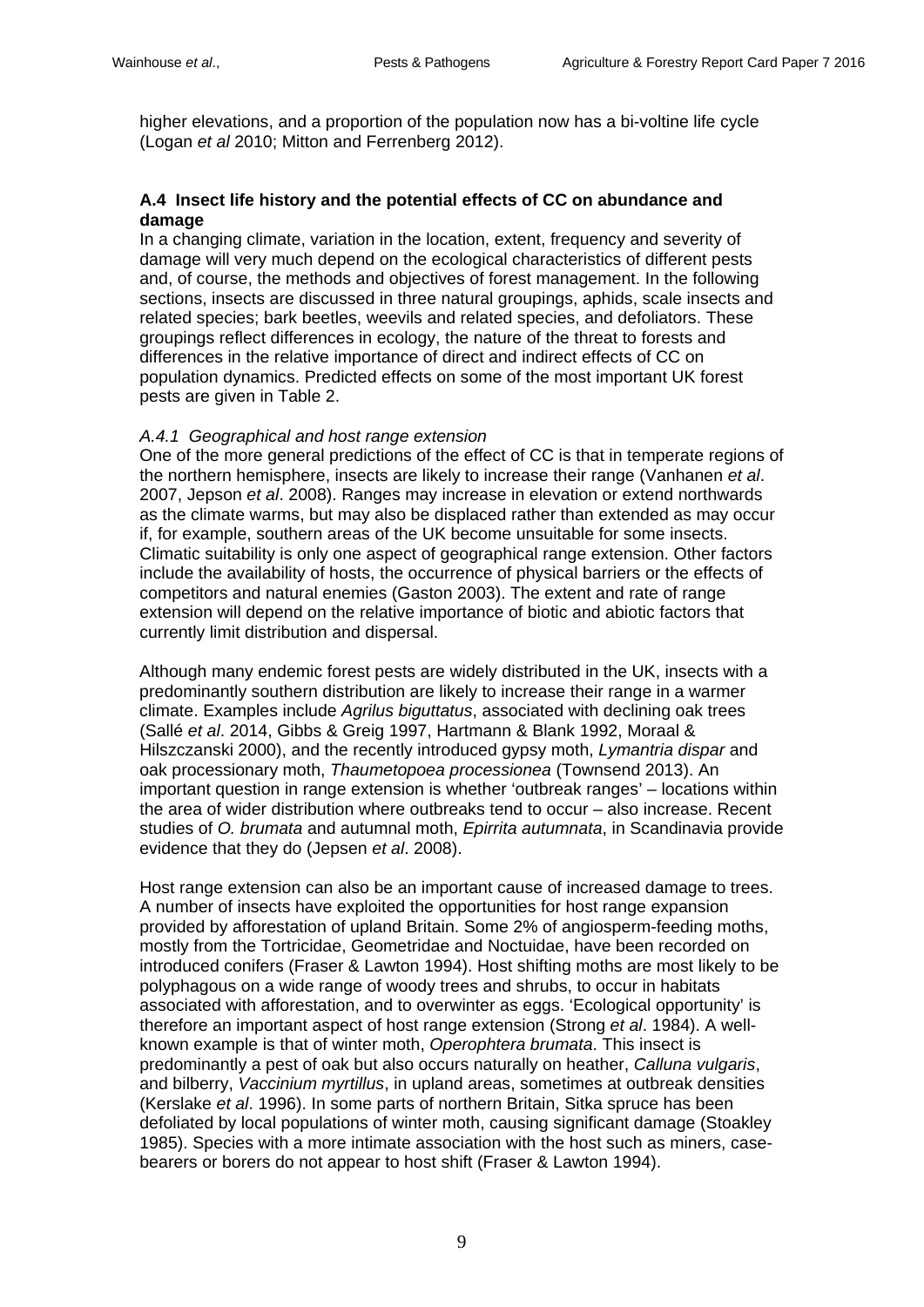# *A.4.2 Aphids, scale insects and related species*

Within this group of sucking insects there are a number of significant pests that generally have sublethal, though significant, effects on trees (Straw *et al* 2005), and some may contribute to a more general decline involving other organisms. Some species such as Adelgids have complex life cycles (Carter 1971) involving host alternation. Gall production is characteristic and can be the cause of significant 'cosmetic' damage in high value plantations and this problem may well increase as the climate warms.

Many insects in this group are relatively small, sedentary and exposed on the surface of the plant and are vulnerable to weather-induced mortality factors such as heavy rainfall and unseasonable frosts. Natural enemies can be an important cause of mortality in some species, but the host tree and its nutritional quality often has a strong influence on population growth and development (Day *et al* 2004). This is especially true of some scale insects which tend to have life cycles that are closely synchronised with the annual cycle of host trees so that indirect effects of CC acting through the host are likely to be more important than direct effects. During dispersal flight, aphids can be transported long distances on air currents and are therefore often widespread pests. Aphids such as the green spruce aphid, *Elatobium abietinum*, which give birth to live young and have multiple generations per year are likely to respond strongly to a warming climate. This aphid can be active throughout the year, so both summer and winter temperatures influence the life cycle. In mild autumn weather there may be high overwintering populations, but sudden cold snaps can cause high mortality (Carter 1972, Powell & Parry 1976). Currently, severe defoliation can occur at intervals of 3-7 years (Day & Kidd 1998) but as the climate warms, the frequency of outbreaks may increase, with the risk that high populations will occur in successive years, resulting in tree mortality (Straw 1995). Drought has been demonstrated to benefit *E. abietinum*, maintaining higher populations on Sitka spruce and leading to increased needle loss from host trees (Banfield-Zanin & Leather 2014). Changes in the species or provenance of spruce planted as an adaptation response to CC has the potential to either increase or decrease aphid abundance and damage (Day 1984a).

Overall, the abundance and damage caused by aphids and related insects is likely to increase under CC. Higher temperatures will increase their reproductive rate and those species that have multiple generations or can remain active throughout the winter are likely to benefit most. Moderate drought stress of host trees through changes in seasonal and spatial rainfall distribution will be favourable for some species. Additionally, an increase in aphid abundance on conifers may increase vulnerability to bark beetle attack.

# *A.4.3 Bark beetles, weevils and wood-boring beetles.*

Bark beetles and related species are among the most important pests of mature conifer forests in temperate regions. The most damaging species are primary pests that have eruptive population dynamics. They are characterised by their ability, when populations are sufficiently high, to precipitate a 'mass-attack' of individual trees through the release of aggregation pheromones, and once outbreaks are initiated they can be self-sustaining, spreading outside the initial outbreak area (Berryman 1987). Mass-attack species such as the European spruce bark beetle*, Ips typographus*, are currently absent from the UK, though this insect is frequently intercepted at ports (Gibbs & Evans 2000). The Eurasian spruce bark beetle, *Dendroctonus micans*, now widely established in the UK, is not a mass attack species but can nevertheless breed in living trees and cause significant mortality (Grégoire 1988, King & Fielding 1989). In common with a number of insects in this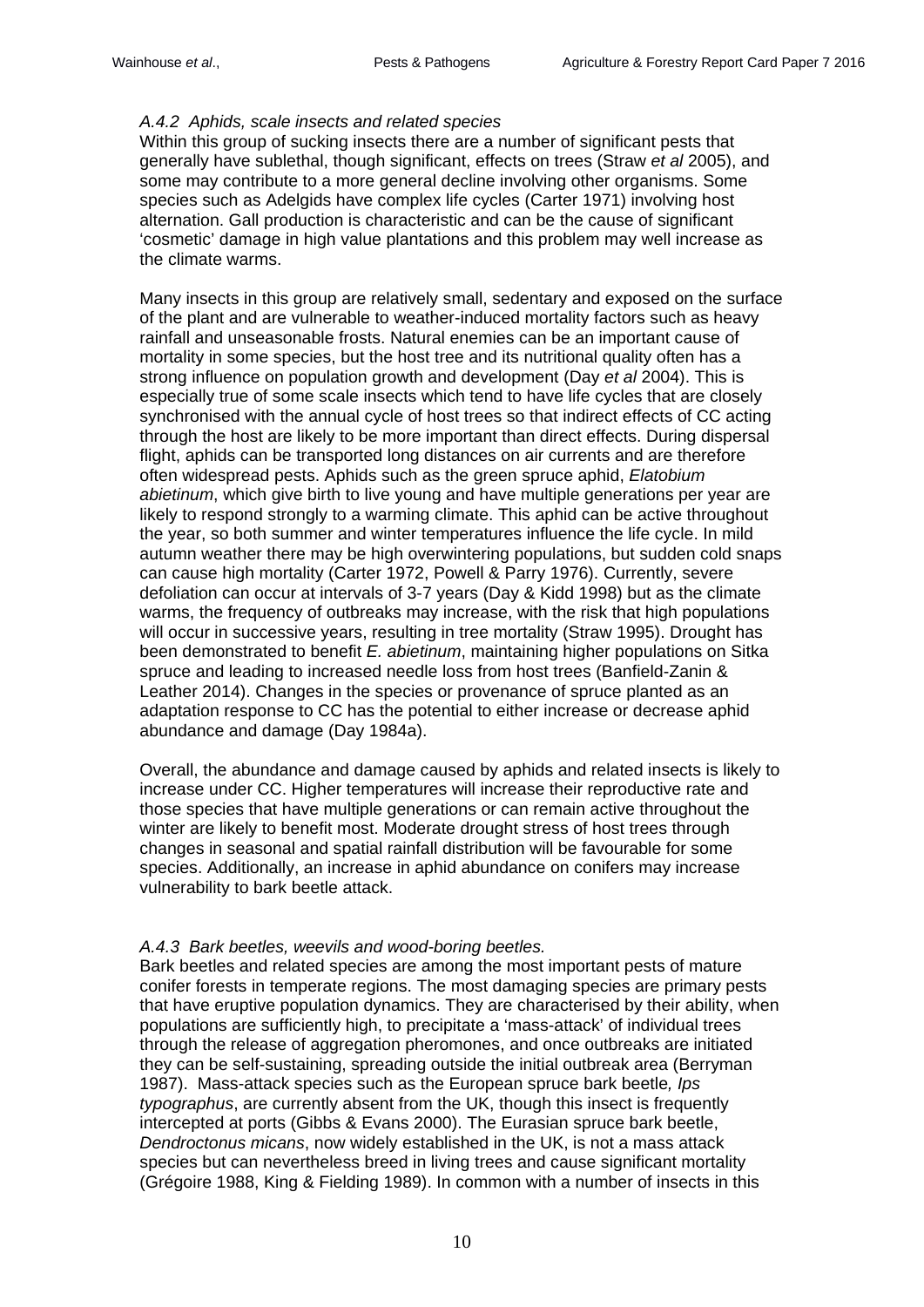group, the life cycle is predominantly semi-voltine but this may become uni-voltine as the climate warms, increasing the potential for population growth. It is currently under effective biocontrol following the introduction and release of a specific predatory beetle (Fielding & Evans 1997), but changes in development rate may affect synchrony between predator and prey and the effectiveness of biocontrol in different parts of the UK.

All other UK bark beetles and most weevils of economic importance are 'secondary', only becoming pests under destabilised conditions, and typically breeding in logs, root-stumps or windblown or defoliated trees. These species, together with primary pests, are often associated with blue-stain fungi than can cause significant discoloration of timber. Following extensive windblows, there is usually a need for wet storage of timber to prevent degrade by pests and pathogens, and to prevent fallen trees acting as outbreak foci for bark beetles (Grayson 1989, Webber & Gibbs 1996). This requirement would increase in a more unstable climate.

A number of wood boring beetles cause technical degrade by attacking timber of dead or moribund trees, reducing its value by forming galleries ('pinholes') in the wood which are often stained by associated fungi. Bark and wood-boring insects are often associated with declining trees and the occurrence of complex decline syndromes in mature trees that may in part be a response to CC (Brasier & Scott 1994) is likely to result in increased abundance of these insects.

The impact of climate change on the abundance and damage cause by insects in this group will depend on changes in the frequency, timing or location of windblows, the occurrence of extended dry periods which compromise tree defences, and the influence of higher temperatures on voltinism. Species that are semi-voltine may complete a generation in a single year and uni-voltine species may increase the number of sister broods (Långström 1983, Sauvard 1993, Baier *et al*. 2007). The pine weevil, *Hylobius abietis*, is an example of a 'silvicultural' pest whose abundance and feeding damage to young transplants depends on the cycle of felling and replanting in managed forests (Eidmann 1985, Långström & Day 2004). Modelling the life cycle of this pest, under current and projected future climates (Inward *et al* 2012, Wainhouse *et al* 2014), indicates that the effect of CC on damage by this insect will vary across the UK. The current life cycle is predominantly semi-voltine so that transplants may be vulnerable to attack for several years after felling, particularly in the colder northern parts of the UK. As the climate warms, a shorter 2- year cycle is predicted to become increasingly common in these areas by the 2030s. Since most of the UK conifer plantations occur in the north and west of the UK, there could be a significant reduction in economic impact here, the shorter life cycle allowing either a reduced fallow period or an overall reduction in insecticide input. No reduction was predicted for southern parts of Britain.

Overall, damage by bark beetles and related species is likely to increase under CC. Key influences are likely to include a reduction in generation time, drought stress on trees resulting from changes in rainfall distribution, and a possible increase in defoliator attacks, windblow, and fire events making hosts more vulnerable to secondary insect pests. Additionally, some pest species may alter their distribution, whilst silvicultural changes may result in more mature (and more vulnerable) trees in longer rotations.

## *A.4.4 Defoliators – Lepidoptera and sawflies*

Defoliators are a highly diverse group of insects, some of which can cause extensive outbreaks in both broadleaved and conifer forests. Their abundance is determined by complex interactions involving weather, natural enemies and site factors affecting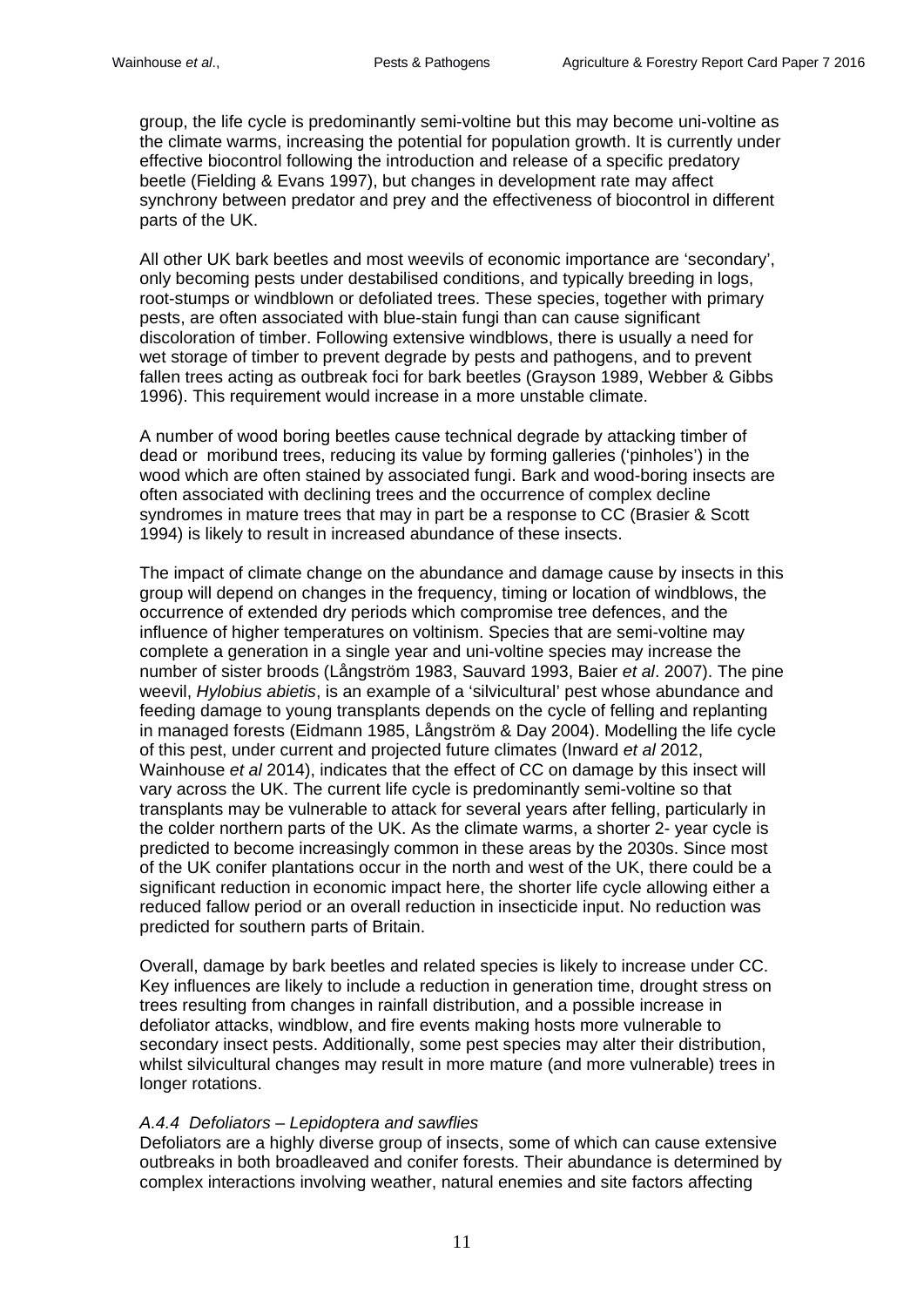both their survival and suitability of the host tree. Some species have cyclic population dynamics and for many, climate and site-related factors can contribute to the development of outbreaks. Many species are uni-voltine, but some sawflies have the potential for two or more generations per year. Conifers are particularly vulnerable to defoliators that can feed on more than one age class of needles and defoliated trees may be susceptible to attack by bark beetles.

Several species of Lepidoptera form a defoliating complex associated with broadleaved trees such as oak and birch. Winter moth, *Operophtera brumata* is one of the most important defoliators of oak where phenological synchrony of egg hatch with leaf flush in the spring is an important feature of population dynamics. This insect is highly polyphagous, with outbreaks even recorded on Sitka spruce in Scotland (Stoakley 1985), where synchrony does not appear to be important as young larvae can feed on spruce buds prior to budburst (Watt & McFarlane 1991). On oak however, asynchrony of winter moth egg hatch with leaf flush has been shown to affect initial larval survival, and due to rapidly accumulating leaf defences, to impact subsequent pupal survival and adult fecundity (reviewed by Singer & Parmesan 2010). Critically though, winter moth appears to be genetically adapting to climate change, by shifting its egg hatching date to better synchronise with bud burst (van Asch *et al*. 2013).

Some defoliators such as processionary moth, *Thaumetopoea processionea*, as well as causing significant defoliation (Pascual 1988, Roversi *et al*. 1997), can have an impact on human health because larvae are covered in urticating hairs that can cause skin and eye irritation or in some cases, severe allergic reactions (Lamy 1990, Maier *et al*. 2004, Gottschling & Meyer 2006). This and related species are a particular problem in urban and semi-urban areas where climate-related increases in abundance in these 'heat islands' are likely to be a significant problem.

The pine beauty moth, *Panolis flammea*, is an interesting example of a native defoliator that only became a significant pest in the UK following the widespread planting of the North American lodgepole pine in Scotland in the 1950s and 60s (Lines 1987, Stoakley 1977). Outbreaks may have been influenced by insect predators and parasitoids which are less abundant and diverse in lodgepole pine forests than native Scots pine (Hicks *et al*. 2001). The influence of climatic factors appears limited in the population dynamics and impact of this pest. Its rapid elevation from innocuous endemic on Scots pine to serious defoliator of an introduced pine is however important in the context of adaptation measures in UK forestry as a response to CC that involve the introduction and widespread planting of species better adapted to a warmer climate.

Within the sawflies, photoperiod and temperature play an important role in the timing of the life cycle and voltinism (Knerer 1993). Some species are widely distributed, with notable geographic variation in life history that may facilitate adaptation to changing climatic conditions. Outbreaks of pine sawfly, *Neodiprion sertifer*, have been associated with certain sites such as stands on dry, nutrient-poor soils, and in some countries outbreaks tend to follow unusually hot dry summers (Larsson & Tenow 1984); probably an important risk factor for some sawflies under CC. Outbreaks of the introduced European spruce sawfly, *Gilpinia hercyniae*, have been confined to the southern half of Britain where two generations may occur in favourable seasons (Billany *et al*. 1983, Billany & Brown 1977). Range expansion and changes in voltinism are likely responses to CC for this and some other sawflies.

Overall, climate change is likely to influence the abundance and impact of defoliators in a variety of ways. Some species may experience an increased number of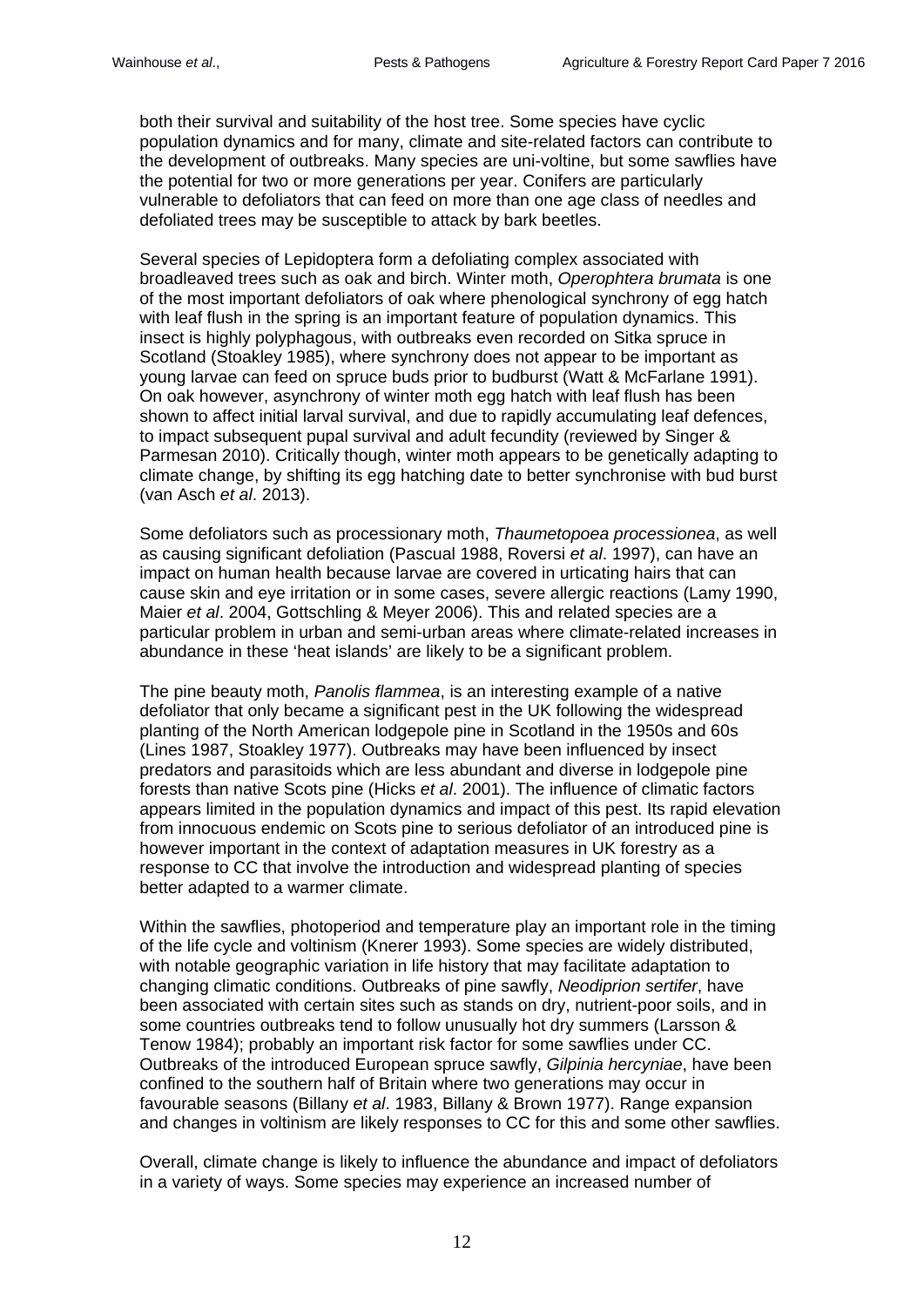generations each year, or an altered distribution. Their hosts may become more susceptible to attack through spatial and temporal changes to rainfall. Phenological asynchrony with host trees may however be countered by adaptation.

# **A.5 Genetic variation in insect populations and evolutionary responses to CC**

Widely distributed forest insects may form distinct races in different parts of their range including genotypes that are adapted to local climate (Ayres & Scriber 1994, Parmesan 2006). Others may have different host races within the same local area, one of the best known examples of which is the larch budmoth, *Zeiraphera diniana*, which has larch and pine races (Day 1984b, Emelianov *et al*. 1995). Levels of genetic variability in insect populations may influence the ability to exploit 'opportunities' for host and/or range expansion provided by CC. For example, intraspecific variation in the freezing tolerance of eggs of populations of pine sawfly, *Neodiprion sertifer*, in southern Finland will allow adaptation to a changing climate and facilitate northward spread (Veteli *et al*. 2005).

# **A.6 General predicted effect of climate change on some UK forest pests**

Based on the ecology and life history of representative UK forests pests, and assuming no significant changes in forest area and management, it is possible to make a general assessment of likely effects of climate change on pest status (Table A.2).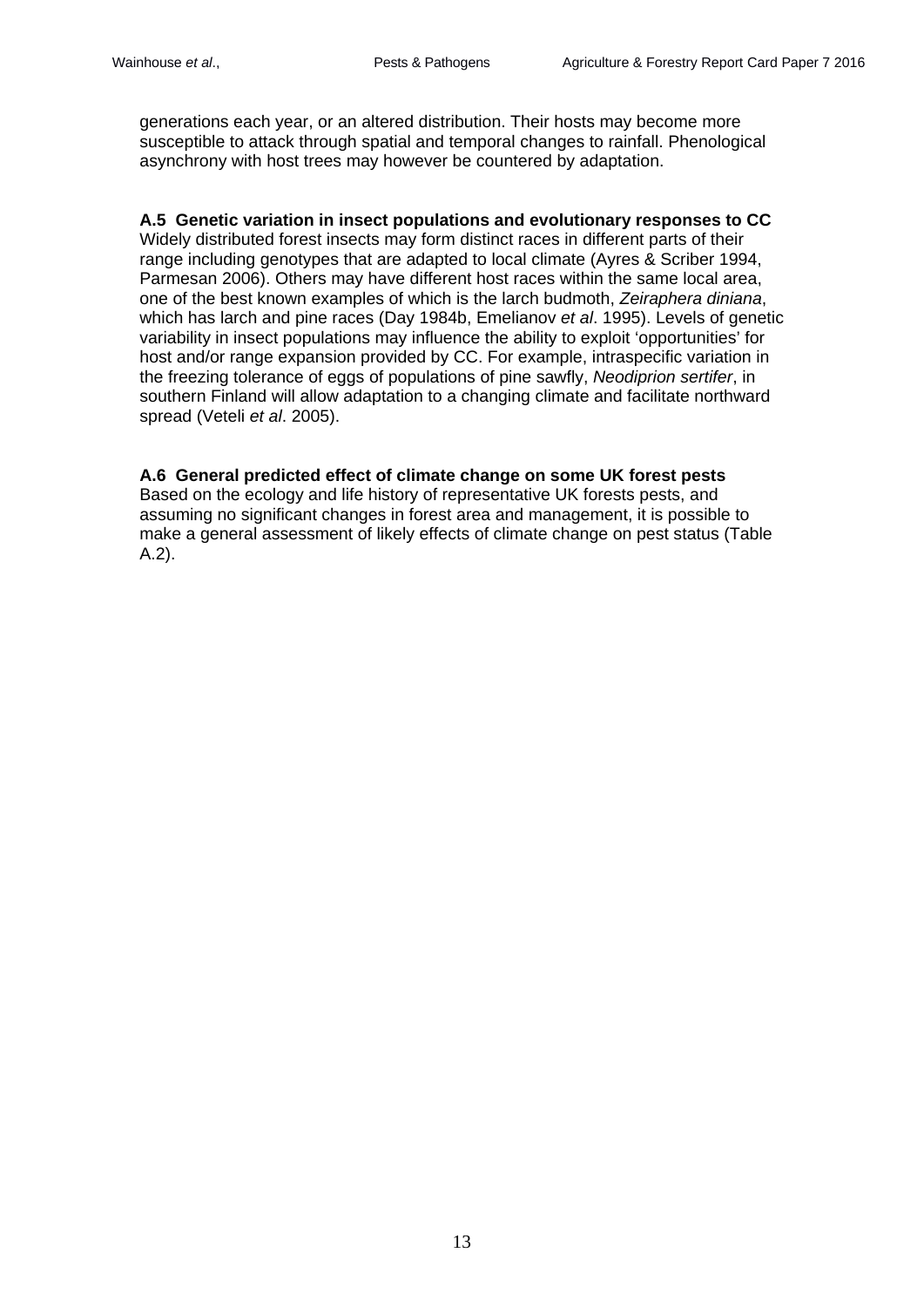**Table A.2** Risk of *increased* damage by UK forest insect pests to key host trees in the coming decades as the climate warms. Risk is rated as low, moderate, high or very high based on an assessment of life history characteristics, population dynamics, historical patterns of damage and likely changes in planting.

|                                                        | <b>Host</b>       | <b>Risk of</b><br>increased<br>damage | Likely effects on populations and damage in a<br>warmer more unstable climate                                                                                                                                                                              |  |  |
|--------------------------------------------------------|-------------------|---------------------------------------|------------------------------------------------------------------------------------------------------------------------------------------------------------------------------------------------------------------------------------------------------------|--|--|
| <b>Bark beetles, weevils</b>                           |                   |                                       |                                                                                                                                                                                                                                                            |  |  |
| and related species                                    |                   |                                       |                                                                                                                                                                                                                                                            |  |  |
| Dendroctonus micans                                    | Spruce            | High                                  | Reduced generation time may increase abundance. Drought stress of                                                                                                                                                                                          |  |  |
| Spruce bark beetle                                     | Pine              | Low                                   | host trees decreases resistance to attack. Range extension resulting in<br>more widespread damage                                                                                                                                                          |  |  |
| Hylobius abietis                                       | Spruce            | Moderate                              | Reduced generation time increasing population size but reducing                                                                                                                                                                                            |  |  |
| Pine weevil                                            | Pine              | Moderate                              | period of risk, especially in northern forests.                                                                                                                                                                                                            |  |  |
| Tomicus piniperda<br>Pine shoot beetle                 | Pine              | High                                  | Windblow in stormy weather increases breeding material. Sister<br>broods increase abundance. Host stress through drought or defoliation<br>reduces resistance of living trees to attack.                                                                   |  |  |
| Agrilus biguttatus<br>Two-spotted oak<br>buprestid     | Oak               | Moderate                              | Availability of declining oaks and warmer weather likely to increase<br>abundance. Northward range extension as climate warms.                                                                                                                             |  |  |
| Platypus cylindrus<br>Oak pinhole borer                | Oak               | Moderate                              | Availability of declining oaks and warmer weather likely to increase<br>abundance and damage to timber.                                                                                                                                                    |  |  |
| lps cembrae<br>Larch bark beetle                       | Moderate<br>Larch |                                       | Windblow in stormy weather increases breeding material. Sister<br>broods increase abundance. Host stress through drought or defoliation<br>by sawflies reduces resistance of living trees to attack. Range<br>extension likely to increase area of damage. |  |  |
| Aphids, scale insects<br>and related species           |                   |                                       |                                                                                                                                                                                                                                                            |  |  |
| Elatobium abietinum<br>Green spruce aphid              | Spruce            | Very high                             | Multiple generations in warm weather result in rapid population<br>increase, exacerbated by increased winter survival. Drought stress of<br>host trees favourable to population growth.                                                                    |  |  |
| Cryptococcus fagisuga<br>Beech scale                   | Beech             | Low                                   | Reduced importance of beech in a warmer more drought prone climate<br>likely to reduce importance of beech scale.                                                                                                                                          |  |  |
| Lepidoptera                                            |                   |                                       |                                                                                                                                                                                                                                                            |  |  |
| Thaumetopoea<br>processionea<br>Oak processionary moth | Oak               | High                                  | Range extension likely to increase significance of this pest.                                                                                                                                                                                              |  |  |
| Bupalus piniaria<br>Pine looper moth                   | Pine              | Moderate                              | Reduced rainfall on vulnerable sites has potential to trigger outbreaks                                                                                                                                                                                    |  |  |
| Operophtera brumata                                    | Spruce            | Moderate                              | Phenological synchrony with oak may be disrupted as the climate                                                                                                                                                                                            |  |  |
| Winter moth                                            | Oak               | Moderate                              | warms, reducing likelihood of outbreaks in the short-medium term.<br>Exposure to novel hosts during afforestation can result in local<br>outbreaks.                                                                                                        |  |  |
| Lymantria dispar<br>Gypsy moth                         | Oak               | Low                                   | A newly established pest may increase its range as the climate warms<br>resulting in localised defoliation.                                                                                                                                                |  |  |
| Panolis flammea<br>Pine beauty moth                    | Pine              | Low                                   | Has potential to cause outbreaks on exotic pines introduced as an<br>adaptation to climate change.                                                                                                                                                         |  |  |
| Zeiraphera diniana                                     | Spruce            | Low                                   | Disruption of phenological synchrony with host tree likely to reduce risk                                                                                                                                                                                  |  |  |
| Larch budmoth                                          | Pine              | Low                                   | of outbreaks in short-medium term.                                                                                                                                                                                                                         |  |  |
|                                                        | Larch             | Low                                   |                                                                                                                                                                                                                                                            |  |  |
| <b>Sawflies</b>                                        |                   |                                       |                                                                                                                                                                                                                                                            |  |  |
| Gilpinia hercyniae<br>European spruce sawfly           | Spruce            | Moderate                              | Increased number of generations extends seasonal occurrence of<br>damage and may increase abundance. Range extension may result in<br>local damage.                                                                                                        |  |  |
| Neodiprion sertifer<br>Lesser pine sawfly              | Pine              | Low                                   | Possible increased risk of damage on dry nutrient-poor sites.                                                                                                                                                                                              |  |  |
| Cephalcia lariciphila<br>Web-spinning larch sawfly     | Larch             | Low                                   | Range extension may result in localised defoliation, depending on the<br>future importance of larch.                                                                                                                                                       |  |  |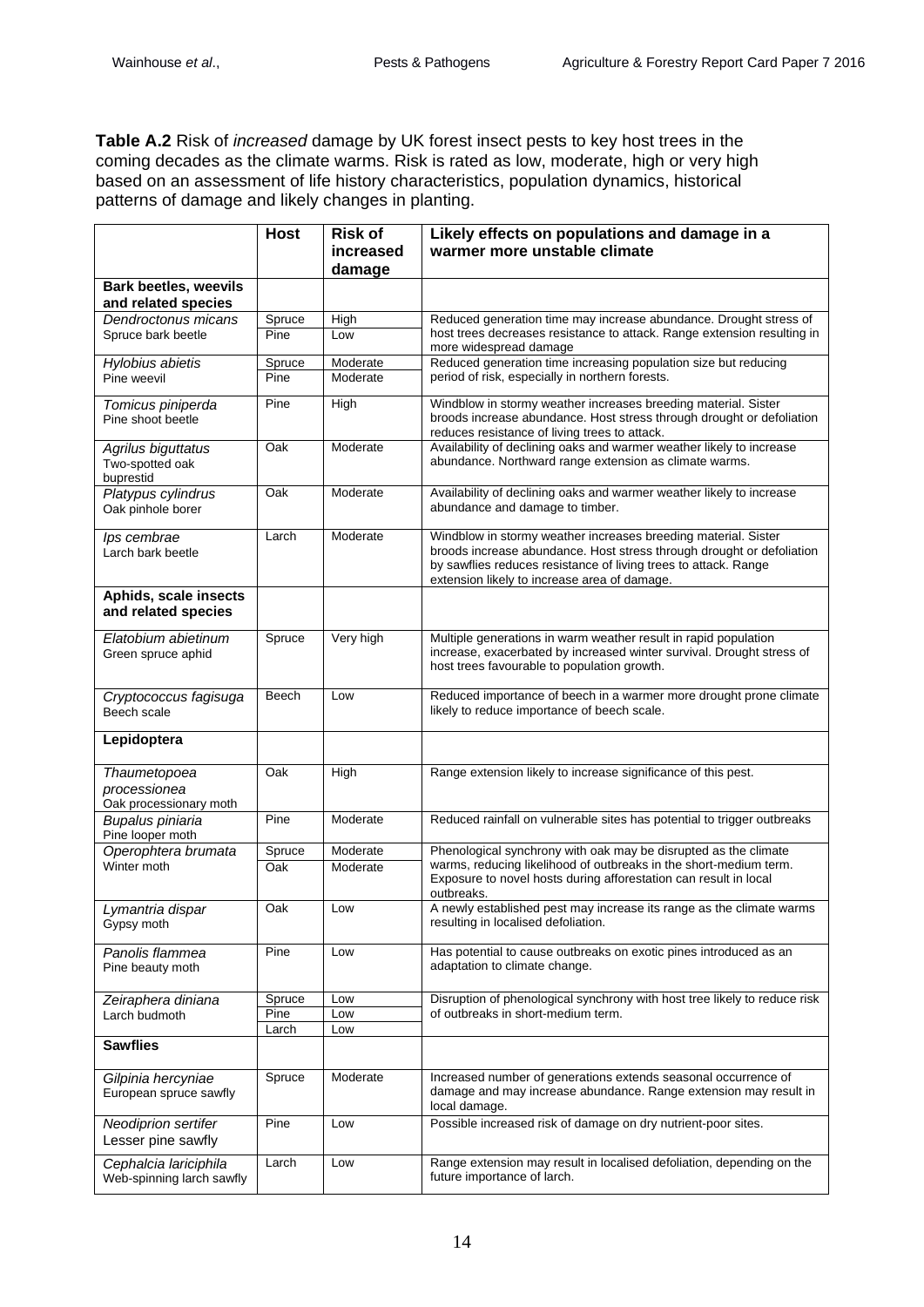# **A.7 Effects of adapting forestry to climate change**

The introduction of measures to increase the resilience of UK forests to climate change has the potential to influence the distribution and abundance insect pests. Changes in climatic suitability for broadleaves and conifers and implications for management are discussed by Broadmeadow *et al*. (2005), Broadmeadow & Ray (2005) and Ray *et al*. (2002), and a wider European perspective is given by Kolström *et al*. (2011) and Lindner *et al*. (2010). Some changes in forest management considered by Rollinson (2002) include increasing forest area, extending rotation length and increasing stocking density as a means of increasing carbon storage. Other possible changes are the introduction of new species or provenances, planting of previously unforested areas, establishing species mixtures instead of monocultures and the wider use of short rotation coppice.

Lengthening the rotation of plantation trees could increase the risk of attack from bark beetles because overmature trees are, in general, more susceptible. In addition, forests of older, less vigorous trees are likely to be more favourable for the establishment of accidentally introduced species. Lengthening rotations will also expose trees to a longer period of climatic change, which is likely to affect their growth and vigour. One possible consequence is an increased incidence of decline syndromes such as that of Oak Decline (Denman and Webber 2009, Denman *et al.* 2014), symptoms of which can develop over many years and may vary with location (Manion 1981, Manion and Lachance 1992).

In previous decades, afforestation programmes have resulted in the emergence of new pest problems and a number of insects have exploited the opportunities for host range expansion. The introduction of new provenances or species better adapted to a warmer climate may also lead to the emergence of new native pests, though the use of Pest Risk Analysis methods (Anon 2001) should identify the main risks. The pest problems resulting from the widespread planting of lodgepole pine emphasises the importance of trial plantings on a range of sites to assess likely susceptibility. The introduction of new species and provenances would of course also be susceptible to the introduction of pests that attack them within their natural range, increasing the likelihood of the establishment of these exotic pests if they were accidentally introduced.

There is some evidence that, at least for some pests, forest monocultures are more susceptible to insect pests than more 'natural' mixed forests (Jactel & Brockerhoff 2007). While forests of mixed species composition are likely to support a more diverse flora and fauna than monocultures, and this may be an important objective of forest management, overall there is no strong evidence that less diverse forests are inherently more likely to suffer outbreaks of insect pests. However, the risk will depend to some extent on the ecological characteristics of particular pests.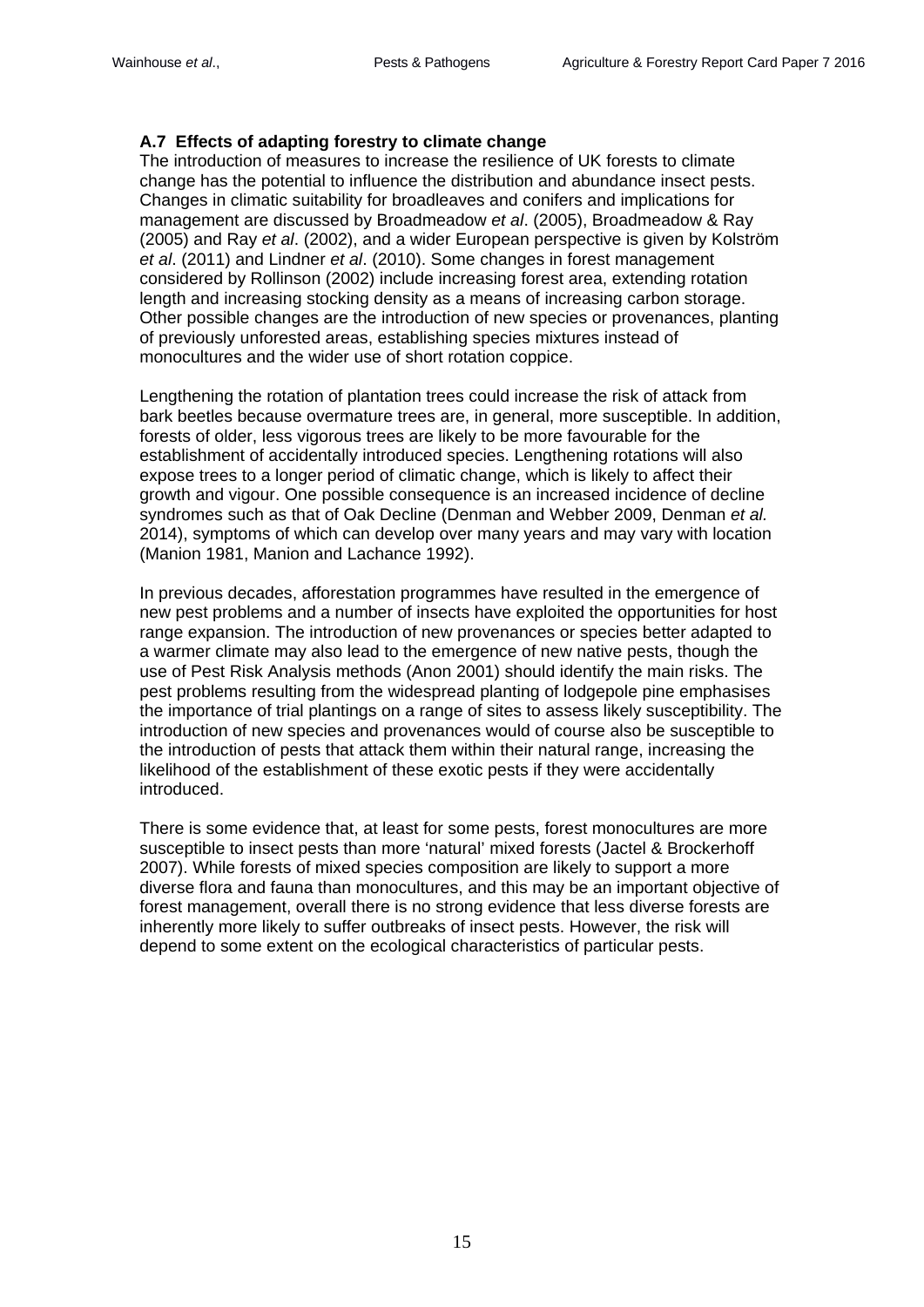# **Section B: Pathogens**

# **B.1 Background**

Fungi and Oomycetes are recognised as the most common pathogens of trees, although advances in molecular diagnostics have highlighted a growing number of damaging bacterial pathogens. In general, all fungi and bacteria have an optimum temperature range for activity, and this largely determines their potential for survival, growth and their range, thus defining their geographical distribution in relation to their hosts.

Climatic extremes such as drought periods and flooding have been shown to increase the risk of damage by certain pathogen groups. For example, using a GISbased modelling approach Green and Ray (2009) generated maps for Scotland which identified areas and tree species most at risk to future climate change and were able to predict that a number of diseases are likely to increase in frequency and severity due to drought stress in eastern Scotland. In addition, the frequent storm events predicted for the UK are likely to increase levels of physical injury on trees, and thereby indirectly create wounds that facilitate the entry of pathogens. Increasing levels of root damage by root-rot pathogens also have the potential to make trees more vulnerable to windthrow during storm events.

For many of the forest pathogens that are found in the UK distribution data and the influence of environmental factors are often poorly known. However, case studies provide evidence for how some of the major pathogen groups such as foliar, root rot and canker causing agent are currently behaving in response to climate change (CC) and how this could change in the future.

# **B.2 Foliar pathogens**

Unlike root and wood infecting fungi, foliar pathogens are directly exposed to fluctuations in air temperatures and UV radiation without the environmental buffering supplied by surrounding soil or woody tissue. Thus foliar disease fungi are probably more immediately responsive to CC than most other pathogens, with sporulation and the infection process linked strongly to changes in temperature and precipitation (Peterson 1967). Even in the absence of CC, it has long been observed that rainfall patterns usually affect the frequency and severity of foliar diseases from year to year. Consequently foliar pathogens which require free moisture for host infection, sporulation and spore dissemination are likely to become more damaging in parts of the UK with projected increased spring and summer rainfall.

# *B.2.1 Broadleaf foliar pathogens*

Foliar pathogens most likely to impact on broadleaved species include *Marssonina*  species which cause leaf spots and blights on a number of tree hosts, including species of poplar, birch and willow, for which they are regarded as important forest diseases (Sinclair *et al.* 1987). In general, lesions caused by *Marssonina* spp. develop predominantly on leaves and very young shoots, leading to premature defoliation during epidemics (Phillips & Burdekin 1982, Sinclair *et al.* 1987). *Marssonina betulae* can also cause damaging branch and stem cankers on silver birch resulting in crown dieback, with debilitating infections recorded on young birch at numerous new native woodland plantings in Scotland (Green & MacAskill 2007; DeSilva *et al*. 2008).

Fungal diseases caused by *Venturia* spp. which result in blackening and death of leaves and shoots on willow and poplar species are favoured by wet but usually cool weather (Peace 1962). Wet springs usually elicit many reports of these disorders and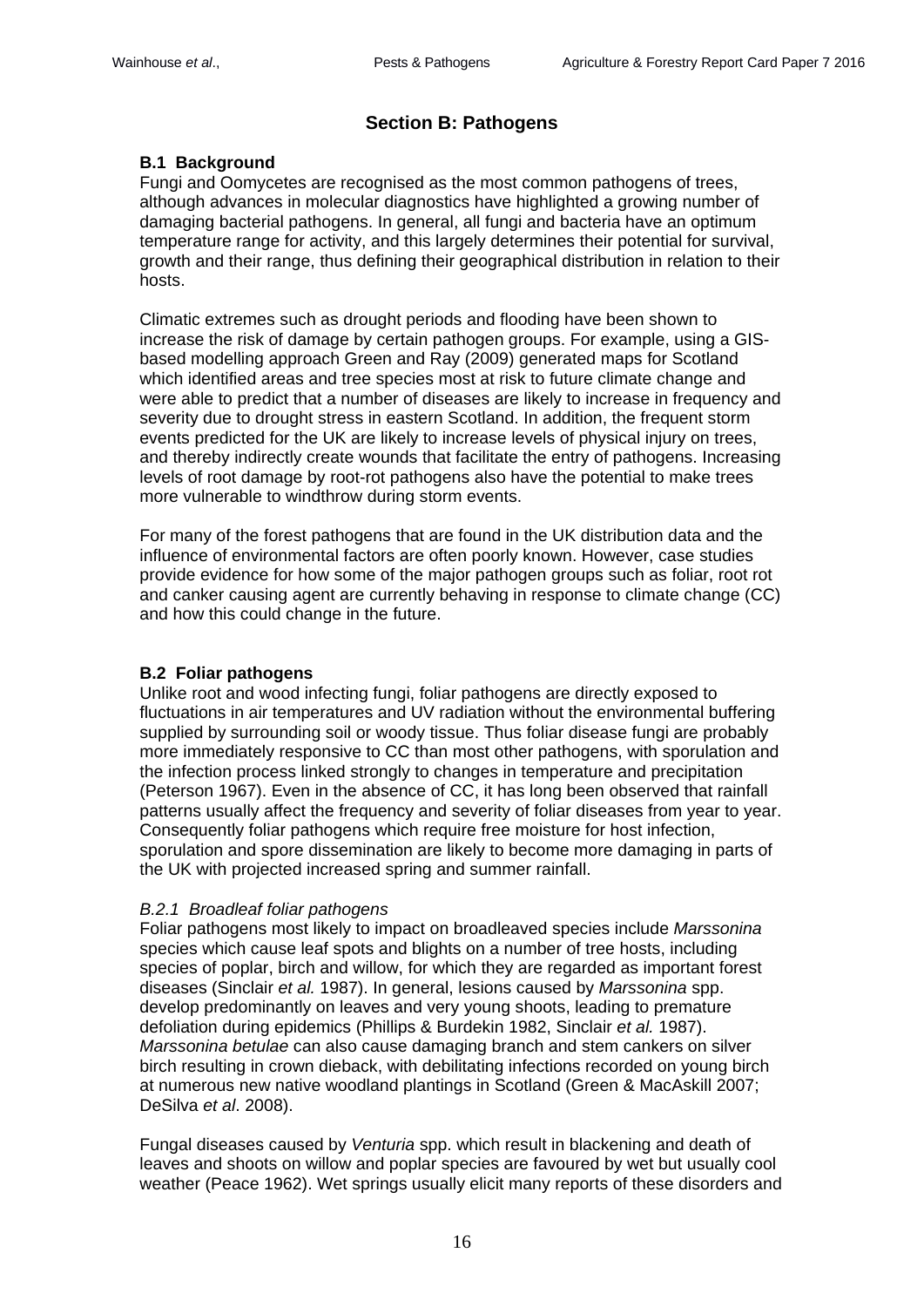in recent years this disease has caused severe damage to young, regenerating aspen on the west coast of Scotland, possibly due to particularly wet conditions during spring and early summer.

Foliage rusts caused by *Melampsora* species are some of the most damaging diseases of commercially grown willow and poplar in the UK (Phillips and Burdekin, 1982). Some warm-temperature *Melampsora* species, such as *M. allii-populina* which currently has a geographical range in southern and central Europe, are predicted to become more problematic in the south of the UK due to climate change (Lonsdale & Gibbs 2002). Threats posed by northward shifts of existing rust species, together with evolution of new pathogenic races of these diseases, have potentially serious implications for willow and poplar grown in short rotation coppice for biofuels.

Powdery mildew caused by the fungus *Erysiphe alphitoides* is the most important leaf disease of oak in Britain (Peace 1962, Morris & Perring 1974), although the disease is now known to be caused by not one but a number of novel fungal species that recently have been described (Braun 1987, Takamatsu *et al*. 2007) and are present in Europe (Mougou *et al*. 2008, Marçais & Desprez-Loustau 2014). Owing to the rapid spread of airborne conidia they may also be present and widespread in the UK (Lonsdale 2015) although this has yet to be established.

Overall, powdery mildew affects native oak in Britain in all situations from nurseries, to gardens and woodlands. The most susceptible oak species are *Quercus robur* and, to a lesser degree, *Q. petraea*; but mildew has also been recorded on less susceptible species (Woodward *et al*. 1929). The stage of host physiological development is critical to disease development. Both *E. alphitoides* and *E. quercicola* colonise only young leaves (Marçais & Desprez-Loustau 2014, Lonsdale 2015) and require relatively warm temperatures for growth. Thus as a rule only a short window of opportunity is available for spring infection unless early warm temperatures occur, but second and third lammas growth is vulnerable in the summer. The damaging effects can be amplified if attacks are in tandem with defoliation events, especially spring defoliation (Marçais & Breda 2006, Hajji *et al*. 2009). As a consequence powdery mildew on mature trees can be a serious disease, reducing the health and vigour of oak although it is usually not lethal under the current climate. The effect on seedlings and saplings however, is more serious, rendering them uncompetitive to surrounding vegetation and affecting the succession of oak in woodlands (Marçais & Desprez-Loustau 2014, Soutrenon 1998).

Epidemiological information on oak mildew is complex and sometimes contradictory because of the different types of inoculum. The main mildew pathogen (*E. alphitoides*) survives as mycelia in overwintering buds and ascospores which are produced in fruiting structures called chasmothecia. The incidence of chasmothecia recorded in the UK was very low but since the 1990s has increased (Lonsdale 2015) which could be climate change induced or due to a genetic shift in populations resulting in variants with greater capacity for forming the chasmothecia sexual stage (Tollenaere & Laine 2013). Studies on effects of relative humidity and temperature on conidia (asexual spores) of *E. alphitoides* show that dry conditions are required for release and free moisture inhibits germination. Warm temperatures are required, with high levels of germination even occurring at 30°C (Hewitt 1974, Glawe 2008). In contrast, the ejection of ascospores requires free water and takes place after rain events (Glawe 2008). Disease incidence is therefore affected by prevailing weather conditions (Glawe 2008, Tollenaere & Laine 2013, Lonsdale 2015), but altered hostpathogen phenological synchronicity is also likely to play an important role. Higher mean winter temperatures are probably a precursor to raised disease peaks in spring, possibly because of earlier ascospore release thus coinciding with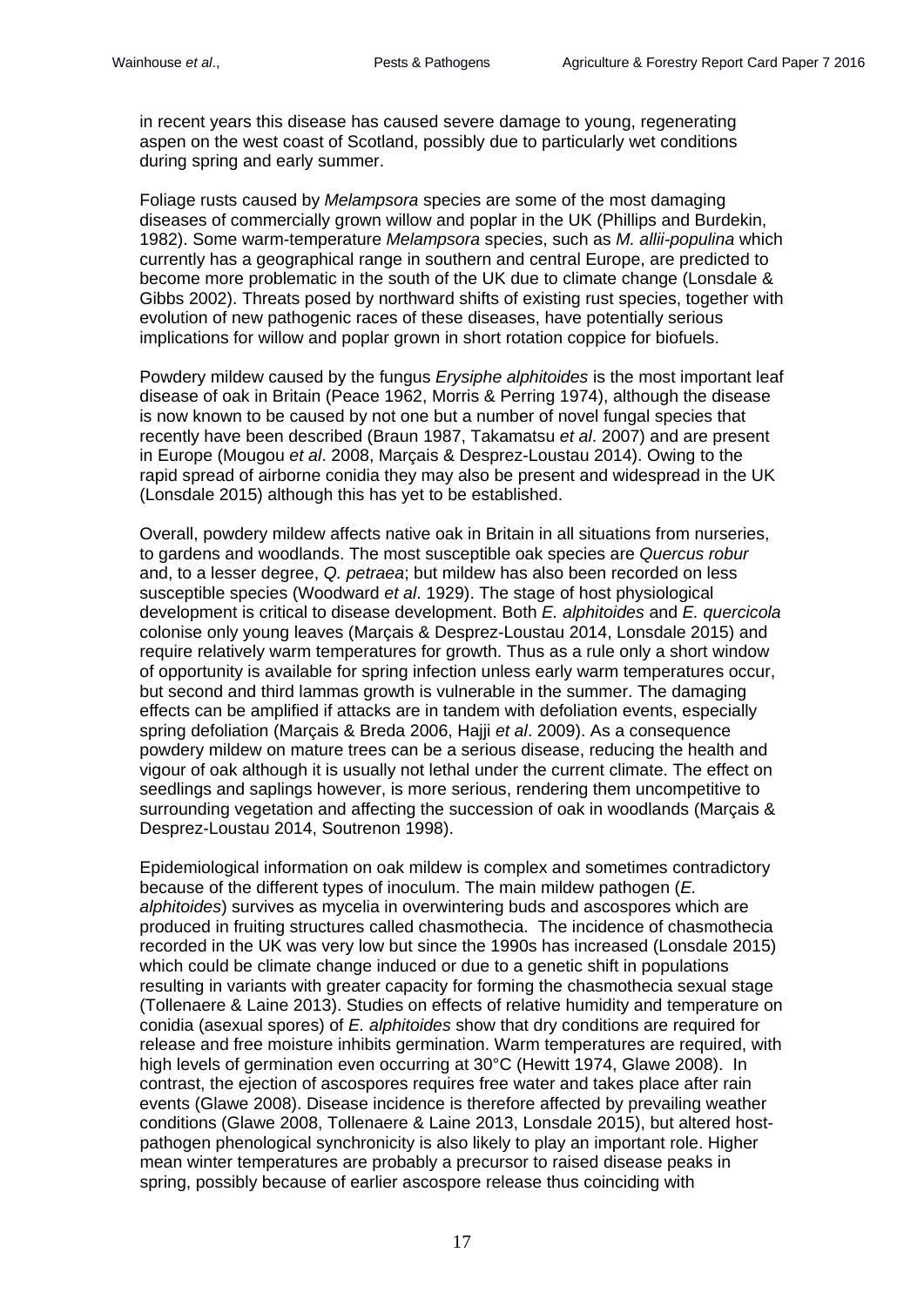susceptible spring leaf growth (Marçais *et al*. 2009). However, mycelial overwintering in buds is also favoured by these conditions and early warmer springs lead to earlier infections.

Overall, in a changing climate predicted to have warmer, wetter winters and drier summers the intensity of powdery mildew attacks could increase and start earlier, provided there were sufficient dry days for germination. Both early and late foliage could succumb, and outbreaks could be more damaging if conditions remain mild and dry through the summer months. Heavy infestations over successive years would also contribute to oak decline through reduced productivity and decreased growth of infected trees.

# *B.2.2 Conifer foliar pathogens*

Conifer needles and shoots can also be affected by foliar pathogens and in some instances these are likely to be favoured by climate change. The most striking example is Dothistroma needle blight caused by the fungus *Dothistroma septosporum*. Apart from causing premature needle loss thereby affecting growth and productivity, at epidemic levels it is also a potentially lethal disease of pine trees. Woods *et al.* (2005) report that in British Columbia, Canada, there has been a marked increase in the frequency of weather conditions favourable to the disease which in turn has significantly aided the current *D. septosporum* epidemic in that country.

The same process appears to be taking place in Britain. From the late 1990's onwards there has been a dramatic increase in the extent and severity of this disease particularly in East Anglia. It is now causing widespread damage on *Pinus nigra* ssp. *laricio* (Corsican pine) which is around 4% of conifer cover in Britain, and in consequence a moratorium on planting Corsican pine on the public forest estate was introduced in 2007 (Brown and Webber 2008). Since then, the disease has been found to have a major impact on lodgepole pine (*Pinus contorta* ssp. *latifolia*) in areas such as the Moray Forest District of Scotland (Brown 2007), and most recently is affecting Scots pine (*P. sylvestris*) in the native Caledonian pine forests of Scotland (Anon 2013). In Britain the main infection period for *D. septosporum* is thought to be May – September with moisture required for spore release. Sporulation can occur at temperatures as low as  $5^{\circ}$ C, with temperatures of 15 - 20 $^{\circ}$ C and ten hours or more of wetness on the needle surface usually required for infection (Peterson 1967; Gadgil 1974). Analysis of meteorological data from East Anglia where the disease was initially the most severe in the UK has shown that the frequency of climatic events favourable for infection, namely consecutive days (3 to 5+ days) with rain and maximum daily temperatures of  $18 - 22^{\circ}$ C, have increased significantly during the spring and summer period over tht last 40 years*.* Since the 1970s, these events have doubled in frequency and if sustained as future climate change scenarios suggest, they could become very significant in the long term for Dothistroma needle blight even for pine species often considered as less susceptible to this disease (Archibald & Brown 2007).

*Diplodia pini* (formerly *Sphaeropsis sapinea*) causes a disease known as Diplodia blight. It affects many species of pine worldwide causing a variety of symptoms such as shoot blight, top dieback, and cankers on stem and branches (Paoletti *et al*. 2001). The fungus can exist in shoots and cones as latent or asymptomatic infections and drought stress then predisposes pine trees to damaging disease episodes (Johnson *et al*. 1997, Paoletti *et al*. 2001). Currently, *S. sapinea* causes most damage to pine in southern Europe consistent with its optimum growth temperature of 30°C (Milijasevic 2006). It has however, become an increasing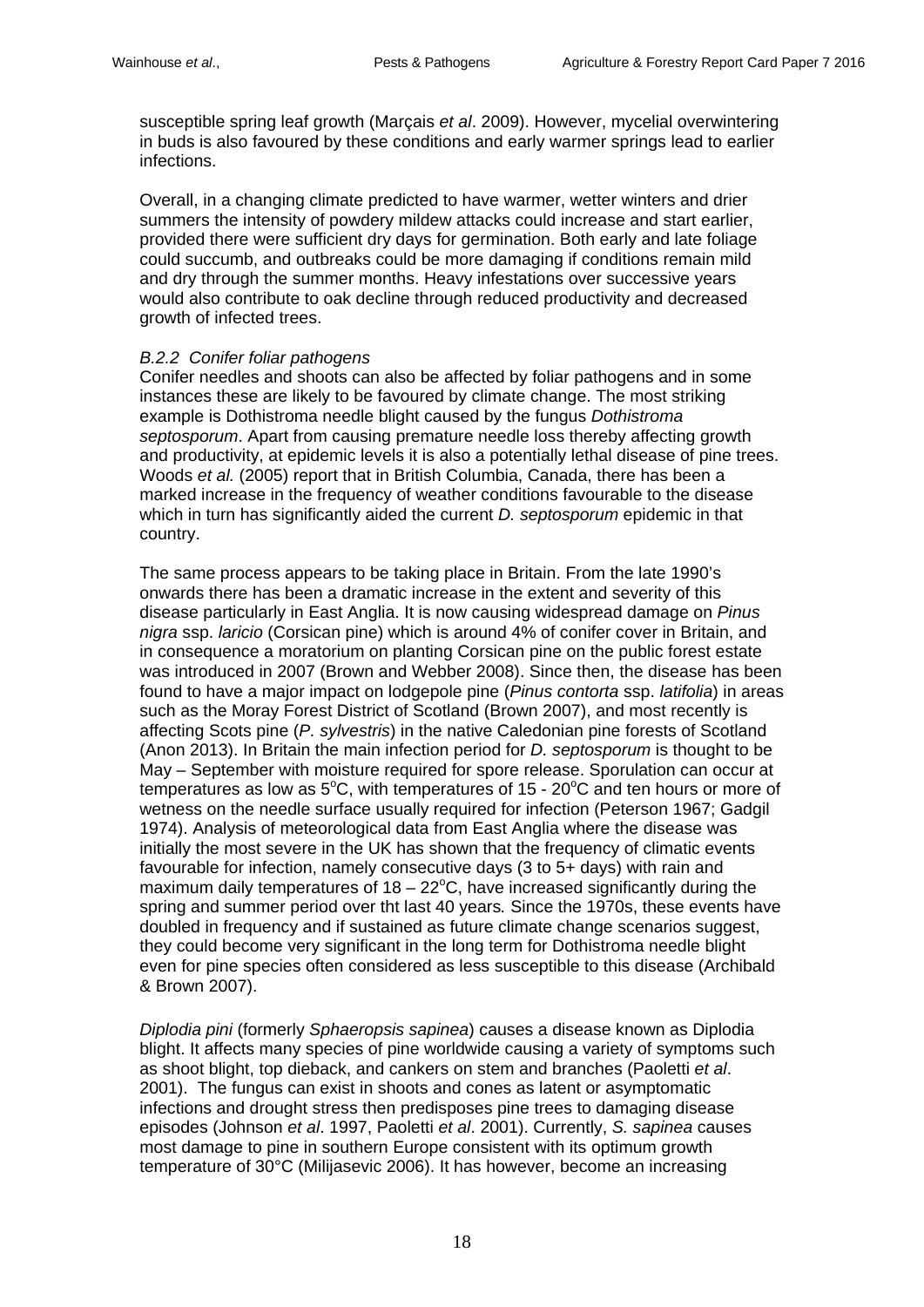disease problem in France (Piou *et al*. 1991) and has been reported with growing frequency on Austrian pine (*Pinus nigra*) and Scots pine (*P. sylvestris*) in the UK, mainly in the south, affecting both young crops and mature trees (Brown & MacAskill 2005). The projected warmer temperatures and more frequent droughts are likely to result in *S. sapinea* becoming more problematic on pine in the UK. Desprez-Loustau *et al*. (2007) highlighted the potential of this pathogen to become more damaging with future climates but also remarked that the major impacts of climate change might be indirect, i.e. be expressed because of effects on host physiology such as drought stress rather than directly on the fungus.

Swiss needle cast, caused by the fungus *Phaeocryptopus gaumannii*, is an introduced disease of Douglas fir (*Pseudotsuga menziesiii)* found throughout much of the planted range of Douglas fir in Europe although in Britain it is largely limited to the west and north. Until recently damage was minimal and findings a rarity, but increasing reports of the disease to the Forest Research Tree Health Diagnostic Advisory Service (THDAS) suggest it may be on the rise. This may be similar to the climate driven change in disease levels that has emerged since the early 1990s in western USA, where a severe epidemic of Swiss needle cast has affected Douglas fir in the coastal fog belt zone of the Pacific Northwest (Klienjunas 2011). The epidemic is considered to be driven by increased winter temperatures and spring rainfall, with the incidence positively correlated with degree-day accumulation during winter and leaf wetness hours from spring through to autumn. With every decade since 1970, Oregon winter temperatures have increased by 0.2 to 0.4 °C and spring precipitation by 0.7 to 1.5 cm, resulting in an upsurge in disease (Stone *et al.* 2008). A similar process may now also be taking place in Britain, particularly in westerly regions, and Swiss needle cast may well become more frequent in future affecting the productivity of high value Douglas fir grown in this region.

Overall, milder winters are likely to affect the over-wintering strategies of most foliar fungal pathogens, particularly those on evergreen species, increasing the rates of survival and activity of those diseases for which low winter temperatures are currently a limiting factor (Desprez-Loustau *et al*. 2007). However, more empirical information is needed on the specific environmental requirements of many of these diseases in order to predict with accuracy likely changes in pathogen behaviour and range.

# **B.3 Root pathogens**

It has long been recognised that interactions exist between drought stress and fungal diseases of forest trees, causing drought-stressed trees to be more susceptible to disease (Bier 1959, Hepting 1963, Schoeneweiss 1975). With projections of increased frequency and severity of drought in parts of the UK, trees growing on drought-prone sites are likely to suffer increased attacks by root infecting fungi. The widespread wood and root rotting pathogens (Basidiomycetes) such as *Heterobasidion annosum* and *Armillaria* spp. are already recognised as capable of causing commercially significant levels of damage.

*Armillaria* (honey fungus) is ubiquitous throughout the UK and attacks various conifer as well as many broadleaved tree species. In general, the optimum temperature for growth is around 25°C under laboratory conditions. However, it is now recognised that there are several *Armillaria* species, and they all invade roots, causing a progressive white rot. Some, such as *A. gallica* and *A. cepistipes*, are weak pathogens and only able to invade trees which are debilitated by other factors. In contrast, *A. ostoyae* and *A. mellea* are considered to be aggressive with the ability to infect and even kill otherwise healthy trees (Gregory & Redfern 1998). *Armillaria mellea* is considered to be mainly a pathogen of broadleaved trees in ornamental parklands, natural woodlands and fruit orchards, but it can kill young coniferous trees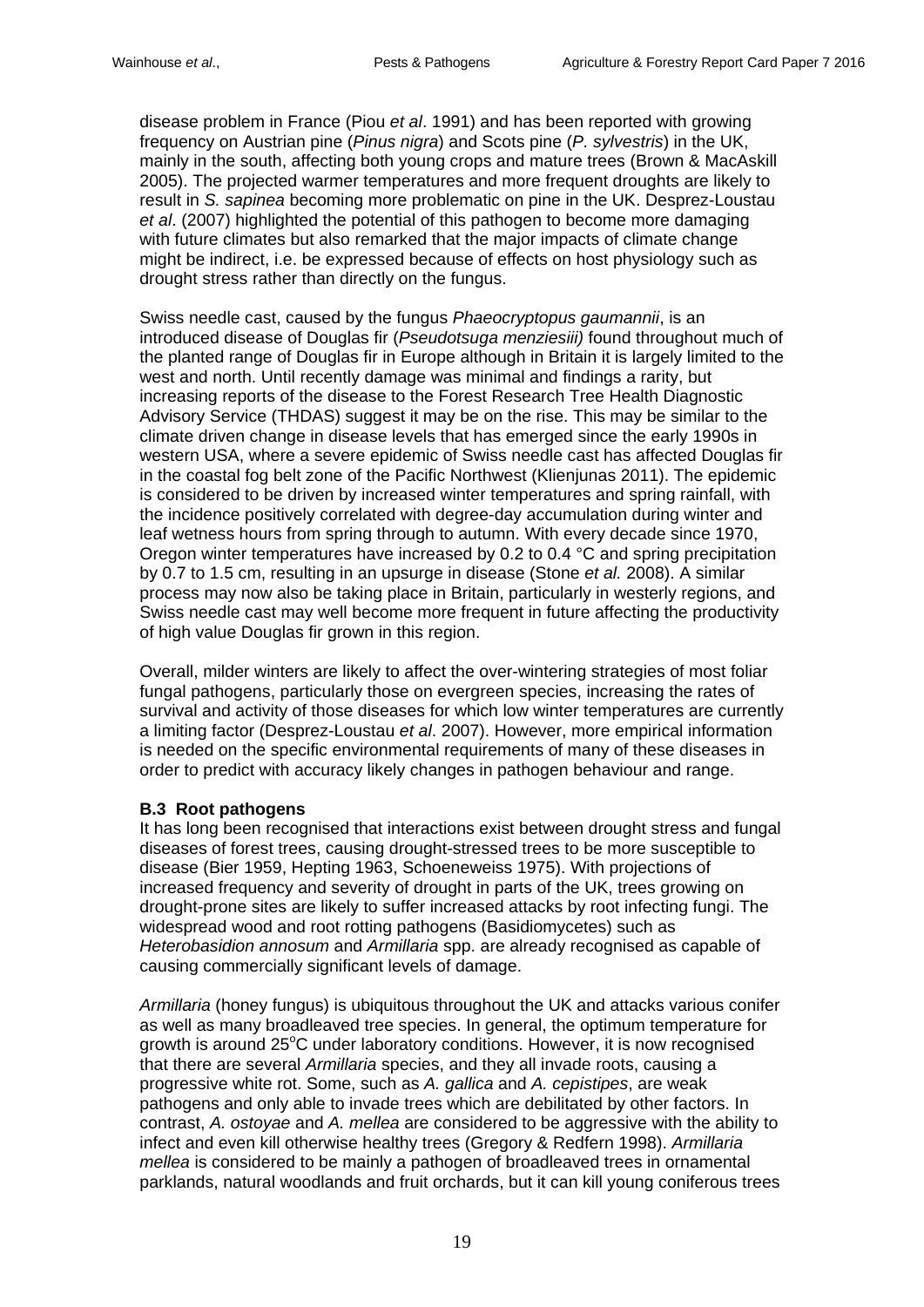(mainly pines and spruce) planted in sites where the broadleaved species have grown previously. In contrast, *A. ostoyae* is significant as a pathogen of coniferous trees, causing major damage in even second- and third-rotation stands of conifers but has also recently been detected on oak where its role is yet to be determined (S. Denman, unpublished data). Drought stress in trees is generally considered to be a predisposing factor to infection by *Armillaria*, especially for the less pathogenic species (Gregory & Redfern 1998, Desprez-Loustau *et al*. 2006). Since the likelihood of invasion of woodland by *Armillaria* spp. also increases with successive rotations, this process combined with the impact of CC is likely to make these pathogens more damaging in the future to UK forests. The effects could come from group killing in young re-stock sites as well as infections in older plantations and semi-natural woodlands.

*Heterobasidion annosum* (Fomes) is an important disease in plantation forestry, causing root and butt rot in stands of spruce, pine and other conifer species throughout the UK. It infects coniferous crops by colonising recently cut stumps and growing down through the stump roots and into roots of nearby living trees which happen to be in contact. This results in killing of young pines on vulnerable sites, and decay in the lower stems of many other coniferous species. The risks of inoculum build-up and infection by this fungus are considered to be greatest on well drained mineral soils in low rainfall areas in the east and south of the country (Redfern *et al.* 2001, Pratt 2003) with the highest risk on alkaline soils. *Heterobasidion* has also been found to show enhanced infection and growth in young spruce trees suffering moderate drought stress, although infection rates decreased under severe drought stress (Lindberg & Johansson 1992). As it is more common and damaging on drier sandy soils than in heavier soils with poor drainage or high water tables (Kuhlman *et al*. 1976, Puddu *et al*. 2003) climate change is likely to provide more favourable environmental conditions for *Heterobasidion* to spread in soils with reducing water potential, resulting in increased damage and greater economic loss. Like *Armillaria*, H. annosum has an optimum temperature for growth of *c*. 25°C, so increased ambient temperatures could also enhance the process of stump colonisation and lead to higher rates of infection.

Climatic changes may also alter the interactions between some of these root attacking pathogens and the mycorrhizal fungi that are symbiotically associated with tree roots. Gange *et al.* (2007) concluded that over the last 50+ years, the fruiting patterns of mycorrhizal species have altered apparently in response to climate change (specifically increased late summer temperatures and autumnal rainfall). Mycorrhizal species associated with both conifers and deciduous trees tended to have their fruiting delayed, particularly in deciduous forests. Many species also now fruit twice a year and other researchers have confirmed this (Kauserud *et al.* 2013), suggesting increased mycelial activity and possibly greater decay rates in ecosystems. However, mycorrhizal relationships with host trees can be affected by drought allowing one fungal species to be out-competed and replaced by another. In an overview, Lonsdale and Gibbs (1996) concluded that root disease can be reduced in trees with mycorrhizal associates, but increased summer drought may encourage the spread of root disease due to changing mycorrhizal relationships and droughtinduced decreases in host resistance.

# **B.4 Phytophthora pathogens**

Phytophthoras are a mainly introduced group of pathogens that have proved to be highly damaging to host tree populations. More than 120 species have now been described (Kroon *et al.* 2012), many only recently, with some species attacking a wide host range. Around fifteen *Phytophthora* species are widespread in the UK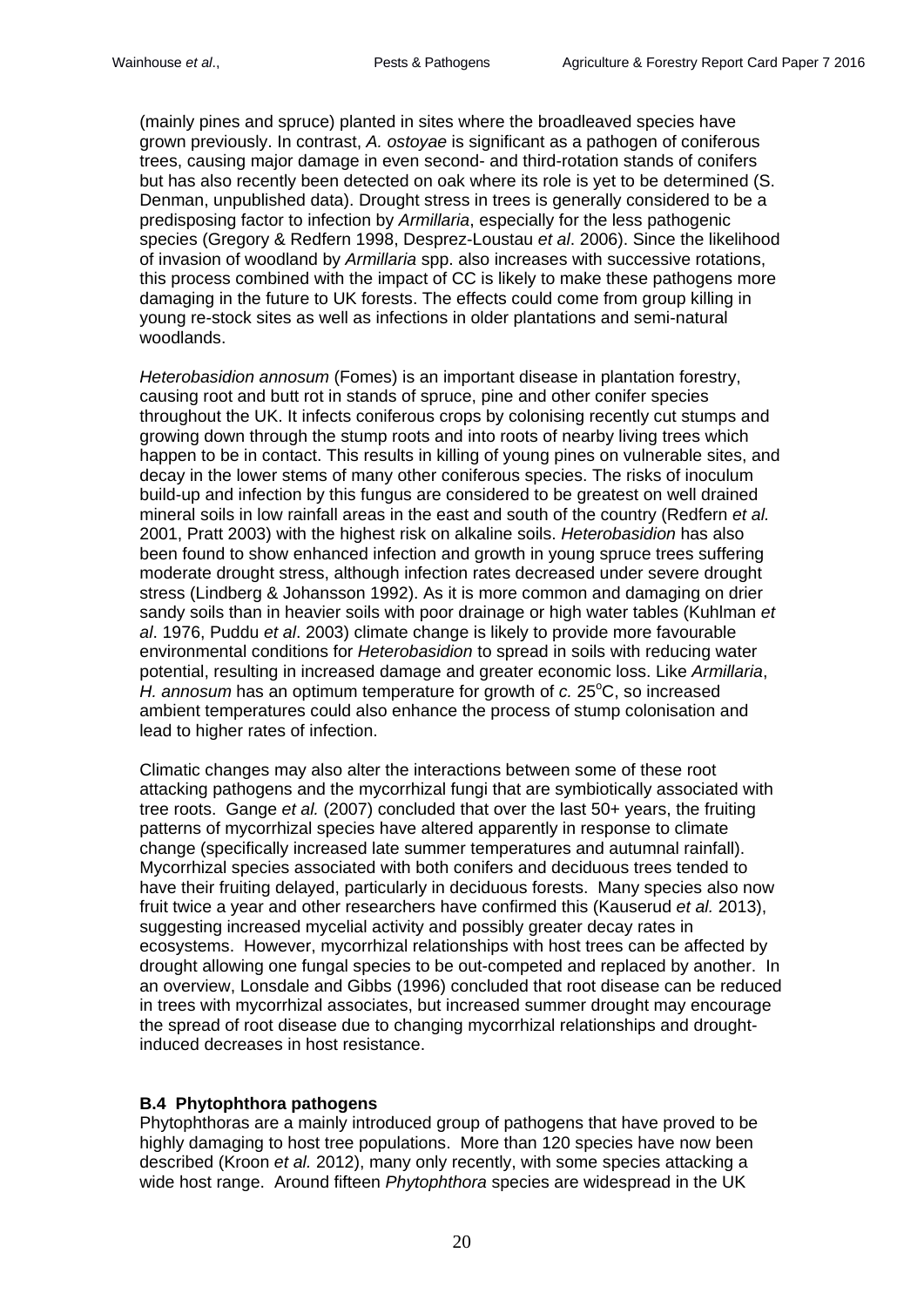including at least 4-5 recent arrivals. Most can be highly destructive and cause episodes of tree mortality under conducive conditions, by killing roots and girdling the root collar or lower stems. However, several of the more newly discovered *Phytophthora* species are aerial pathogens, adapted to infect above ground plant tissue and therefore potentially highly responsive to climatic change.

# *B.4.1 Root infecting Phytophthoras*

Broadly, there are two groups of root infecting Phytophthoras, those that infect primary roots and tree collars, even extending into stems, and those that mainly attack fine feeder roots. Both types require moist soil conditions (even periods of flooding) for infection and spread, but the damage they cause tends to be most visible in the summer especially if trees are drought stressed with a reduced capacity to transport water to other parts of the tree. A build up of *Phytophthora* results in the death of fine feeder roots, even root and stem girdling, so trees may die suddenly when under water stress or show signs of marked decline. Evidence suggests that episodes of chronic oak decline are correlated with *Phytophthora* activity (Brasier & Jung 2003, Jung *et al*., 2000) and this also predisposes trees to attack by secondary organisms such as several species of *Armillaria* or bark beetles. Moreover, many species of *Phytophthora* can over-winter in soil and even persist for decades in the form of resistant propagules, becoming active again under favourable conditions. The predicted warmer climate will result in milder winters in the UK, and so may provide more suitable conditions for many of these root-attacking Phytophthoras.

In Britain there are several Phytophthoras causing root and collar rot and bleeding stem cankers of trees but *P. cambivora* and *P. plurivora* are probably the most frequently isolated. Most of the species have optimal growth temperatures around 22−25ºC and maximum temperature thresholds around 30−32ºC. Since 2000, there has been a significant upsurge in *Phytophthora* attacks on roots and stems of trees (particularly beech) by both these Phytophthoras in Britain and continental Europe and it is suggested that this increase is associated with climatic change (Brasier & Jung 2004, 2006, Bergot *et al.* 2004) and specifically warmer temperatures. Undoubtedly, soil environment plays an integral role in Phytophthora diseases; many attacks are associated with heavy soils with high clay content and physical changes due to soil compaction. Waterlogged conditions are also frequent precursors of disease, particularly in relation to attacks by *P. plurivora* and *P. megasperma* (Brasier, 2000). Thus, in a changing climate where more frequent events of periodic flooding and waterlogging are expected, increased severe root and collar attack by Phytophthoras are anticipated but empirical data are lacking.

One of the most destructive species of *Phytophthora*, *P. cinnamomi*, has been associated with the decline of several forestry, ornamental and fruit industries, as well as over 900 woody perennial plant species. It is most damaging at temperatures of 25°C or above and its activity and distribution in the UK is therefore constrained by climatic conditions although this is changing. It is likely that the combination of heavy rainfall leading to occasional waterlogging and summer drought, predispose oak and other broadleaf genera to infection by *P. cinnamomi.* As *P. cinnamomi* is most pathogenic at temperatures of 25°C and above and does not survive freezing conditions in the soil, CLIMEX models were used more than 20 years ago to assess how its activity in Europe could alter as a result of climate change (Brasier and Scott, 1994). The model suggested that activity of *P. cinnamomi* is likely to increase significantly in the Mediterranean region and in maritime climates such as coastal western Britain, but not in central Europe. Since then more sophisticated models have tested various rainfall and temperature scenarios to predict future risk from *P. cinnamomi* (Thompson *et al.* 2014)*.* Key factors are milder winters and unchanged or slightly increased spring rainfall and temperatures. Increased mortality by *P.*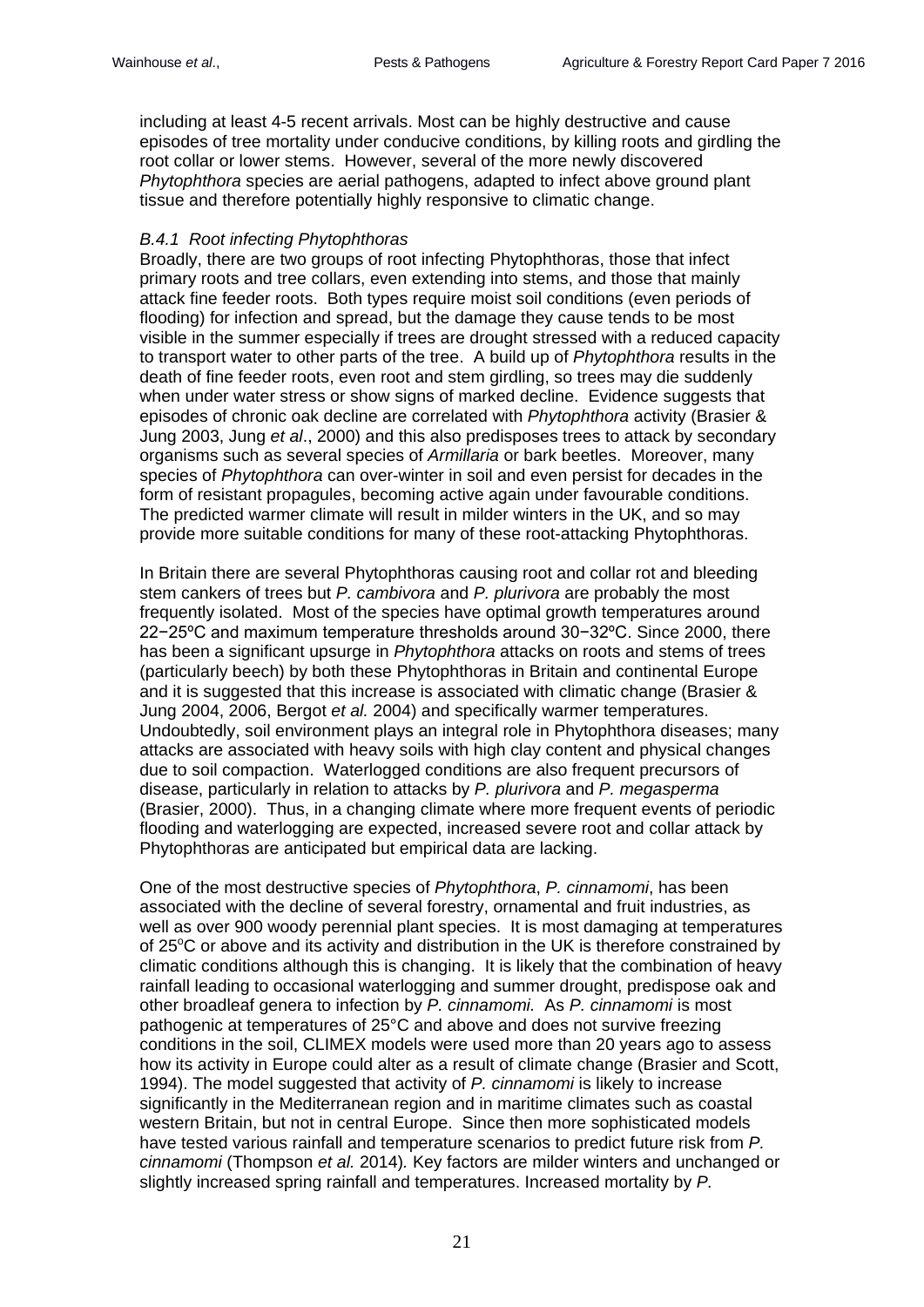*cinnamomi* is linked to mild wet springs which would enhance activity coupled with periods of drought stress (Desprez-Loustau *et al.*, 2006; Thompson *et al.*, 2014).

The extent of *P. cinnamomi* activity will also depend upon availability of suitable hosts and other ecological factors. Currently, tree species native or important in Britain and susceptible to *P. cinnamomi* include *Taxus*, *Fagus*, *Crataegus* and *Quercus* spp. (cf Brasier 2000), and *P. cinnamomi* is responsible for the large scale death of *Castanea sativa* throughout southern Europe and sporadic mortality in south-east England (Brasier 1999). Its prevalence in nurseries means that there is also potential to export the disease into the wider environment when infected but often symptom free plants are used in vegetation plantings.

Discovered in the 1990s in Europe, *P. alni* (which infects native alder), is also likely to show an increase in activity in response to climate change. This pathogen has now spread throughout river systems in much of England and Wales, and is found in Scottish river systems particularly in the east (Webber *et al*. 2004). There is evidence to suggest that it infects trees following flooding episodes, and warmer water temperatures during winter are strongly related to disease prevalence. Thus it has been suggested that the rapid rate of disease increase that has been seen in the south of England is a response by *P. alni* to higher water temperatures (Thoirain *et al.* 2007). In a modelling study to assess how climate change might influence alder disease, Aguayo *et al.* (2014) found that the most unfavourable conditions for the disease were colder than average daily winter temperatures of  $<$ 3.5 $^{\circ}$ C and average daily temperatures in the preceding summer of  $>$ 21-22 °C during July and August. Winter warming of river waters and reduced river flow during drought periods, including standing water after flooding events, are therefore all likely to contribute to more frequent episodes of infection by *P. alni* in Britain as our climate changes.

Two other recently arrived root infecting Phytophthoras that are now established in the UK are *Phytophthora lateralis* and *P. austrocedri* (previously *P. austrocedrae*) (see Green *et al.* 2013, Green *et al.* 2014). As a relatively low temperature species, P. austrocedri has a optimum temperature of around 17°C for growth and a maximum of around 20 °C, so is likely to be disadvantaged by warmer summer temperatures and indeed its current distribution in Britain is so far limited to the north of England and Scotland (Green *et al.* 2014). However, the majority of sites affected by this pathogen both in Britain and in Argentina (where it was first described, Greslebin *et al.* 2007) are typified by areas of standing or moving water or soil waterlogging. Weather extremes could make these conditions more prevalent in future and therefore increase the likelihood of disease caused by *P. austrocedri*.

# *B.4.2 Aerial Phytophthoras*

Traditionally, aerial Phytophthoras have not been regarded as problematic in forests but more so on tree species in commercial fruit production or other cultivated crops. However, the arrival of *P. ramorum* in the USA (causal agent of 'Sudden oak death' in the west coast states California and Oregon) and its appearance in Europe, as well as the discovery of *P. kernoviae* in Britain, suggests that aerial Phytophthoras are probably much more common than previously thought. Like foliar pathogens, their activity is strongly tied to climatic patterns; both apparently thrive under the mild, moist conditions of western Britain, and sporulate and infect most abundantly in late spring and autumn (Webber 2008).

Another recent unexpected finding is that some of the Phytophthoras not adapted to aerial dispersal (i.e. non-caducous) and considered only as soil-dwelling and root infecting, are now being observed to cause aerial bark lesions on a range of tree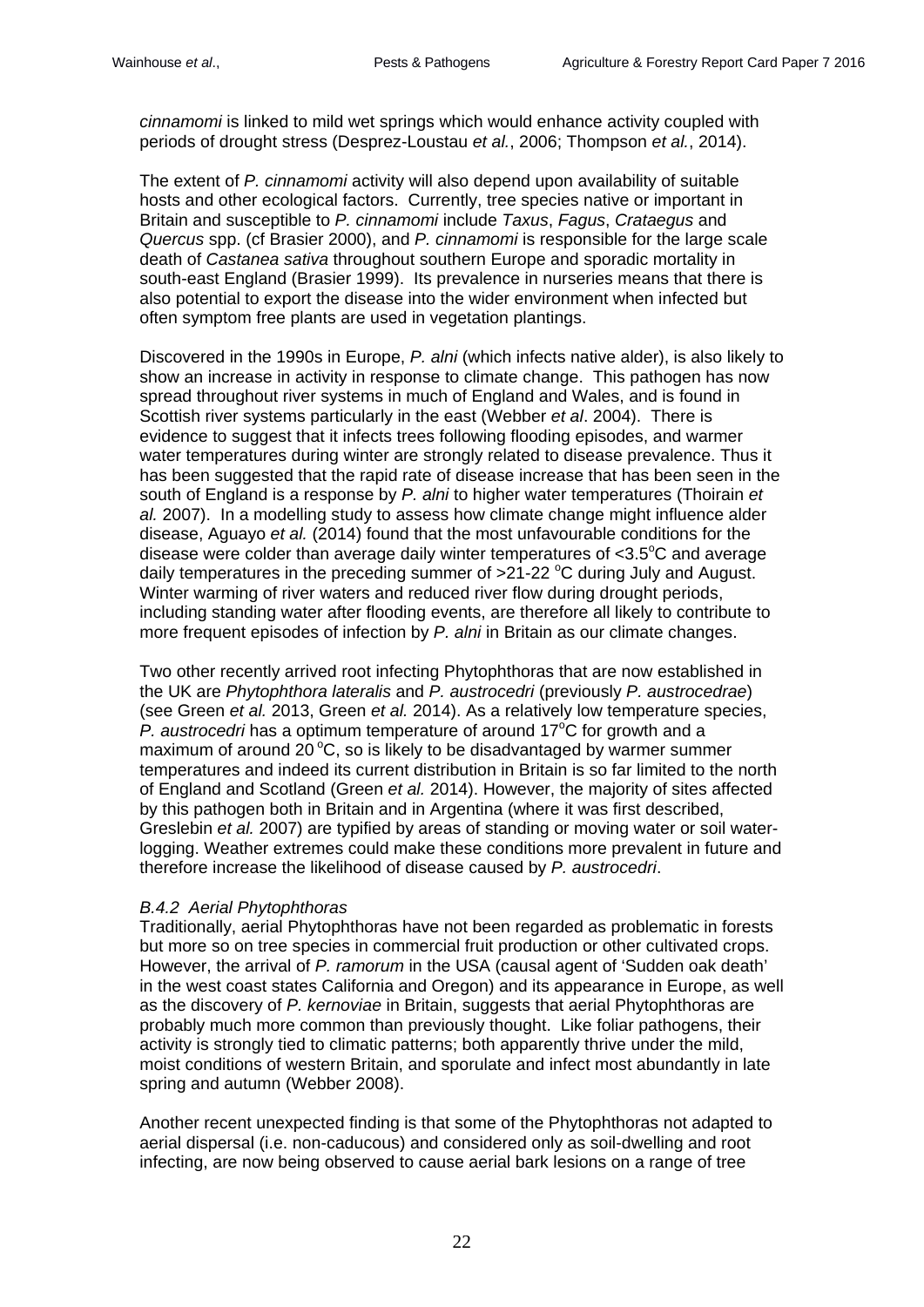species. It is hypothesised that this change in behaviour is most likely to be associated with climatic disturbance (Brasier and Jung, 2006).

First found in the UK in 2002, the risk posed by *P. ramorum* has increased significantly following its jump to a major new host, Japanese larch (*Larix kaempferi*) in 2009*.* Japanese larch not only suffers from lethal stem cankers caused by this pathogen, but infected needles also support massive sporulation events (Brasier & Webber 2010, Webber *et al*., 2010). Above average rainfall in the UK in 2012 led to a huge increase in the infection of larch in 2013, demonstrating that climate can have a major influence on *P. ramorum*. Vennette (2009) has also suggested that climate change could make forests on the west coast of the USA even more susceptible to this pathogen because of warmer temperatures during spring precipitation. Similar climate changes are also expected in western Britain where *P. ramorum* predominately occurs (Forestry Commission 2014) suggesting it will continue to be highly damaging. Unusual weather events of rainfall associated with high winds could also provide the opportunity for long-distance dispersal of *P. ramorum* similar to those in southern Oregon, USA (Peterson *et al.* 2014).

Only limited information is available on any of these aerial pathogens to allow judgements to be made in relation to how their geographic range and ecological behaviour may alter with climate change. As recently introduced Phytophthoras, they are now being exposed to native or local vegetation that has little resistance, as these host plants have not co-evolved with these pathogens. Therefore, predicting the impact of CC on the behaviour of these pathogens is very uncertain.

# **B.5 Declines**

The concept of a tree decline is one characterised by a slow progressive deterioration in tree health or vigour, reduced tree growth accompanied by branch dieback (Manion 1991). It primarily affects mature trees and has a complex etiology often involving both biotic and abiotic factors. Decline diseases often have a strong association between climate extremes and disease severity (see Manion & Lachance 1992). Climate change projections suggest increases in intensity and frequency of in storms, heavy precipitation events and extremes of temperature including late frosts. In succession these events could place significant stress on trees increasing their susceptibility to weak fungal pathogens and initiating or progressing decline (Bendixsen *et al*. 2015). Similarly, successive wet and dry periods could negatively affect trees through altered carbon balance and water relations, allowing weak or secondary pathogens to take advantage (Haavik *et al*. 2015). A strong relationship has been demonstrated between climate warming and the onset of crown die back in selected species of hardwoods in eastern Canada (Auclair *et al*. 1992). Climate change is therefore likely to bring about a notable increase in long term (chronic) 'declines' of mature beech, oak and ash in the UK, conditions thought to be exacerbated by drought (Gregory & Redfern 1998). In addition to root-infecting pathogens, one of the most common species being *Armillaria* (see section 3), there are a number of stem and branch canker diseases which have the potential to cause greater damage on these broadleaved species in the UK due to a combination of more frequent episodes of higher temperatures and drought stress (see section 6). Probably the most cited example of tree decline in the UK is oak dieback or oak decline (Gibbs 1999).

# *B.5.1 Oak decline and root infecting fungi*

Damaging episodes of oak decline and dieback in England have been identified over the past century. Both severe wind events and drought have been identified as the primary cause. Generally, common or pedunculate oak (*Quercus robur*) is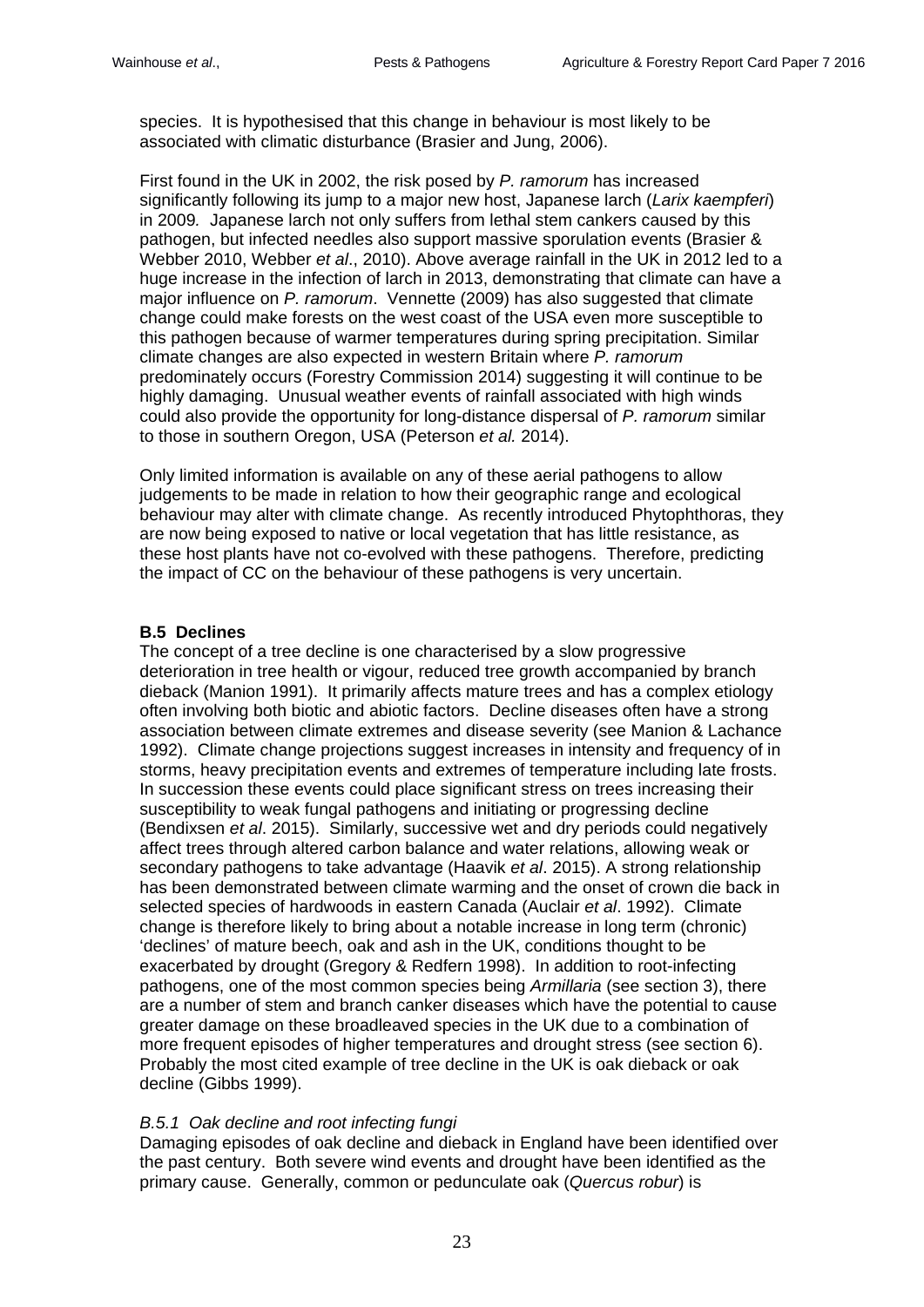considered to be more susceptible to oak decline than sessile oak (*Q. petraea*) in Britain (Gibbs & Grieg 1997, Gibbs 1999) in part because it is adapted to grow on moist, fertile soils, so lack of soil water impacts on it adversely. Elsewhere in Europe, particularly in Germany and Sweden, it has been recognised that species of *[Phytophthora](http://www.forestresearch.gov.uk/fr/infd-7b3cy3)* (especially *P. quercina*) which attack the fine feeder roots also play a key role in oak decline.

Another key organism implicated in the process of oak decline in parts of Europe is the basidiomycete fungus *Gymnopus* (previously *Collybia*) *fusipes*. In the past it was considered a saprobe or weak parasite only able to colonise weakened trees (Phillips & Burdekin 1992), but from about 1980 onwards research has revealed this organism to be a primary pathogen (Delatour & Guillaumin 1984; Marçais & Delatour 1996) capable of causing serious root rot of mature oaks (suggested previously by Buller 1958). Disease develops very slowly and causes visible reduction in tree health only in advanced stages of infection (Marçais & Cael 2001). Both young healthy seedlings and vigorous mature trees are equally susceptible to infection.

The host range of *G. fusipes* is relatively restricted with pedunculate oak (*Q. robur*) and red oak (*Q. rubra*) the main hosts, i.e. the most susceptible and the most frequently reported cases, while sessile oak (*Q. petraea*) is less so (Buller 1958; Marçais *et al*. 1999, Piou *et al.* 2002, Camy *et al*. 2003a). Other species are documented as hosts and are listed in Piou *et al.* (2002) even though occurrences may be relatively rare. However, little information about *G. fusipes* in the UK is available and root rot caused by this fungus on oak is not well documented. No mention of this pathogen is made by either Peace (1962) or Morris and Perring (1974), who, prior to 1980, were considered the main British authorities on forest tree diseases and on all aspects of oaks respectively. Gibbs and Greig (1997) do mention *G. fusipes* in the context of its possible role in oak decline in Britain but there have not been any formal studies reported on its impact on oaks in the UK. Forest Research THDAS records of this pathogen mostly relate to oaks, with reports concentrated mainly in south-east England. The British Mycological Society, with records of this fungus dating back to 1865, produced a map showing that *G. fusipes* is widely distributed in north-east, central and south-east England, with smaller foci in East Anglia and the south-west (Fig B1). It has a limited known distribution in Scotland, Ireland and Wales.

Infection of oak by *G. fusipes* occurs in the collar region mainly from basidiospores (Marçais *et al*. 1998) and it does not spread from tree to tree via root contact (Marçais *et al*. 1998) in contrast to *Heterobasidion*. Colonisation is slow, with lesions developing on large roots and the root collar beneath the outer bark. Infected trees do not show any deterioration in crown health or sapwood increment until advanced stages of the disease hence the condition may not be realised for decades. *Gymnopus fusipes* destroys the deeply penetrating roots central to the root system working its way back to the horizontal supporting roots so windthrow can also be a problem (Marçais *et al*. 1999, Marçais *et al*. 2000). Soil moisture holding capacity is inversely correlated with disease severity; soils with low moisture holding capacity (e.g. sandy or sandy-loam over deep gravel soils) are associated with the most severe levels of disease (Camy *et al*. 2003a).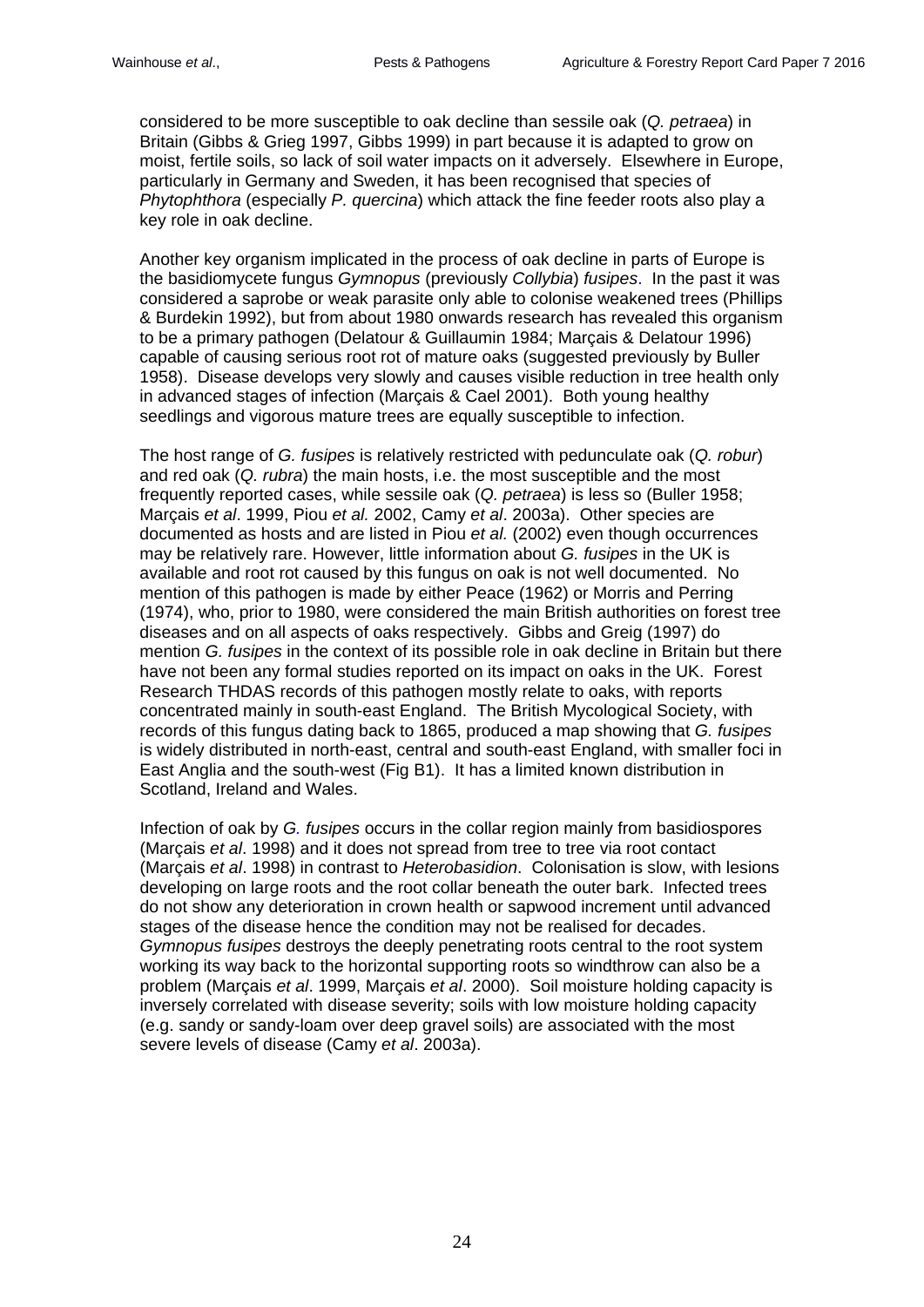**Figure B.1** Distribution records for *Gymnopus* (previously *Collybia*) *fusipes* throughout the UK, 1965-2005, produced by the British Mycological Society.

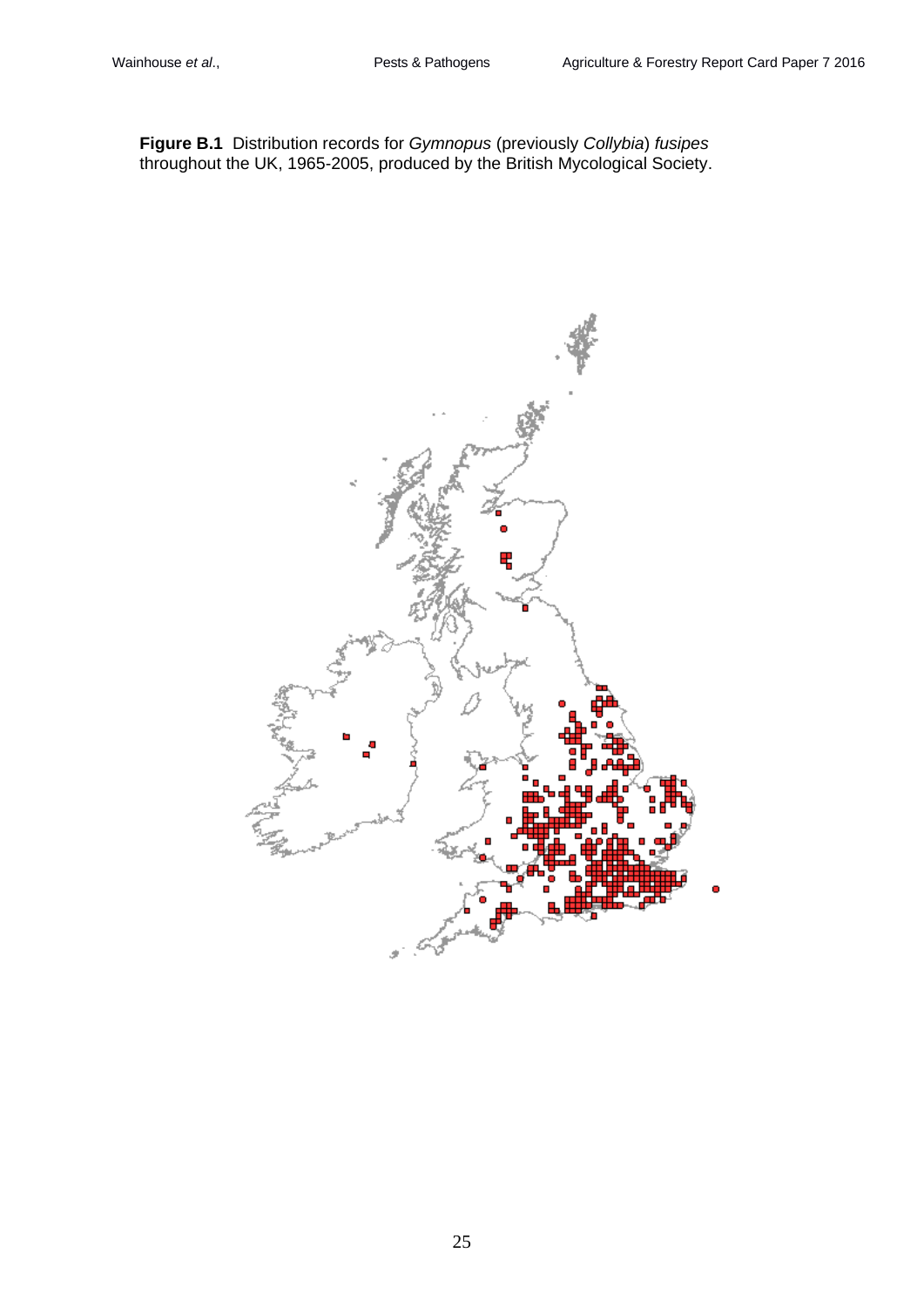In the UK under a changing climate, the spread of disease and its impact will be highly dependent upon soil types, the species of oak in those areas and rainfall levels. In light, free draining soils with drier summers, disease is likely to become more severe and widespread. As there is no information available on how the pathogen responds directly to temperature, for example its influence on rates of colonisation or fruit body production, this makes quantitative assessment of the impact of CC difficult. However, in contrast to areas where drier summers are likely to prevail, in areas where soils are heavier and there is intermittent waterlogging *G. fusipes* is unlikely to be unable to survive since it is very sensitive to hypoxic conditions. In areas with intermittent waterlogging, Phytophthoras could play a more important part in oak decline, coupled with other weak pathogens such as *Armillaria gallica.*

Recently, oak decline in Britain has been characterised by different forms of the disorder given the names *acute oak decline* , where the damaging agents associated with the decline affect aerial tree parts, and *chronic oak decline* where poor root health is considered to underpin the condition (Denman & Webber 2009).

## *B.5.2 Acute oak decline*

Acute oak decline (AOD) is identified by dark patches of fluid exuding from cracks between the bark plates on trunks of established trees (>50 yrs-old); both *Q. robur* and *Q. petraea* can be affected. Underneath these bleeding areas of outer bark, there is extensive necrosis of the inner bark resulting in the formation of cavities. Two species of bacteria from the *Enterobacteriaceae*, *Brenneria goodwinii* and *Gibbsiella quercinecans* are consistently isolated from the necrotic tissue but not from healthy trees leading to the provisional conclusion that they play a significant role in causing the tissue necrosis that characterises AOD (Denman *et al.* 2010, Denman *et al.* 2014). In addition, the breeding galleries of the oak buprestid, *Agrilus biguttatus*, are almost always seen on the affected cambial-phloem interface of AOD symptomatic oaks, raising concerns that the beetle is contributing to the development of AOD, preventing recovery, or is even implicated in the spread of the bacteria associated with the bark necrosis (Denman *et al.* 2014).

Confirmed cases of AOD are within a distinct zone in England centred on the south east and the Midlands, but as far west as Wiltshire and Gloucestershire, and as far north as Manchester (Brown *et al.* 2015). This closely overlaps with the distribution of *A. biguttatus* and the distribution of this insect has expanded markedly in Britain since the mid-1980s (Brown *et al.* 2015). It has been hypothesised that a warming climate is a likely cause of the apparent increase in the *A. biguttatus* population (Broadmeadow & Ray 2005) which has apparently expanded from a relictual distribution, occurring in just a few ancient woodland sites such as the New Forest and Sherwood Forest to the distribution seen today (Brown *et al.* 2015). If *A. biguttatus* is expanding its range in response to climate change and does indeed contribute to the development of AOD, it signals a northerly expansion of AOD in the coming decades. In addition, as a complex decline syndrome, AOD is likely to be more damaging on drought stressed trees especially if placed under additional stress by the oak buprestid which is attracted to declining oaks for oviposition.

## **B.6 Canker diseases including latent pathogens and endophytes**

Beech and oak are susceptible to species of *Biscogniauxia.* These are latent fungal pathogens with the potential to infect trees and remain asymptomatic for years until a factor such as drought stress triggers the development of disease. *Biscogniauxia*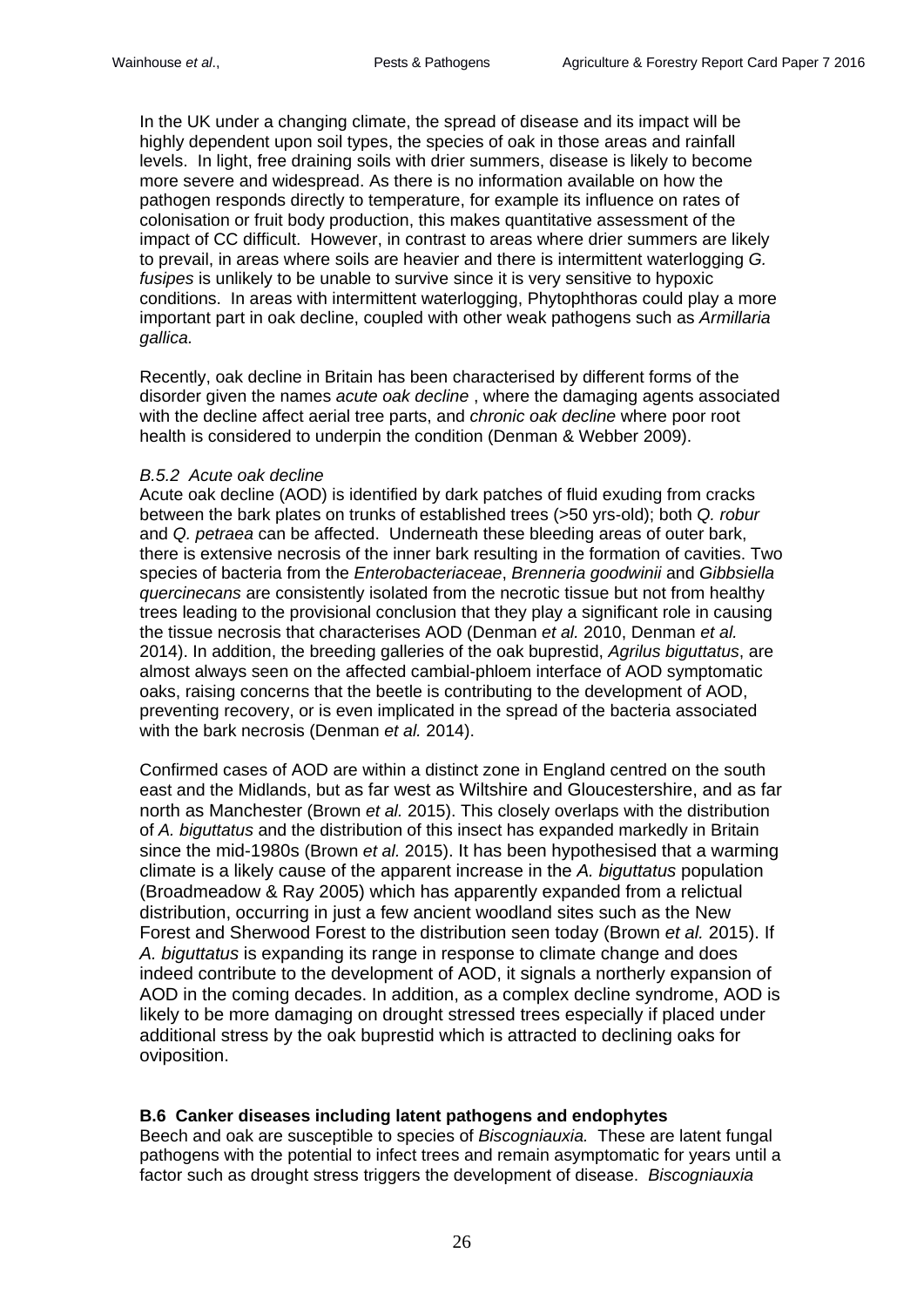*nummularia* occurs on beech in southern Britain and causes cankers in the years following drought periods and particularly in areas with low rainfall and high temperatures (Hendry *et al*. 1998). *Biscogniauxia mediterranea* occurs in the Mediterranean region, and causes cankers on stems and branches of many broadleaved species but is particularly known as the cause of 'charcoal disease' of oaks. This disease is strongly associated with drought stress in trees (Vannini & Scarascia Mugnozza 1991, Desprez-Loustau *et al*. 2006, Capretti & Battisti 2007) and linked with the decline of various oak species, including pedunculate oak (*Q. robur*), in south-western Europe (Capretti & Battisti 2007). It is likely that both these diseases will expand their range northwards within the UK as a result of CC but measurable impact caused by *B. mediterranea* may take much longer (Desprez-Loustau *et al.* 2007).

A latent canker pathogen of potential future significance in the UK due to CC is *Botryosphaeria stevensii* (also known as *Diplodia mutila*)*.* This fungus attacks a range of hosts, including ash, but is noted more for its ability to cause canker and dieback diseases of oak in the western Mediterranean region along with its close relative, *B. dothidea*. These fungi are associated with warmer temperatures (around 25 °C) and drought stress has been shown to increase the aggressiveness of *B. stevensii* on oak (*Q. robur*) (Ragazzi *et al*. 1999).

Sooty bark disease of sycamore is caused by the fungus *Cryptostroma corticale* which survives as latent infections in sapwood, but causes disease in response to water stress and high temperatures (Dickenson & Wheeler 1981). First reported on sycamore in London in the 1940's (Gibbs 1997), since then, disease outbreaks have occurred in the years immediately following hot, dry summers, particularly when the mean monthly temperature of more than one summer month equals or exceeds 23°C (Young 1978). The disease tends to occur predominantly in south east England (Gibbs, 1997) although it was reported as far north as Yorkshire in 1996 following the 1995 drought (FR THDAS database). This pathogen is expected to extend its northern range into Scotland under projected CC.

Beech is known to become infected by a fungal disease, *Nectria coccinea*, which is more prevalent on beech in the south of Britain, indicating a preference for warmer temperatures. *Nectria coccinea* invades the bark of beech colonised by the barkfeeding insect, *Cryptococcus fagi*, killing bark and cambium which can lead to the death of branches and entire trees. The combination of fungus and insect causes 'beech bark disease'. It has been suggested that drought may render beech susceptible to direct infection by *N. coccinea* (Lonsdale, 1980), although studies have not been conducted to confirm this.

Unexpected impacts of drought stress on Sitka spruce (*Picea sitchensis*) in eastern Scotland were observed following a severe drought year in 2003, when rainfall was exceptionally low from June until November, with soil moisture deficits of 200 mm or above for four consecutive months. Mortality occurred with groups of trees and surviving trees had varying types of damage (Green *et al.* 2009). An unidentified species of canker-causing fungus *Phomopsis* was isolated consistently from lesions and underlying stained wood of the drought-affected trees. The likely explanation is that this is another example of a latent fungal pathogen with the potential to infect trees and remain asymptomatic for years until drought stress triggers disease development. This disorder is likely to become more frequent on Sitka spruce if more episodes of severe drought occur.

## **B.7 Insect-vectored diseases**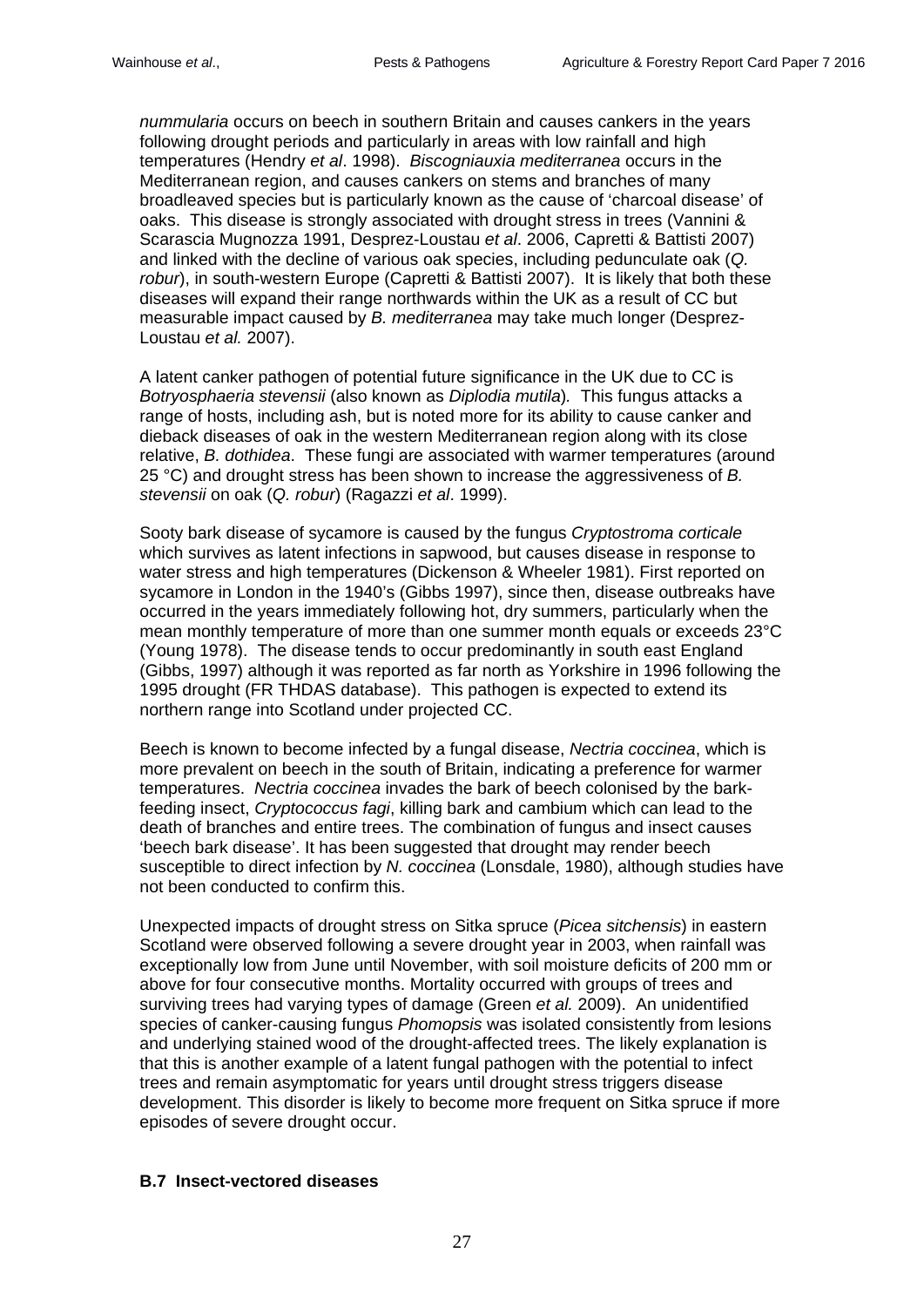Insects are important vectors of many plant diseases. Higher temperatures are likely to result in faster development rates and therefore rapid increases in populations of insect vectors that disseminate pathogens, but also allow them to extend to tree populations at higher elevations and further north (see section A in this review).

Some of the most commonly vectored tree pathogens are the bluestain fungi (generally species of *Ophiostoma*, *Leptographium* and *Ceratocystis*), which depend on bark beetles for dissemination and entry into suitable host species. For example, drought stressed or wind blown Scots pine is generally considered to be more susceptible to attack by the bark beetle, *Tomicus piniperda* (Gibbs & Inman 1991, Gregory & Redfern 1998). *Tomicus piniperda* also transmits bluestain fungi such as *Leptographium* spp. which invade the phloem and sapwood of infected trees, causing staining which reduces timber quality, and may even cause tree mortality. Drought stress may also increase the susceptibility of Scots pine sapwood to direct infection by *Leptographium* (Croisé *et al*. 2001).

Larch trees subject to drought stress appear to show increased susceptibility to attack by the bark beetle, *Ips cembrae*, which is a vector for the fungus *Ceratocystis laricicola* (Redfern *et al*. 1987). This fungus invades the sapwood of damaged trees, causing blue staining and associated losses in timber quality, and may also cause dieback and death of entire trees (Redfern *et al*. 1987). It is expected that damage due to these insect-vectored diseases will increase in frequency across Britain under climate change, as the activity of the beetles and the growth of the fungi are favoured by higher temperatures.

Not only conifers but also broadleaved trees suffer from bark beetle transmitted pathogens. Dutch elm disease is caused by the fungus, *Ophiostoma novo-ulmi*, which is spread by the beetles *Scolytus scolytus* and *S. multistriatus*. They introduce the pathogen into the tree during feeding by adult beetles, and it then invades the xylem of infected trees and disrupts water transport, causing foliar wilting and tree death. Although Dutch elm disease is established and widespread throughout much of the UK, it is still extending north. Since the beetle prefers warmer temperatures (approximately 21° C and above) for flight (Fairhurst & King 1983), it is likely that recent warmer summers in the north of Scotland have resulted in increased flight episodes and thus disease expansion. With CC, it is possible that Dutch elm disease will extend to cause damage to wych elm populations (*Ulmus glabra*) throughout the north of Scotland.

# **B.8 New Threats**

Undoubtedly already established pathogens will expand their northerly ranges with CC. However, there is little precise data on the distribution of many tree pathogens, so it will be difficult to distinguish between expansion into new areas or newly detectable levels of activity brought about through the direct or indirect impact of climate change. With fast generation times, pathogens also have the ability to adapt much faster than their host trees, thereby increasing the likelihood of severe impacts. Some pathogens such as *Phytophthora* have also shown they have the propensity for hybridisation, increasing their potential for radical change and ability to infect new hosts.

Pathogen introductions via global trade pathways raise a further problem. The plant trade is considered a major pathway for the accidental introduction of plant pathogens and the growing amount of plant trade between southern European countries and Britain within the EU trading block must inevitably provide increased opportunities for pests and pathogens from this region to arrive in Britain. A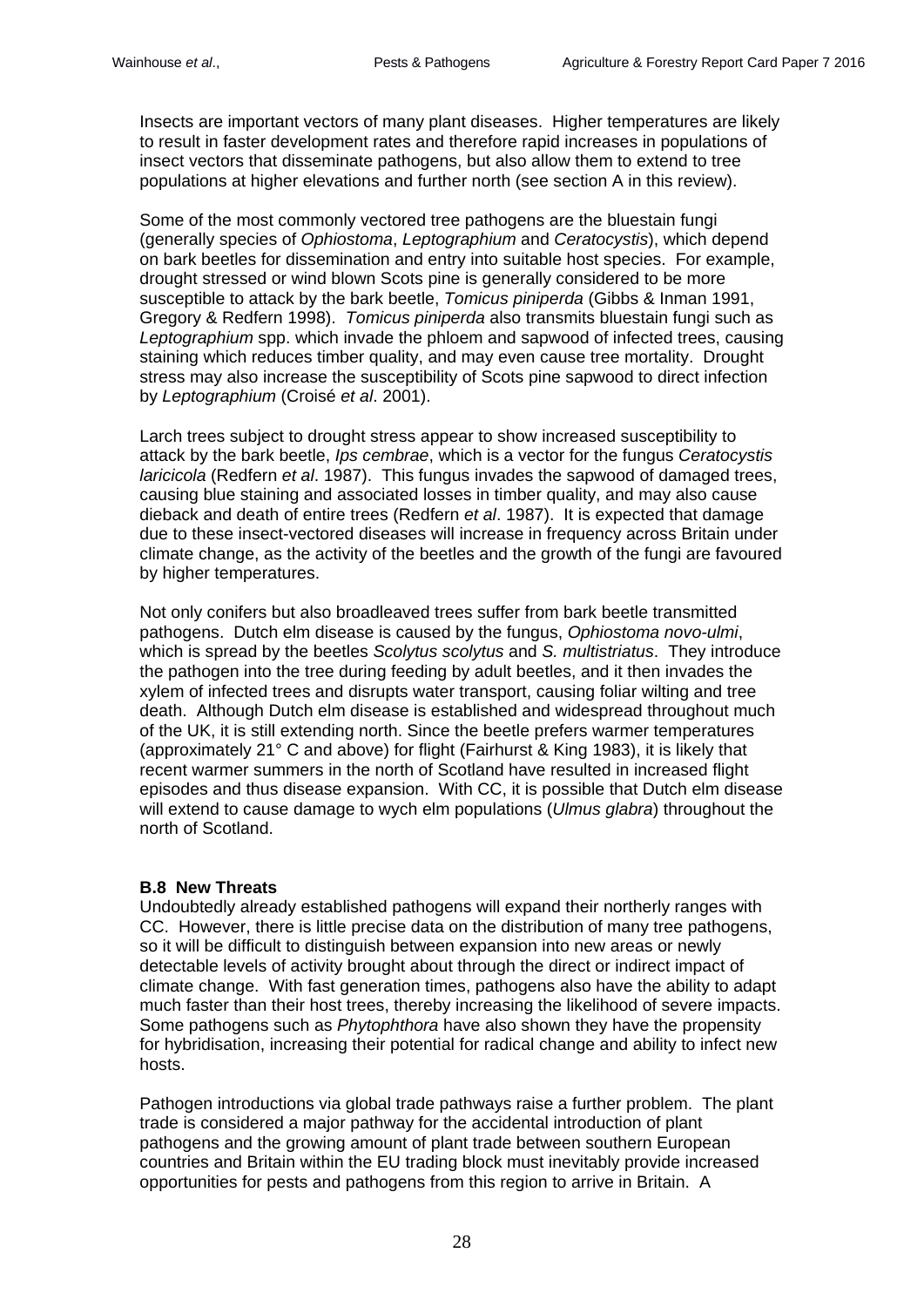changing climate may then make the establishment of some these non-native pathogens more likely.

Several quarantine pathogens that have either recently arrived in Europe or steadily extended their northern range but are still absent from Britain are likely to pose a major threat. The most prominent examples are chestnut blight (*Cryophonectria parasitica*) and pitch canker (*Gibberella circinata* also known as *Fusarium circinatum*). Following its introduction into North America at the end of the nineteenth century, chestnut blight spread over five decades throughout all the main chestnut (*Castanea dentata*) areas and virtually destroyed all mature chestnut trees. In 1938, the pathogen was discovered in Italy and once again spread steadily, establishing in most parts of southern Europe where chestnuts are cultivated by the late 1960s. It is now present throughout much of France and still expanding northwards, with new records of the chestnut blight disease occurring yearly, especially in the north west (Brittany). Both *Castanea* and *Quercus* species are susceptible to this canker causing pathogen. CLIMEX modelling suggests that *C. parasitica* occurrence is favoured by increased precipitation and a warmer, drier summer climate (Desprez-Loustau *et al.* 2007) so CC is likely to increase the suitability of many parts of northern France and southern Britain for it. In 2011 an incursion of chestnut blight was discovered in England on recently planted chestnut trees imported from France (Hunter *et al.* 2013). Diseased trees were then found at a further nine recently planted locations (most from the same supplying nursery), but eradication efforts appear to have been successful and the disease is no longer considered to be present in the UK. However, a changing climate is likely to favour establishment and spread if more accidental introductions of chestnut blight occur in future.

Pitch canker is a more recent arrival in Europe, with formal reports of the disease in Spain in 2005, although informal records suggest the first findings were made in 1998 (Landeras *et al.* 2005) and more recently in Italy (Carlucci *et al.* 2007). Prior to this it was known mainly for the damage it caused in North America. Many *Pinus* species have been recorded as hosts as well as Douglas fir (*Pseudotsuga menziesii*). Shoots, branches, exposed roots and trunks can all be infected. The tops of trees and ultimately entire trees can be killed by this fungus, which is spread via moist winds and insect vectors (EPPO 2005). Moisture is required for infection, and a combination of precipitation and warm temperatures favour the pathogen, (Watt *et al*. 2011) and it is especially severe in California in close proximity to the coast (Gordon *et al*., 2001). Parts of East Anglia could be ideal for this pathogen especially with projected climate change.

The arrival of another new invasive pathogen from Europe, the ash dieback fungus *Hymenoscyphus fraxineus* (formerly *Chalara fraxinea*), probably dates back to the late 1990s but was unidentified at that time (Gross *et al.* 2014). It contrasts with chestnut blight and pitch canker because it is still largely absent from southern Europe, but since its discovery in Poland it has spread west across much of the natural distribution of *Fraxinus excelsior* (common ash) including the UK where it was first detected in 2012. Ash dieback disease causes high levels of tree mortality, but so far there has been little if any analysis of how the future of this epidemic could be shaped by climate change. The fruiting bodies produced mainly during July and August in the form of delicate apothecia that occur on dead, fallen leaf material, are easily desiccated and may be affected by dry summer conditions. However, the rapid spread and large-scale occurrence of the pathogen also suggest that it readily tolerates a wide range of environmental conditions.

In many instances the origins and/or arrival of apparently new pathogens are not detected until they are established and sometimes widespread. Climate change is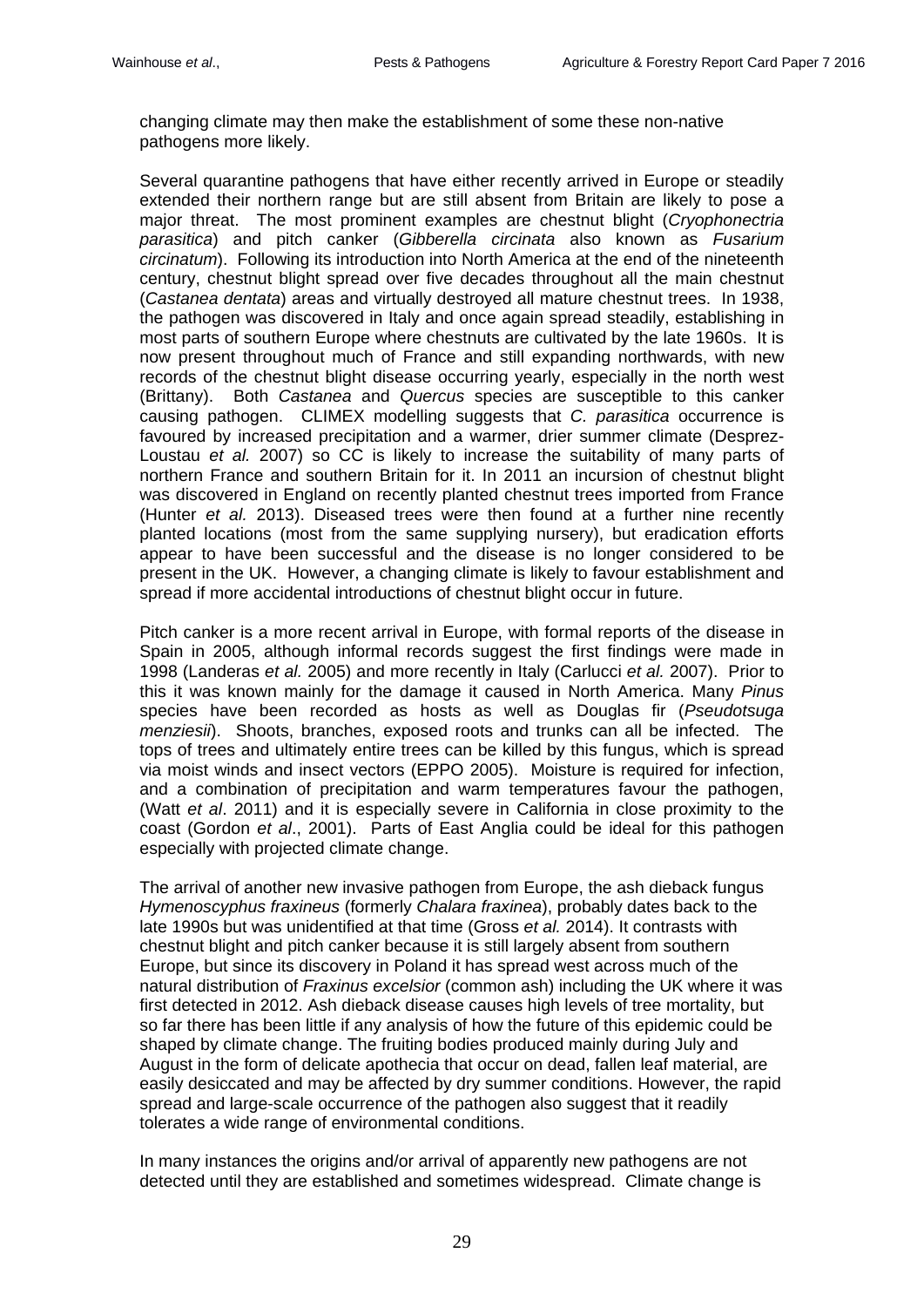likely to exacerbate this potential. One such example is a new disease causing bleeding canker of horse chestnut that has arisen in Europe and is caused by the bacterial pathogen, *Pseudomonas syringae* pathovar *aesculi* (Webber *et al*. 2007). Surveys have revealed the disease is now established in many parts of England, Wales and southern and western Scotland (Forestry Commission 2008). Evidence indicates that the epidemic in Europe has most likely resulted from the recent introduction of a single genotype of the bacterium, highlighting the risks posed by the accidental introduction of exotic pathogens to new geographical locations (Green *et al.* 2010). Details are also gradually emerging about disease epidemiology (Steele *et al.* 2010, Mullett & Webber 2013; Laue *et al*. 2014). Possibly the series of milder, wetter winters over the past few years has already aided the spread of *P. syringae* pv *aesculi* across the UK, but premature defoliation by strong winds in spring and summer could also expose unprotected leaf traces allow direct entry of the bacterium into the shoots (Billing 2011).

In general, tree diseases caused by *Pseudomonas* species are most prevalent in regions with cool, wet climates where they are thought to be spread mainly in windblown rain (eg Hattingh *et al.* 1989, Kennelly *et al.* 2007). In line with this, the *P. syringae* pv *aesculi* epidemic on horse chestnut appears to be geographically limited to north-western Europe where cool, wet climatic conditions prevail, and the pathogen may well be disseminated in wind or rain since lesions on branches are almost certainly initiated by aerial inoculum (Steele *et al*. 2010). Based on the predicted warmer, drier summers of the future, other bacterial diseases caused by different pathovars of *Pseudomonas syringae* might be expected to decrease because of the requirement for moisture and high humidity. This may, however, be counteracted by enhanced survival in soil during milder winters, and increased opportunities for dispersal and infection offered by severe rain and wind storms and the damage associated with these events (Boland *et al*. 2004).

Apart from these pathogen threats in Europe, many other pathogens from around the world may have increased opportunities to establish in Britain as the climate becomes more compatible, and trees come under higher levels of physiological stress and are therefore more likely to succumb to opportunist pathogens.

# **B.10 Gaps in evidence**

A number of key evidence gaps exist in relation to CC and tree pathogens and we suggest how these might be addressed in the future.

- Systematic review is required of the full range of pathogens that are potentially key agents of forest disturbance over the next 50 years; these are likely to differ between conifers and broadleaf hosts. Phytophthoras, which can be root attacking or aerial, pose particular problems because they are environmentally persistent, highly mobile pathogens that attack a range of host tissues and often have wide host-ranges. They are also commonly found in nurseries and therefore most likely to be spread via the plant trade and have proved in many instances to be highly adaptable and invasive when exposed to new environments and hosts.
- Information on the abundance and impact of most pathogens is scant, even those considered economically and environmentally important. Monitoring and sampling of key pests/pathogens as part of systematic, integrated surveys are needed to provide critical information on the responses of key pest/pathogens to both shortterm climatic fluctuations as well as longer-term climate trends.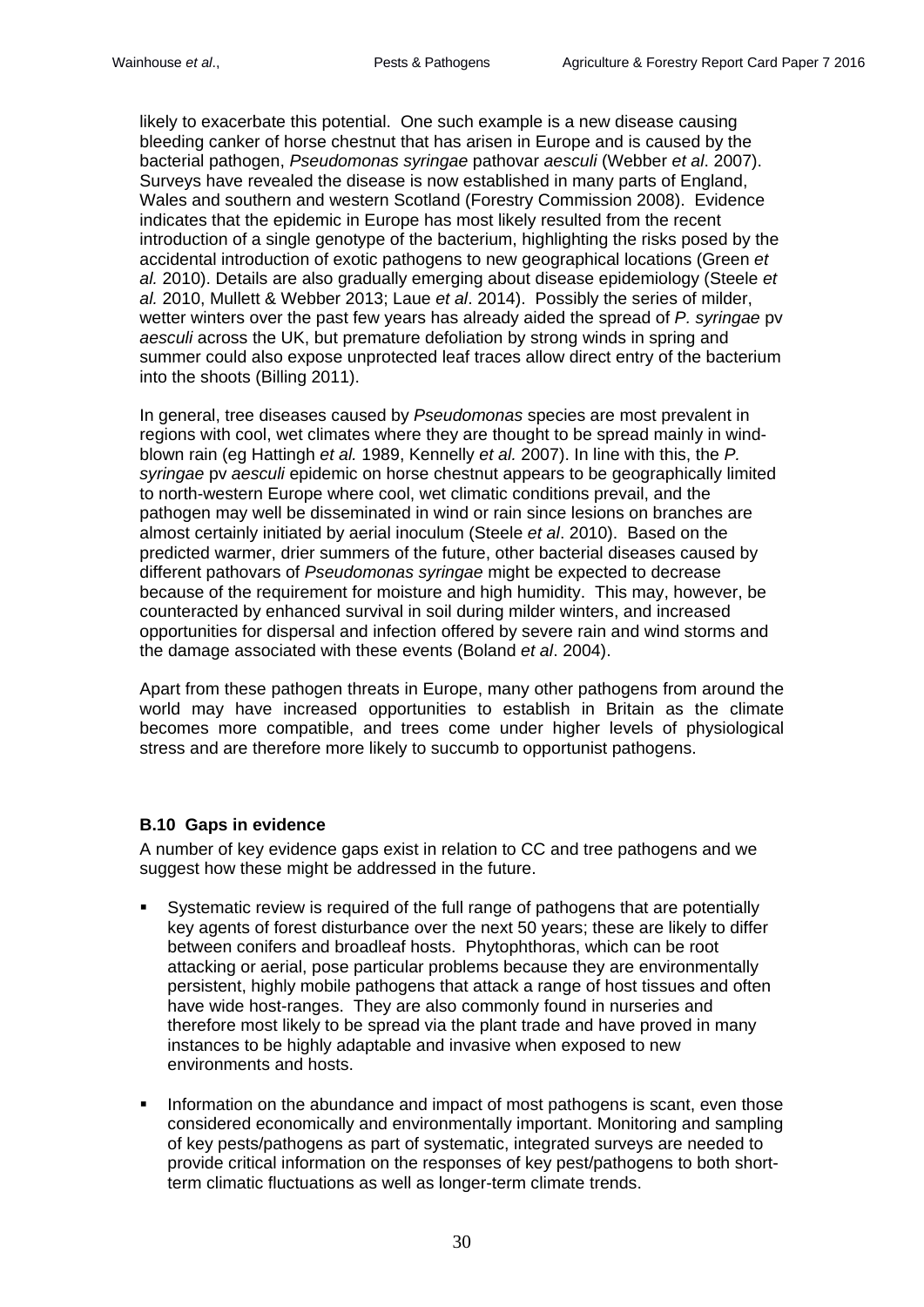- Routine deployment of molecular tools for accurate, rapid detection of pathogens could enable early confirmation of the presence (or absence) of important target pathogens during surveys. They can also be used to study aspects of tree hostpathogen interactions, for example in evaluating resistance in host genotypes to pathogen infection.
- There is insufficient ecological and epidemiological understanding of the direct environmental effects of temperature and moisture on key pathogens, particularly in relation to pathogens which attack roots or persist in soil. For example, there is virtually no available information on the performance of these agents in relation to soil temperatures, water potential and availability.
- There are few cases where pathogen behaviour and disease damage under different climatic scenarios can be predicted with confidence to assess possible regional changes in distribution and abundance. Poor historical climatic and pathogen distribution data also make comparisons and validation difficult.
- There is a lack of observational and experimental studies on the epidemiology of pathogens at the margins of their range, which might improve the characterisation of pathogen populations, to distinguish between population cycles and expansions.
- Experimental evidence on the effects of tree physiology on forest pathogens, particularly in relation to resistance mechanisms and how these are affected by external factors such as water availability and drought.

## **Conclusions and forward look**

For aggressive pathogens such as Dutch elm disease or ash dieback, climate change effects on tree physiology are likely to be minor compared to the importance of tree genetics and pathogen dispersal. For others, climate change is likely to play a major role in defining levels of damage. With foliar pathogens such as *Dothistroma septosporum* and some aerial Phytophthoras, the impact is likely to be direct and rapid especially when environmental optima for sporulation, dispersal and infection are reached. Likewise, for insect pests threshold temperatures are critical for emergence and flight. Moreover, once disease levels reach critical thresholds they may not return to earlier levels even after particular climatic extremes that caused the outbreak have finished. Other tree pathogens such as root rot and decay fungi are long-lived and operate over long periods, even millennia. These include pathogens such as *Heterobasidion*, *Armillaria* and *Gymnopus*, and their visible effects may take decades to appear. In these instances the indirect influence of climate change on tree physiology may be much more crucial. Based on the relatively limited information available for most pathogens on their temperature and moisture requirements it is possible to define their climatic envelope, and even assign risk levels to key agents (see Table B1). However, trying to predict how a changing climate will influence the interactions between pathogens and tree physiology is difficult and complex.

Commercial forestry in Britain is currently dependent on a relatively limited panel of species. The dominant conifer species, Sitka spruce, accounts for around one half (51%) of the conifer area in Great Britain, followed by pine (~28% %) and larch (~10%). For deciduous genera, oak and birch dominate, comprising around 17% and 18% respectively of the broadleaved cover, with ash, sycamore and beech also considered important species at 12%, 8% and 7% respectively of the broadleaf area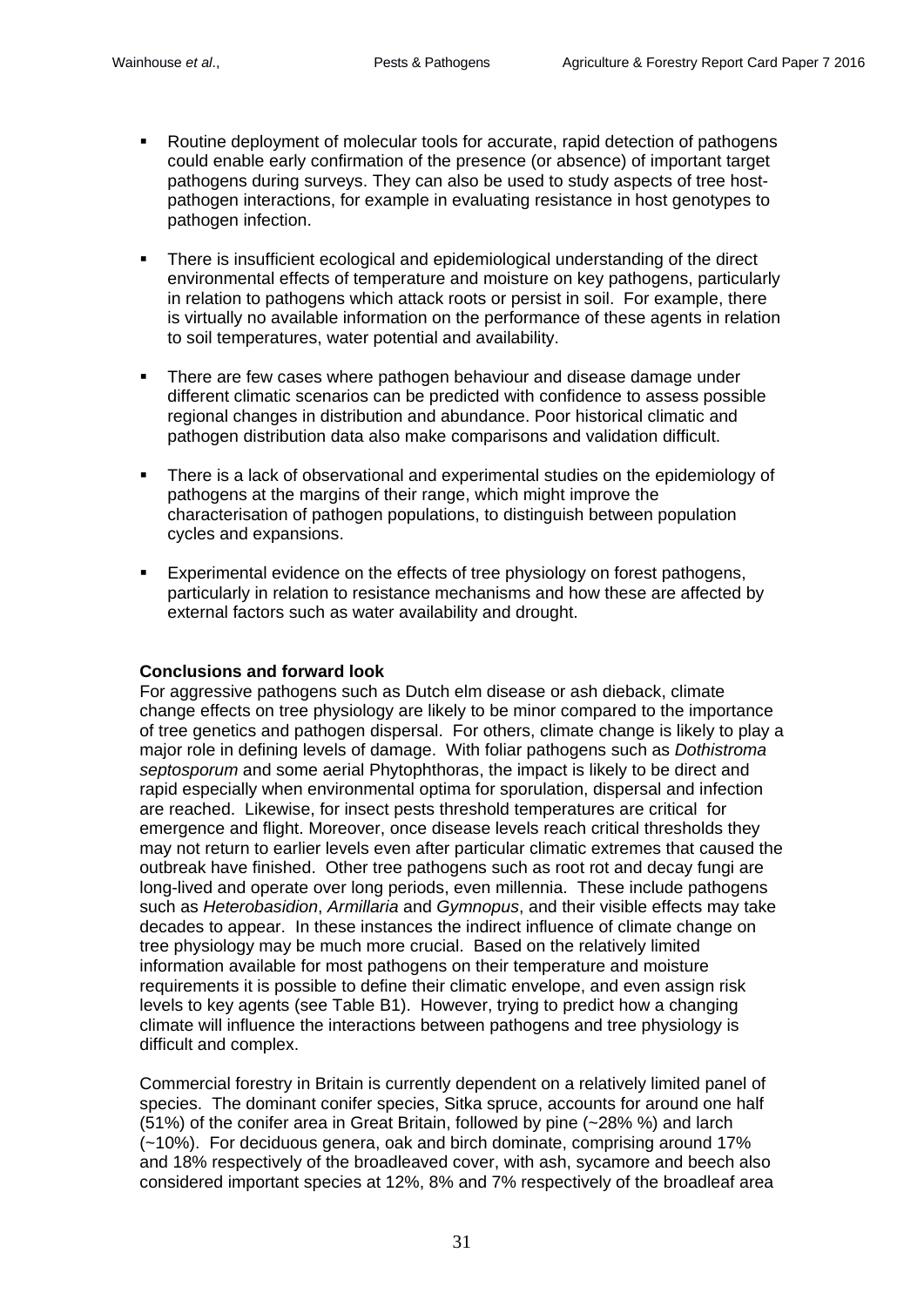(Forestry Commission, 2014). Based on current evidence forestry trees such as pine, larch, oak, beech and sycamore, which together make up more than a third of forest cover in Britain, are at risk from known pathogens that are either predicted to or might have an increased impact due to climate change. However, the major forestry species Sitka spruce is presently largely unscathed by any of the recently introduced pathogens. Instead it appears most at risk to threats driven by indirect effects of climate change such as drought stress, making it most vulnerable to root rot and latent pathogens, particularly the latter when planted on drought prone sites or insect pests such as *Elatobium abietinum* which is predicted to become an increasing threat to spruce plantantations in the future due to milder winters. Increased rotation length as part of continuous cover forestry might also increase the risk from root rot pathogens but is probably more likely to increase the risk of windthrow.

Adaptation efforts to counter climate change impacts has partly focussed on tree species or provenance choice to off-set the negative impacts on survival and growth. Some of these strategies might also be deployed to counter certain pests and pathogens. There is already some evidence to suggest there are differences in susceptibility of different provenance of various pine species to Dothistroma needle blight (Fraser *et al.* 2015) and their potential under future climate change scenarios should be considered. Other approaches also include creating a more diverse and structurally-varied vegetation or use of wider spacing (Read *et al.* 2009). The latter might also reduce disease levels of foliar pathogens such as Dothistroma by increasing air movement in stands and making environmental conditions less conducive for infection and sporulation. Diverse species mixtures could also have the additional beneficial effect of reducing the potential for pest and pathogen spread, for example by minimising roots grafts, making the conditions for successful aerial dispersal and infection more demanding.

However, the appearance of new threats has already undermined several species identified for consideration when developing climate change adaptation measures. Plans to use Corsican pine (*P. nigra* spp. *laricio*) have been largely adandoned with the upsurge in Dothistroma needle blight; *Fraxinus angustifolia* has proved highly susceptible to ash dieback (*Hymenoscyphus fraxineus*) which threatens ash populations across Europe, and is also likely to be susceptible to Emerald Ash Borer should it arrive in Europe (Straw *et al.* 2013). Other examples include loss of *Nothofagus obliqua* which is now routinely infected and killed by *Phytophthora pseudosyringae*; whilst sweet chestnut continues to be at risk from chestnut blight which is now widespread in neighbouring European countries. Therefore, greater awareness of pest and pathogen threats alongside improved biosecurity around the selection of planting stock and wider measures are critical to the success of adaption measures for the future.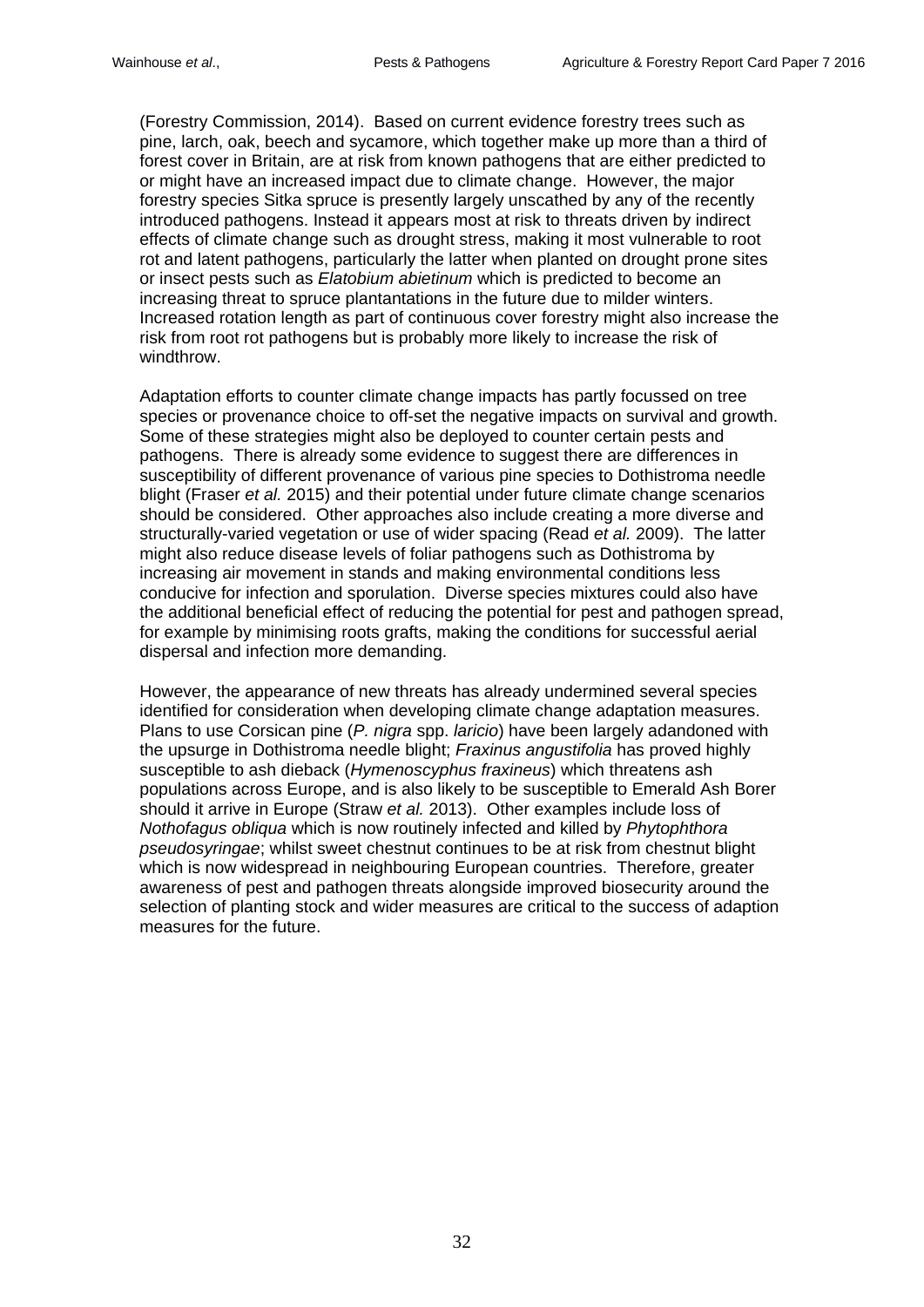# **Table B1**

Analysis of the risk posed by major pathogens present in Britain in relation to climate change (1-5 + low to high risk)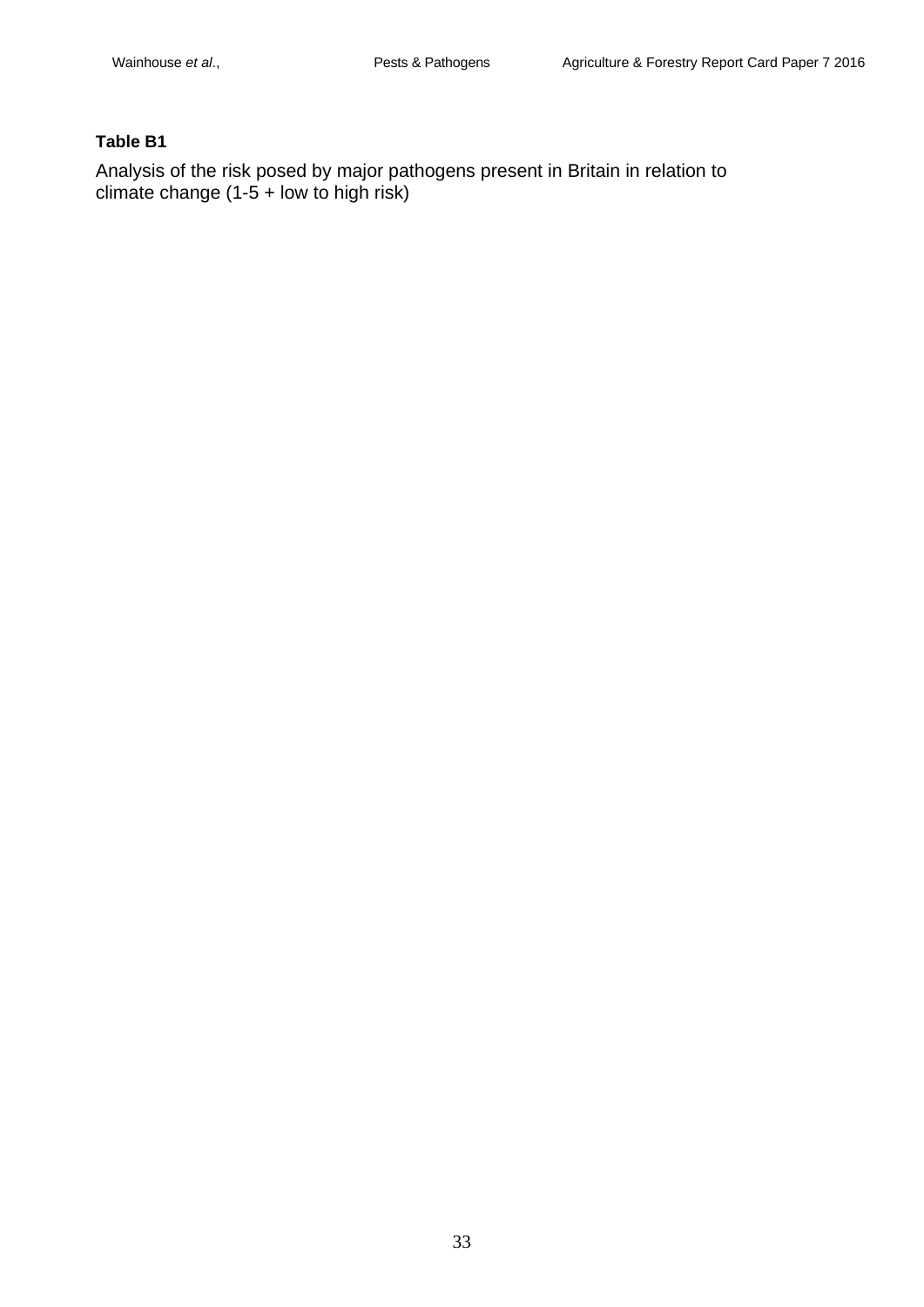| Pathogen                                                          | Disease symptoms                                                        | <b>Affected</b><br>genera/species                                           | <b>Likelihood of</b><br>increased<br>activity | <b>Potential</b><br>impact               | Level<br>of<br>risk |  |  |  |
|-------------------------------------------------------------------|-------------------------------------------------------------------------|-----------------------------------------------------------------------------|-----------------------------------------------|------------------------------------------|---------------------|--|--|--|
| <b>Foliar pathogens</b>                                           |                                                                         |                                                                             |                                               |                                          |                     |  |  |  |
| Marssonina spp.                                                   | Leaf spots, shoot blights,<br>branch and stem cankers on<br>young trees | Poplar, birch and<br>willow                                                 | Low-moderate                                  | Moderate <sup>3</sup>                    | 2                   |  |  |  |
| Erysiphe spp.                                                     | Mildew causing leaf and<br>shoot blight                                 | Oak                                                                         | Moderate-high                                 | Moderate                                 | 3                   |  |  |  |
| Venturia spp.                                                     | Death of leaves and shoots                                              | Poplar and willow                                                           | Low                                           | Moderate                                 | $\overline{2}$      |  |  |  |
| Melampsora spp.                                                   | Death of leaves, premature<br>leaf fall                                 | Poplar and willow                                                           | <b>High</b>                                   | Moderate-<br>high <sup>4</sup>           | 4                   |  |  |  |
| Dothistroma<br>septosporum                                        | Needle death, premature<br>defoliation and tree mortality               | Pines, especially<br>Corsican, lodgepole<br>and now Scots pine              | High                                          | High                                     | 5                   |  |  |  |
| Diplodea pinea                                                    | Shoot blight, top dieback,<br>and cankers on stem and<br>branches       | Pines, particularly<br>black pine                                           | Moderate-<br>high <sub>1</sub>                | Moderate                                 | 4                   |  |  |  |
| Phytophthora spp., e.g.<br>P. ramorum, P.<br>pseudosyringae       | Leaf and shoot blights, stem<br>cankers and mortality                   | Larch, beech, sweet<br>chestnut,<br>Southern beeches                        | Moderate <sub>2</sub>                         | High                                     | 4                   |  |  |  |
| Root rots                                                         |                                                                         |                                                                             |                                               |                                          |                     |  |  |  |
| Heterobasidion<br>annosum                                         | Decay and mortality<br>(particularly of young trees)                    | All conifers                                                                | Moderate-high                                 | High                                     | 4                   |  |  |  |
| Armillaria spp.                                                   | Decay, tree decline and<br>mortality                                    | Wide range of<br>conifers and<br>broadleaves                                | Moderate-high                                 | Moderate <sup>5</sup>                    | 4                   |  |  |  |
| Gymnopus fusipes                                                  | Decay, tree decline and<br>mortality                                    | Predominantly oak                                                           | Moderate                                      | $Low-$<br>$\overline{\text{moderate}}^6$ | 3                   |  |  |  |
| Phytophthora spp.,<br>e.g. P. cinnamomi,<br>P. alni, P. cambivora | Root death, bleeding canker<br>and mortality                            | Wide range of<br>broadleaves                                                | High                                          | High <sup>'</sup>                        | 5                   |  |  |  |
| <b>Stem cankers</b>                                               |                                                                         |                                                                             |                                               |                                          |                     |  |  |  |
| <b>Bacterial diseases</b>                                         | Bleeding stem canker, shoot<br>tip die back, gummosis                   | Broadleaf species,<br>e.g. alder, ash,<br>cherry, horse<br>chestnut and oak | High                                          | Moderate-high                            | 5                   |  |  |  |
| <b>Stress related or latent pathogens</b>                         |                                                                         |                                                                             |                                               |                                          |                     |  |  |  |
| Biscogniauxia spp                                                 | Strip cankers and dieback                                               | Beech and oak                                                               | Moderate-high                                 | High <sup>8</sup>                        | 3                   |  |  |  |
| Botryosphaeria<br>stevensii                                       | Cankers and dieback                                                     | Ash and oak                                                                 | Moderate                                      | Low                                      | $\overline{2}$      |  |  |  |
| Cryptostroma corticale                                            | Bark death and dieback                                                  | Sycamore                                                                    | High                                          | Low-moderate                             | 2                   |  |  |  |
| Nectria coccinea                                                  | Bark death                                                              | <b>Beech</b>                                                                | Moderate                                      | Moderate <sup>9</sup>                    | 3                   |  |  |  |
| Hymenoscyphus<br>fraxineus                                        | Cankers, dieback, mortality                                             | Ash                                                                         | Low                                           | High                                     | 3                   |  |  |  |
| Phomopsis spp                                                     | Bark cracking and stem<br>lesions                                       | Spruce and larch                                                            | Moderate                                      | Low                                      | $\overline{2}$      |  |  |  |
| Other established diseases                                        |                                                                         |                                                                             |                                               |                                          |                     |  |  |  |
| Ophiostoma novo-ulmi                                              | Vascular wilt (Dutch elm<br>disease), mortality                         | Elm                                                                         | Moderate                                      | High                                     | $\overline{c}$      |  |  |  |
| Ophiostoma and<br>Ceratocystis                                    | Bluestain of wood and bark<br>death                                     | Pines and other<br>conifers                                                 | High                                          | Moderate-<br>high <sup>10</sup>          | $\overline{4}$      |  |  |  |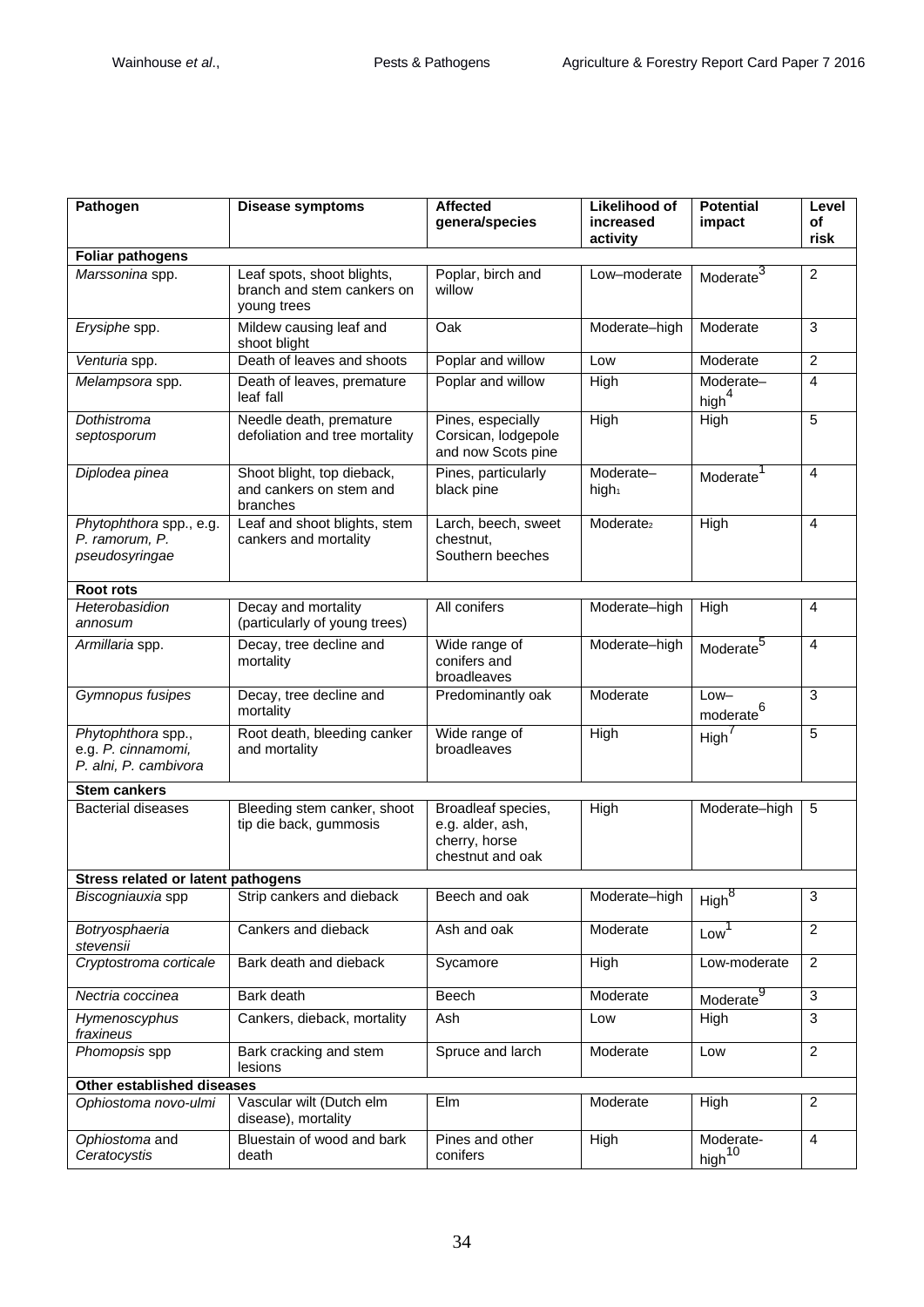1 Impact could be especially high in nurseries, but also recognised as an endophyte which can be very damaging to stressed trees.

2 Some of the aerial Phytophthoras infect best at moderate temperatures (18–22°C) with high humidity, but can persist over hot summers via resting spores.

3 Moderate but localised impact, dependent on species involved.

4 Likely to have a high impact on clonal polar/willow biomass crops but this will be localised.

5 Main impact may still be on ornamental rather than commercial plantation/woodland species, although increased incidence of Armillaria attack on commercial forestry species is being recorded in the Forest Research Tree Health Diagnostic and Advisory Service database.

6 Low to moderate impact reflects the long time-scales before damage becomes apparent.

7 High impact anticipated because of root death interacting with drought.

8 Common species affected although the impact may be high but localised.

9 Losses likely to be increased by stems snapping in severe wind and rain storms.

10 High temperatures likely to favour not only the fungi but also the insect vectors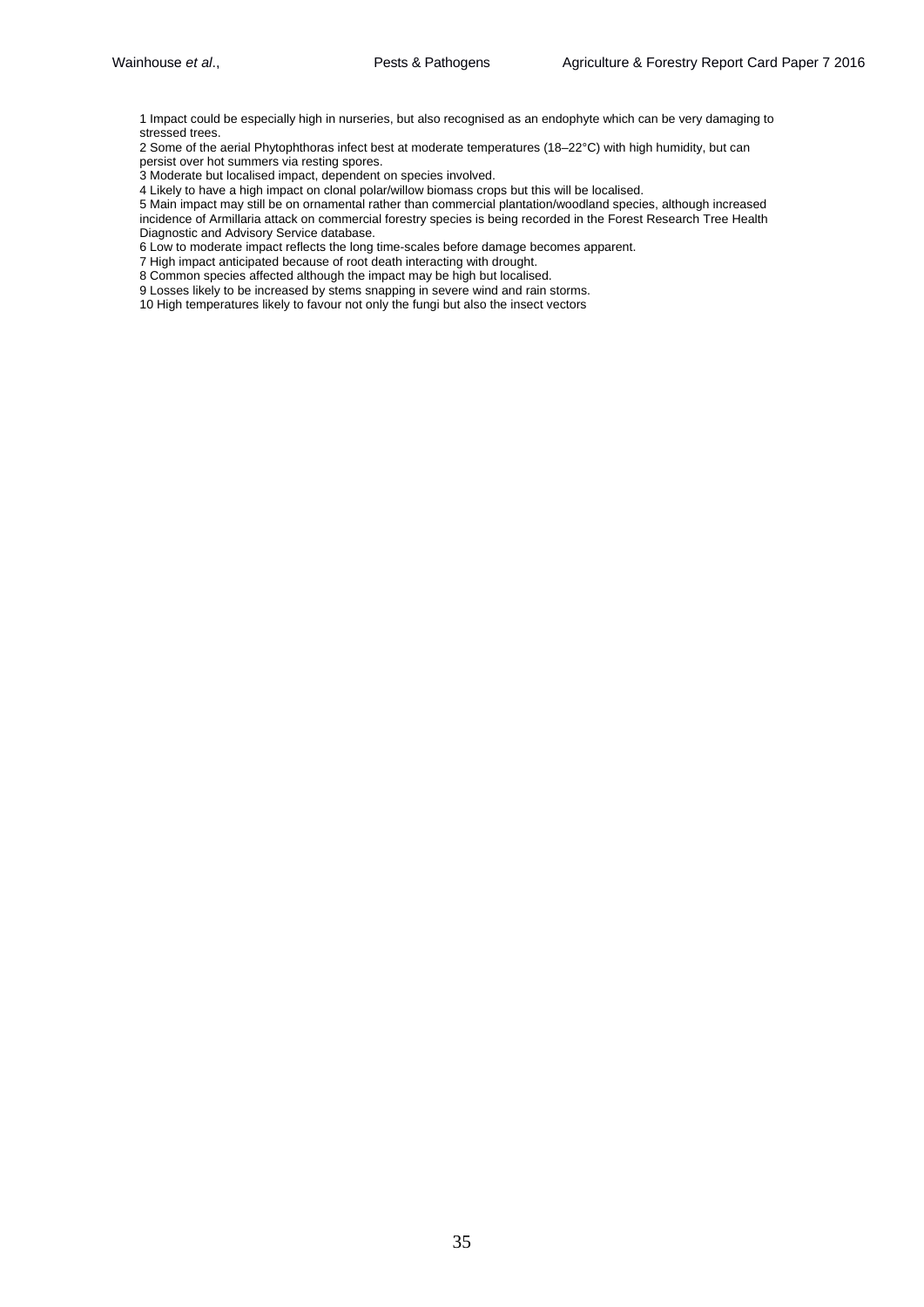# **References**

Aguayo, J., Elegbede, F., Husson, C., Saitonge, F.-X. & Marcais, B. (2014), Modeling climate impact on an emerging disease, the *Phytophthora alni*-induced alder decline. *Global Change Biology*, 20: 3209–3221. doi: 10.1111/gcb.12601

Altermatt, F. (2010) Climatic warming increases voltinism in European butterflies and moths. Proceedings Royal Society London B **277**,1281–1287.

Anon. (2001). Pest risk analysis. Pest risk management scheme. *OEPP/EPPO Bulletin* **31**, 15-28.

Anon. (2013). Dothistroma Needle Blight Action Plan – Scotland. http://www.forestry.gov.uk/pdf/FCSDOTHISTROMANEEDLEBLIGHTACTIONPLAN.p df/\$FILE/FCSDOTHISTROMANEEDLEBLIGHTACTIONPLAN.pdf

Archibald, S. & Brown, A. (2007). The relationship between climate and the incidence of Dothistroma needle blight in East Anglia. Poster presented at IUFRO Conference on: Foliage, Shoot and Stem Diseases of Forest Trees; 21-26 May 2007 in Sopron, Hungary.

Auclair, A.A., Worrest, R.C., Lachance, D. & Martin, H.C. (1992). Climatic peturbation as a general mechanism of forest dieback. In: Forest Decline Concepts (eds P.D. Manion and D. Lachance) pp. 38-58. American Phytopathological Society Press, St. Paul, Minneapolis.

Awmack, C.S., Harrington, R., & Lindroth, R.L. (2004) Aphid individual performance may not predict population responses to elevated CO2 or O3. *Global Change Biology* **10**, 1414-1423.

Ayres, M.P. & Lombardero, M.J. (2000). Assessing the consequences of global change for forest disturbance from herbivores and pathogens. *Science of the Total Environment* **262**, 263-286.

Ayres, M.P. & Scriber, J.M. (1994). Local adaptation to regional climates in *Papilio Canadensis* (Lepidoptera: Papilionisae). *Ecological Monographs* **64**, 465-482.

Baier, P., Pennerstorfer, J. & Schopf, A. (2007). PHENIPS—A comprehensive phenology model of *Ips typographus* (L.) (Col., Scolytinae) as a tool for hazard rating of bark beetle infestation. *Forest Ecological Management* **249**, 171-186.

Bakke, A. (1983). Host tree and bark beetle interaction during a mass outbreak of *Ips typographus* in Norway. *Journal of Applied Entomology* **96,** 118-125.

Bale, J.S., Masters, G.J., Hodkinson, I.D., Awmack, C., Bezemer, T.M., Brown, V.K., Butterfield, J., Buse, A., Coulson, J.C., Farrar, J., Good, J.E.G., Harrington, R., Hartley, S., Jones, T.H., Lindroth, R.L., Press. M.C., Symrnioudis, I., Watt, A. & Whittaker, J.B. (2002). Herbivory in global climate change research: direct effects of rising temperature on insect herbivores. *Global Change Biology* **8**, 1–1

Banfield-Zanin, J.A. & Leather, S.R. (2014) Frequency and intensity of drought stress alters the population size and dynamics of *Elatobium abietinum* on Sitka spruce. *Annals of Applied Biology* **165** 260-269.

Barbour, D.A. (1988). The pine looper moth in Britain and Europe. In: *Dynamics of forest insect populations: patterns, causes and implications*. (ed A. Berryman) pp. 339-346. Plenum, New York.

Battisti, A., Stastny, M., Netherer, S., Robinet, C., Schopf, A., Roquez, A. & Larsson, S. (2005). Expansion of geographic range in the pine processionary moth caused by increased winter temperatures. *Ecological Applications* **15**, 2084–2096.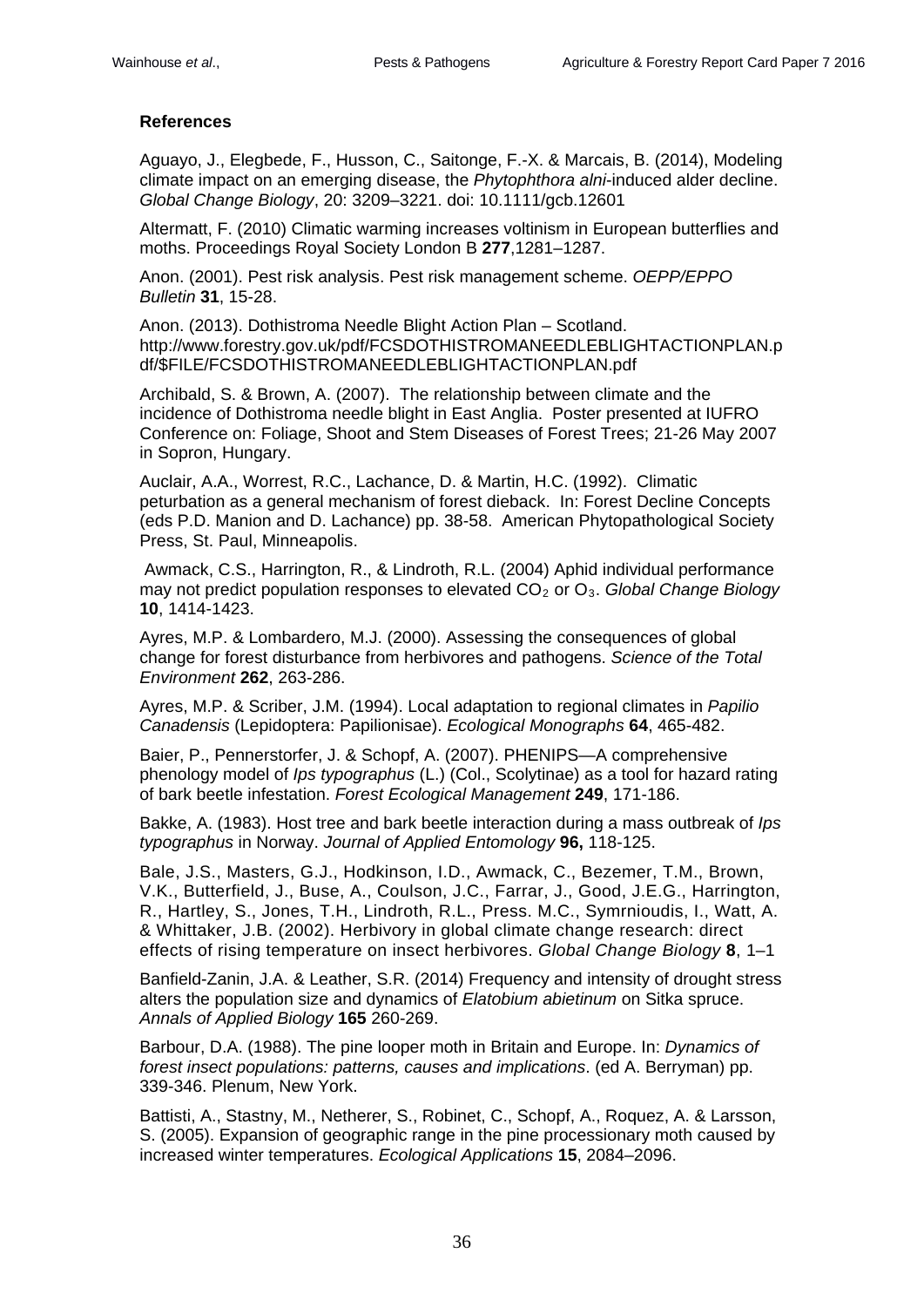Battisti, A., Stastny, M., Buffo, E. & Larsson, S. (2006). A rapid altitudinal range expansion in the pine processionary moth produced by the 2003 climatic anomaly. *Global Change Biology* **12**, 662–671.

Bazzaz, F.A. (1990). The response of natural ecosystems to the rising global  $CO<sub>2</sub>$ levels. *Annual Review of Ecology and Systematics* **21**, 167-196.

Bendixsen, D., Hallgren, S.W. & Frazier, A.E. (2015). Stress factors associated with forest decline in xeric oak forests of south-central United States. *Forest Ecology and Management*, **347**, 40-48.

Bentz, B.J., Régnière, J., Fettig, C.J., Hansen, E.M., Hayes, J.L., Hicke, J.A., Kelsey, R.G., Negrón, J.F. & Seybold, S.J. (2010). Climate change and bark beetles of the western United States and Canada: direct and indirect effects. *BioScience* **60**, 602– 613.

Bergot, M., Cloppet, E., Pérarnaud, V., Dé Qué, M. Marçais, B. & Desprez-Loustau, M. (2004). Simulation of potential range expansion of oak disease caused by *Phytophthora cinnamomi* under climate change. *Global Change Biology* **10**, 1539- 1552.

Berryman, A.A. (1987). The theory and classification of outbreaks. In: *Insects outbreaks* (eds. P. Barbosa and J.C. Schultz), pp. 3-30. Academic Press, Inc. San Diego.

Bevan, D. (1974). Control of forest insects: there is a porpoise close behind us. In: D. Price Jones and M.E. Solomon eds. *Biology in pest and disease control.* Blackwell Scientific Publications, Oxford. pp. 302–12.

Bier, J.E. (1959). The relation of bark moisture to the development of canker diseases caused by native, facultative parasites. I. Cryptodiaporthe canker on willow. *Canadian Journal of Botany* **37**, 229-238.

Billany, D.J & Brown, R.M. (1977). The geographical distribution of *Gilpinia hercyniae*  Wachtl. (Hymenoptera: diprionidae in the United Kingdom. *Forestry* **50**, 155-160.

Billany, D.J., Carter, C.I., Winter, T.G. & Fielding, N.J. (1983). The effects of climate and parasites on *Gilpinia hercyniae* (Hartig) (Hymenoptera: Diprionidae) in Britain. *Entomologist's Monthly Magazine* **119**, 117-120.

Billing, E. (2011). Fire blight. Why do views on host invasion by *Erwinia amylovora* differ? *Plant Pathology* **60**, 178–89.

Boland, G.J., Melzer, M.S., Hopkin, A., Higgins, V. & Nassuth, A. (2004). Climate change and plant diseases in Ontario. *Canadian Journal of Plant Pathology* **26**, 335- 350.

Brasier, C. M. (1996). *Phytophthora cinnamomi* and oak decline in southern Europe. Environmental constraints including climate change. *Annales des Sciences Forestieres* **53**, 347-358.

Brasier, C. (1999). Phytophthora pathogens of trees: their rising profile in Europe. Forestry Commission Information Note 30. Forestry Commission, Edinburgh.

Brasier, C. M. (2000). The role of Phytophthora pathogens in forests and seminatural communities in Europe and Africa. In: Phytophthora Diseases of Forest Trees (Proceedings of the IUFRO conference on Phytophthora pathogens of trees, Oregon, 30 August–3 September 1999), eds. E.M Hansen, W. Sutton, pp. 6-13.

Brasier, C. M. & Jung, T. (2004). Progress in understanding Phytophthora diseases of trees in Europe In: Phytophthora Diseases of Forest Trees (Proceedings of the 2<sup>nd</sup>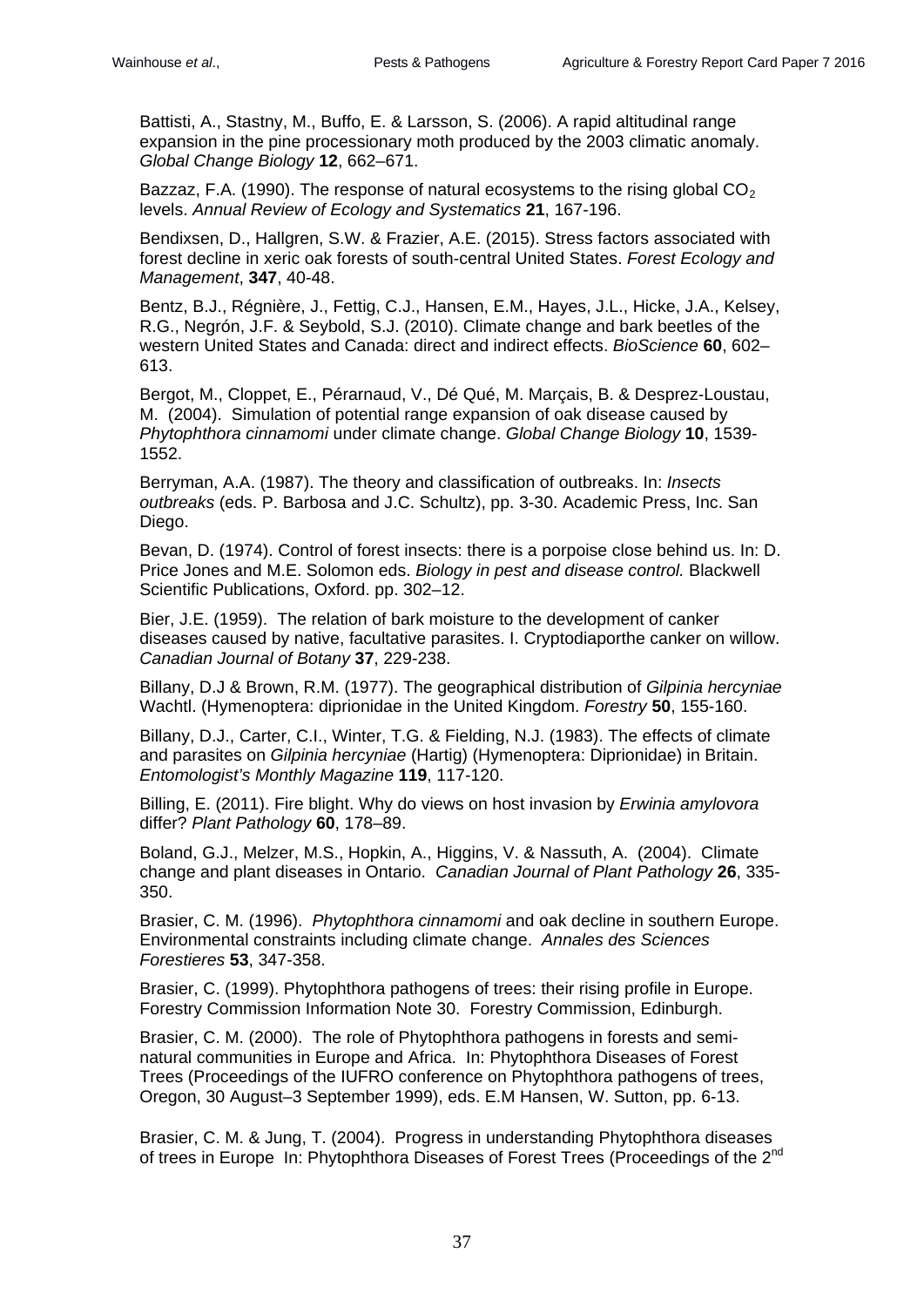IUFRO conference on Phytophthora pathogens of trees, Albany, Western Australia, 30 September–5 October 2001), eds. J. McComb, G. Hardy, I. Tommerup, pp. 4-18.

Brasier, C. M. & Jung, T. (2006). Recent developments in Phytophthora diseases of trees and natural ecosystems in Europe In: Progress in Research on Phytophthora Diseases of Forest Trees (Proceedings of the IUFRO conference on Phytophthora pathogens of trees, Freising, 11–17 September 2004), eds. C. Brasier, T. Jung and W. Oβwald, pp. 5-16.

Brasier, C.M. & Scott, J.K. (1994). European oak declines and global warming: a theoretical assessment with special reference to the activity of *Phytophthora cinnamomi*. *OEPP/EPPO Bulletin* **24**, 221-232.

Brasier, C. & Webber, J. (2010). Sudden larch death. *Nature* **466**, 824–825 doi:10.1038/466824a

Braun, U. (1987). A Monograph of *Erysiphiales* (powdery mildews). *Beih. Nova Hedwigia* **89**, 1–700.

Broadmeadow, M. & Ray, D. (2005). Climate Change and British Woodland. Information Note, Forestry Commission, Edinburgh.

Broadmeadow, M.S.J., Ray, D. & Samuel, C.J.A. (2005). Climate change and the future for broadleaved tree species in Britain. *Forestry* **78**, 145-161.

Broadmeadow, M., Webber, J., Ray, D. & Berry, P. (2009). An assessment of likely future impacts of climate change on UK forests. In *Combating climate change - a role for UK forests*. *An assessment of the potential of the UK's trees and woodlands to mitigate and adapt to climate change* (eds Read, D.J., Freer-Smith, P., Morison, J.I.L, Hanley, N., West C.C., Snowdon, P.). The Stationery Office, Edinburgh, 222pp.

Brown, A. (2007). Report on the Scotland red band needle blight 2007 survey. Unpublished Report to FC Scotland. 12pp.

Brown, A. & MacAskill, G. (2005). *Shoot Diseases of Pine*. Forestry Commission Information Note 68. Forestry Commission, Edinburgh.

Brown, A. & Webber, J. (2008). Red needle blight of conifers in Britain. Forestry Commission Research Note 002: Forestry Commission, Edinburgh, United Kingdom. 8 pp.

Brown, N., Inward, D.J.G., Jeger, M. & Denman, S. (2015). A review of *Agrilus biaguttatus* in UK forests and its relationship with acute oak decline. *Forestry* **88**, 53 – 63, doi:10.1093/forestry/cpu039

Buller, A.H.R. (1958). The perennial pseudorhiza of *Collybia fusipes*. In: *Researches on Fungi.* Vol. 6. Hafner, New York. pp. 374–396.

Buse, A. & Good, J.E.G. (1996). Synchronization of larval emergence in winter moth (Operophtera brumata L.) and budburst in pedunculate oak (*Quercus robur* L) under simulated climate change. *Ecological entomology* **21**, 335-343.

Camy, C., De Villebonne, D., Delatour, C. & Marçais, B (2003a). Soil factors associated with infection by *Collybia fusipes* and decline of oaks. *Forest Pathology* **33**, 253–266.

Camy, C., Dreyer, E., Delatour, C. & Marçais, B. (2003b). Responses of the root rot fungus *Collybia fusipes* to soil waterlogging and oxygen availability. *Mycological Research* **107** (9), 1103–1109.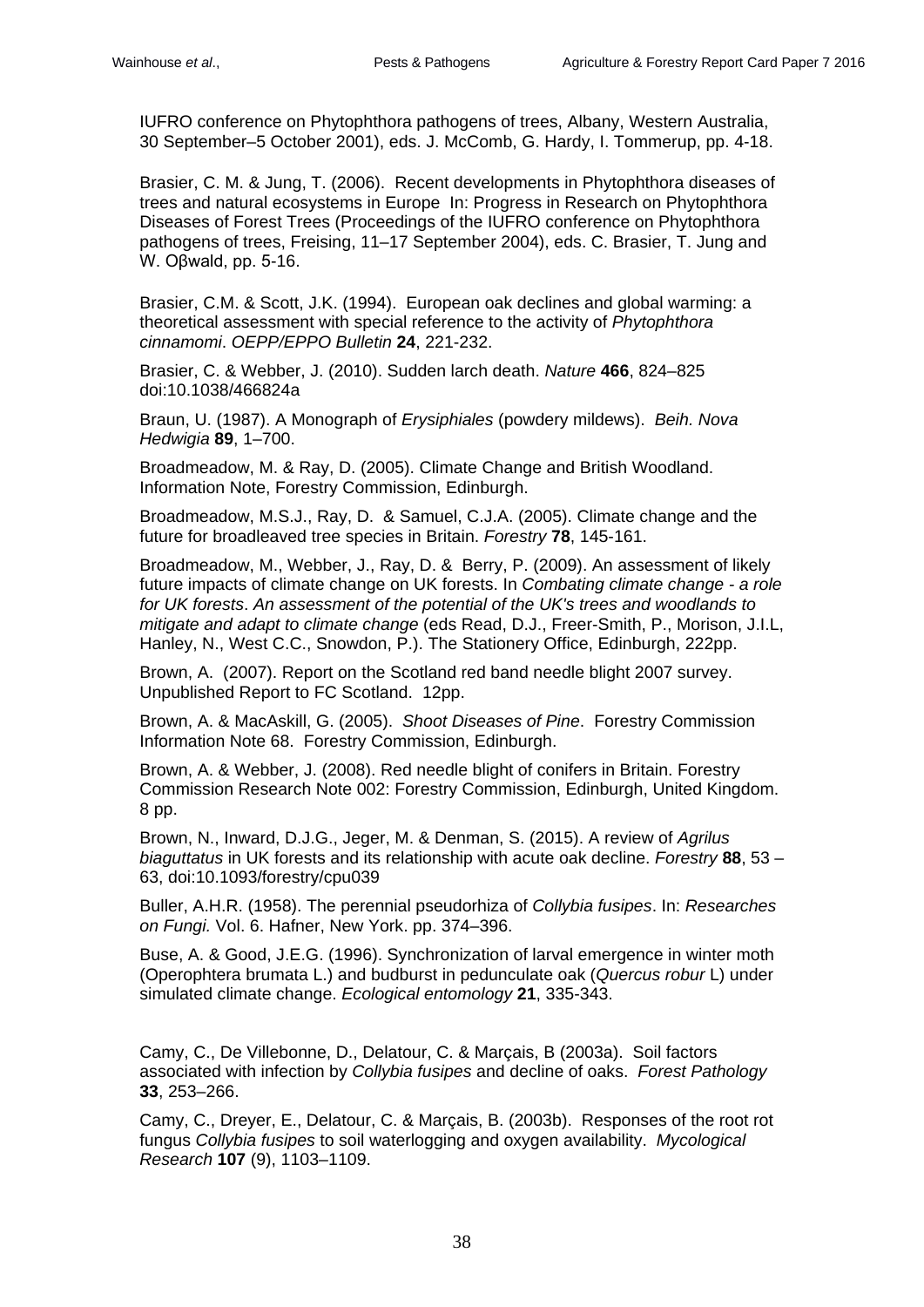Capretti, P. & Battisti, A. (2007). Water stress and insect defoliation promote the colonization of *Quercus cerris* by the fungus *Biscogniauxia mediterranea*. *Forest Pathology* **37**, 129-135.

Carlucci, A., Colatrglio, L. & Frisullo, S. (2007). First report of Pitch Canker caused by *Fusaium circinatum* on *Pinus halepensis* and *P. pinea* in Apulia (southern Italy). *Plant Disease* **91**(12), 1683.

Carter, C.I. (1971). Conifer woolly aphids (Adelgidae) in Britain. *Forestry Commission Bulletin 42*. HMSO, London.

Carter, C.I. (1972). *Winter temperatures and survival of the green spruce aphid,*  Elatobium abietinum (*Walker*). Forestry Commission Forest Record 84. HMSO, London.

Cedervind, J., Pettersson, M. and Langström, B. (2003). Attack dynamics of the pine shoot beetle, *Tomicus piniperda* (Col.; Scolytinae) in Scots pine stands defoliated by *Bupalus piniaria* (Lep.; Geometridae). *Agricultural and Forest Entomology* 5, 253–61.

Croisé, L., Lieutier, F., Cochard, H. & Dreyer, E. (2001). Effects of drought stress and high density stem inoculations with *Leptographium wingfieldii* on hydraulic properties of young Scots pine trees. *Tree Physiology* **21**, 427-436.

Dale, V.H., Joyce, L.A., McNulty, S., Neilson, R.P., Ayers, M.P., Flannigan, M.D., Hanson, P.J., Ireland, L.C., Lugo, A.E., Peterson, C.J., Simerloff, D., Swanson, F.J. Stocks, B.J. & Wotton, B.M. (2001). Climate change and forest disturbances. *Bioscience* **51**, 723-734.

Day, W.R. (1938). Root rot of sweet chestnut and beech caused by species of *Phytophthora*. *Forestry* **12**, 101-116.

Day, K.R. (1984a). Systematic differences in the population density of green spruce aphid, *Elatobium abietinum* in a provenance trial of Sitka spruce, *Picea sitchensis. Annals of Applied Biology* 105, 405–12.

Day, K. 1984. Phenology, polymorphism and insect-plant relationships of the larch budmoth, *Zeiraphera diniana* (Guenée) (Lepidoptera: Tortricidae), on alternative conifer hosts in Britain. *Bulletin of Entomological Research* **74**, 47–64.

Day, K.R. & Kidd, N.A.C. (1998). Green spruce aphid population dynamics: effects of climate, weather, and regulation. In: *The green spruce aphid in Western Europe: ecology, status, impacts and prospects for management* (eds. K.R. Day, G. Halldórsson, S. Harding and N.A. Straw) pp. 41–52. *.* Forestry Commission Technical Paper 24, Forestry Commission, Edinburgh.

Day, K.R., Armour, H. & Docherty, M. (2004). Population responses of a coniferdwelling aphid to seasonal changes in its host. *Ecological Entomology* 29, 555–65.

Delatour, C. & Guillaumin, J. (1984). Un pourridie meconnu: le *Collybia fusipes*. *Academie Agriculture de France* **70**, 123-126.

Denman, S. & Webber, J.F. (2009). Oak declines new definitions and new episodes in Britain. *Quarterly Journal of Forestry* **103** (4), 285-290.

Denman, S., Kirk, S. & Webber, J. (2010). Managing acute oak decline. *Forestry Commission Practice Note 15.* Forestry Commission, Edinburgh, 6 p.

Denman, S., Brown, N., Kirk, S., Jeger, M. & Webber, J. (2014). A description of the symptoms of acute oak decline in Britain and a comparative review of similar disorders of oak in Europe. *Forestry* **87**, 535-551. doi: 10.1093/forestry/cpu010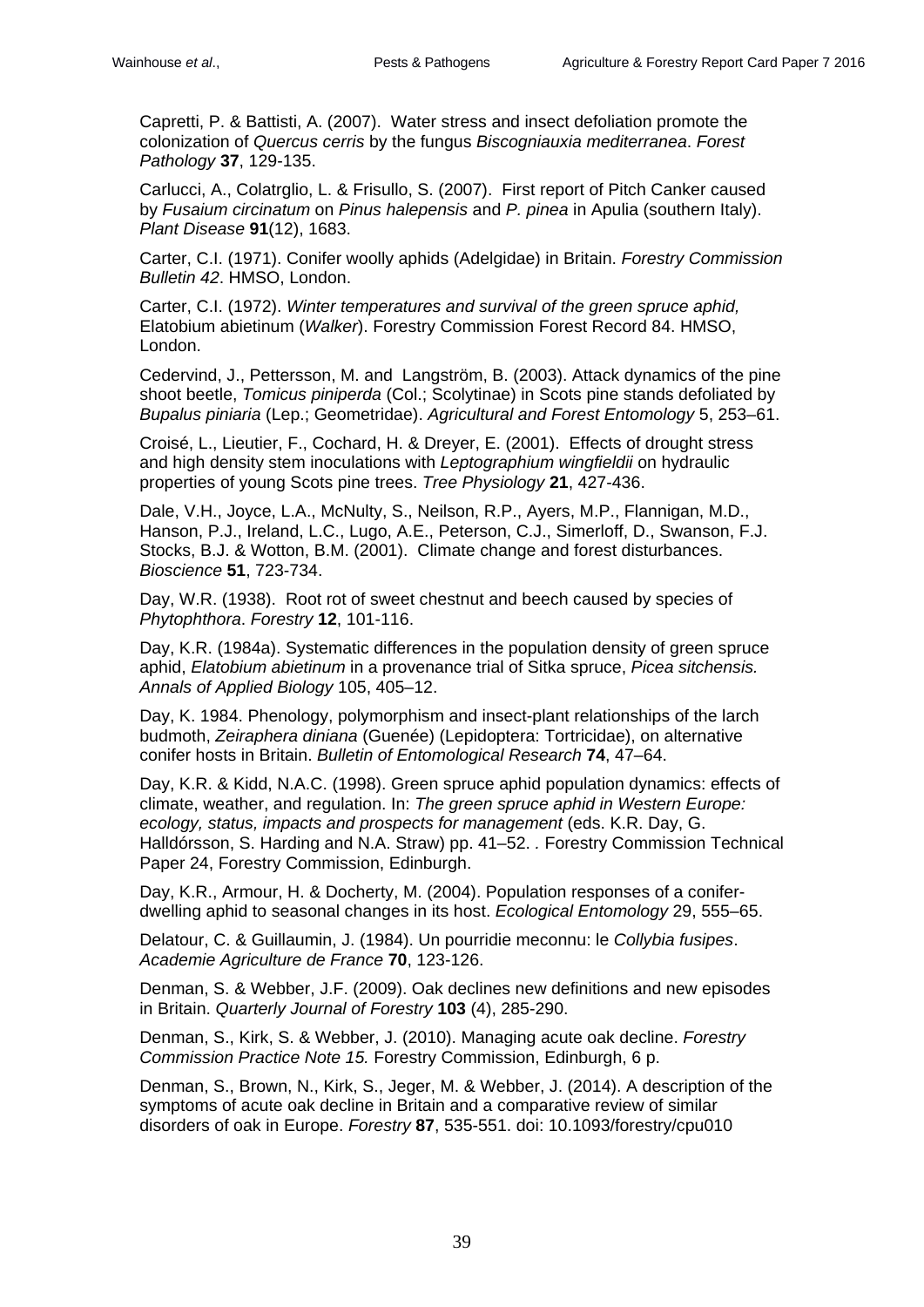De Silva, H., Green, S. & Woodward, S. (2008). Incidence and severity of *Anisogramma virgultorum* and *Marssonina betulae* in birch plantings in Scotland and association with dieback. *Plant Pathology* **57,** 272-278..

Desprez-Loustau, M-L., Marçais, B., Nageleisen, L-M., Piou, D. & Vannini, A. (2006). Interactive effects of drought and pathogens in forest trees. *Annals of Forest Science* **63**, 597-612.

Desprez-Loustau, M-L., Robin, C., Reynaud, G., Déqué, M., Badeau, V., Piou, D., Husson, C. & Marçais, B. (2007). Simulating the effects of a climate change scenario on geographical range and activity of forest pathogenic fungi. *Canadian Journal of Plant Pathology* **29**, 101-120.

Dewer, R.C. & Watt, A.D. (1992). Predicted changes in the synchrony of larval emergence and budburst under climatic warming. *Oecologia* **89**, 557-559.

Dickensen, S. & Wheeler, B.E.J. (1981). Effects of temperature, and water stress in sycamore, on growth of *Cryptostroma corticale*. *Transactions of the British Mycological Society* **76**, 181-185.

Dixon, A.F.G. (1998). *Aphid Ecology.* 2<sup>nd</sup> Edition, Chapman and Hall, London.

Eidmann, H.H. (1985). Silviculture and insect problems. *Zeitschrift für Angewandte Entomologie* 99, 105–12.

Emelianov, I., Mallet, J. & Baltensweiler, W. (1995). Genetic differentiation in Zeiraphera diniana (Lepidoptera: Tortricidae, the larch budmoth): polymorphism, host races or sibling species? *Heredity* **75**, 416-424.

EPPO (2005). *Gibberella circinata* data sheet. *EPPO Bulletin* **35**, 383-386.

Fairhurst, C.P.& King, C.J. (1983). The effect of climatic factors on the dispersal of elm bark beetles. In: *Research on Dutch elm disease in Europe*, ed. D. A. Burdekin. Forestry Commission Bulletin 60. HMSO, London, 40-46.

Feeny, P. (1970). Seasonal changes in oak leaf tannins and nutrients as a cause of spring feeding by winter moth caterpillars. *Ecology* **51**, 565-581.

Fernandez, M.M.F. (2006). Colonization of fire-damaged trees by *Ips sexdentatus*  (Boerner) as related to the percentage of burnt crown. *Entomologica Fennica* **17**, 381-386.

Fielding, N.J. & Evans, H.F. (1997). Biological control of *Dendroctonus micans* (Scolytidae) in Great Britain. *Biological control News and Information* **18**, 51N-60N.

Forestry Commission (2008). Report on the National Survey to Assess the Presence of Bleeding Canker of Horse chestnut trees in Great Britain.

[http://www.forestry.gov.uk/pdf/bleedcankersurveyrep020408.pdf/\\$FILE/bleedc](http://www.forestry.gov.uk/pdf/bleedcankersurveyrep020408.pdf/$FILE/bleedcankersurveyrep020408.pdf) [ankersurveyrep020408.pdf](http://www.forestry.gov.uk/pdf/bleedcankersurveyrep020408.pdf/$FILE/bleedcankersurveyrep020408.pdf) [Accessed 30th July 2015]

Forestry Commission (2014). Phytophthora ramorum outbreak and risk zone maps. [http://www.forestry.gov.uk/pdf/Pr-Outbreak-](http://www.forestry.gov.uk/pdf/Pr-Outbreak-hectared_GB_Dec_14.pdf/$FILE/Pr-Outbreak-hectared_GB_Dec_14.pdf)

hectared GB\_Dec\_14.pdf/\$FILE/Pr-Outbreak-hectared GB\_Dec\_14.pdf [Accessed 30th July 2015]

Forestry Commission (2014). Forestry Statistics. [http://www.forestry.gov.uk/website/forstats2014.nsf/LUContentsTop?openvie](http://www.forestry.gov.uk/website/forstats2014.nsf/LUContentsTop?openview&RestrictToCategory=1) [w&RestrictToCategory=1](http://www.forestry.gov.uk/website/forstats2014.nsf/LUContentsTop?openview&RestrictToCategory=1) [Accessed 18th August 2015]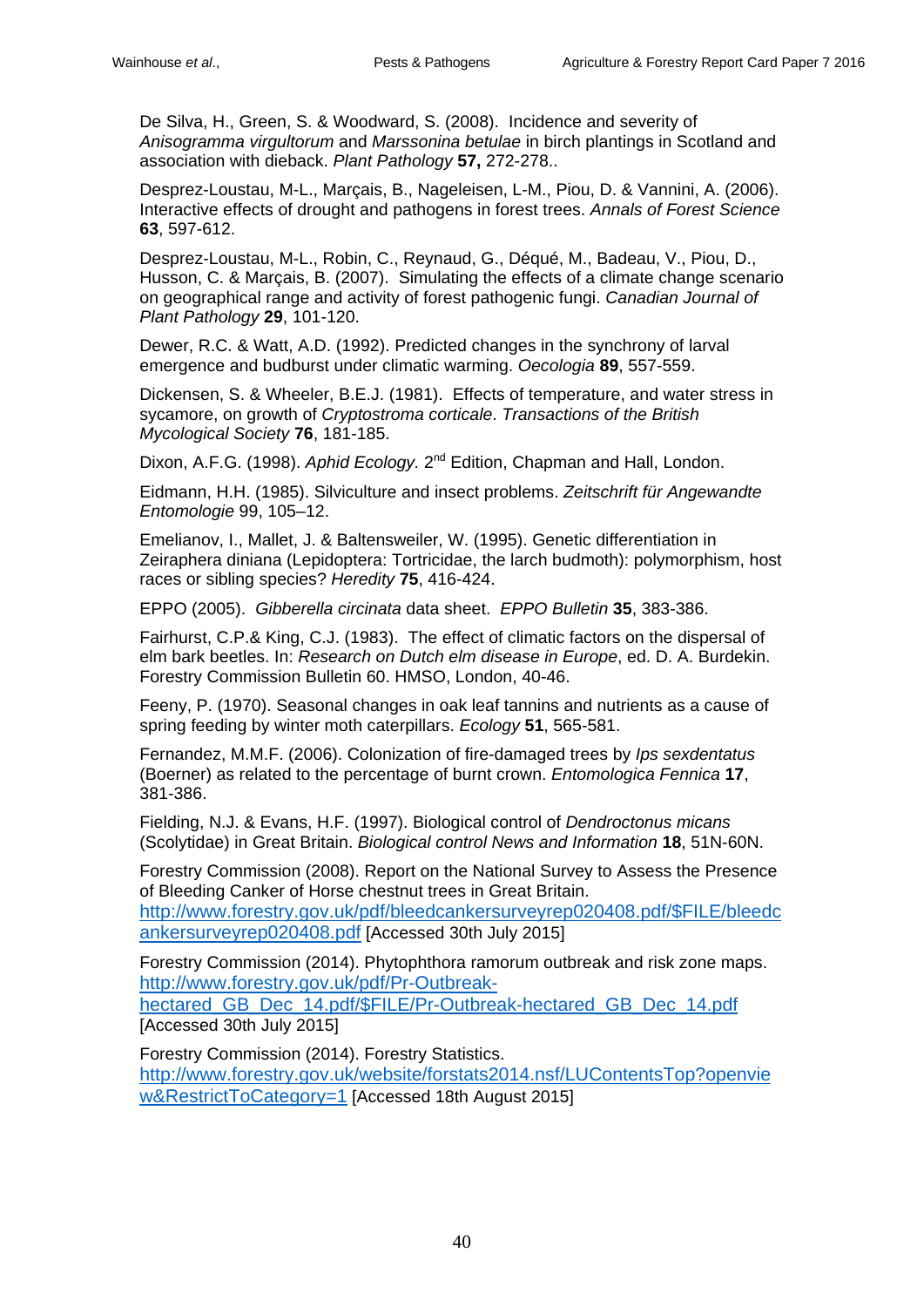Fraser, S.M. & Lawton, J.H. (1994). Host range expansion by British moths onto introduced conifers. *Ecological Entomology* **19**, 127-137.

Fraser, S., Woodward, S., Brown, A.V. (2015), Inter- and intraspecific variation in susceptibility to dothistroma needle blight in Britain. How susceptible are *Pinus sylvestris* and *Pinus contorta*?. *Forest Pathology.* doi: 10.1111/efp.12217

Gange, A.C., Gange, E.G., Sparks, T.H. & Boddy, L. (2007). Rapid and recent changes in fungal fruiting patterns. *Science* **316**, 71.

Gaston, K.J. (2003). *The structure and dynamics of geograpgical ranges.* Oxforn University Press.

Gibbs, J.N. (1997). Fifty years of sooty bark disease of sycamore. *Quarterly Journal of Forestry* **91**, 215-221.

Gibbs J. (1999). Dieback of pedunculate oak. *Forestry Commission Information Note 22*, pp. 6. Forestry Commission, Edinburgh.

Gibbs, J. & Evans, H. (2000). Pests and diseases. Forest Research Annual Report and Accounts 1999-2000, pp9-15.

Gibbs, J.N. & Greig, B.J.W. (1997). Biotic and abiotic factors affecting the dying back of pedunculate oak *Quercus robur* L. *Forestry* **70** (4), 399-406.

Gibbs, J.N. & Inman, A (1991). The pine shoot beetle *Tomicus piniperda* as a vector of bluestsin fungi to windblown pine. *Forestry* **64** (3), 239-249.

Glawe, D.A. (2008). The powdery mildews: a review of the world's most familiar yet poorly known plant pathogens. *Annual Review of Phytopathology 46*, 27-51.

Gordon, T.R., Storer, A.J. & Wood, D.L. (2001). The pitch canker epidemics in California. *Plant Disease* **85**, 1128-1139.

Gottschling, S. & Meyer, S. (2006). An epidemic airborne disease caused by the oak processionary caterpillar. *Pediatric Dermatology* **23**, 64-66. Grayson, A.J. (ed.) (1989). The 1987 storm: Impacts and responses. *Forestry Commission Bulletin 87*. HMSO, London.

Green, S. & MacAskill, G.A. (2007). Pathogenicity of *Marssonina betulae* and other fungi on birch. *Plant Pathology* **56**, 242-250.

Green, S., Hendry, S.J. & Redfern, D.B. (2008). Drought damage to pole-stage Sitka spruce and other conifers in north-east Scotland. *Scottish Forestry* **62** (2), 10–18.

Green, S. & Ray, D. (2009). Potential impacts of drought and disease on forestry in Scotland. Forestry Commission Research Note 004: Forestry Commission, Edinburgh, United Kingdom. 8 pp.

Green, S., Studholme, D.J., Laue, B., Dorati, F., Lovell, H., Arnold, D., Cottrell, J.E., Bridgett, S., Blaxter, M., Huitema, E., Thwaites, R., Sharp, P.M., Jackson, R.W. & Kamoun, S. (2010). Comparative genome analysis provides insights into the evolution and adaptation of Pseudomonas syringae pv. Aesculi on Aesculus hippocastanum. *PLoS ONE* **5** (4): 10224.DOI:10.1371/journal.pone.0010224]

Green, S., Brasier, C. M., Schlenzig, A., McCracken, A., MacAskill, G. A., Wilson, M. & Webber, J. F. (2013), The destructive invasive pathogen *Phytophthora lateralis* found on *Chamaecyparis lawsoniana* across the UK . *Forest Pathology*, **43**: 19–28. doi: 10.1111/j.1439-0329.2012.00788.x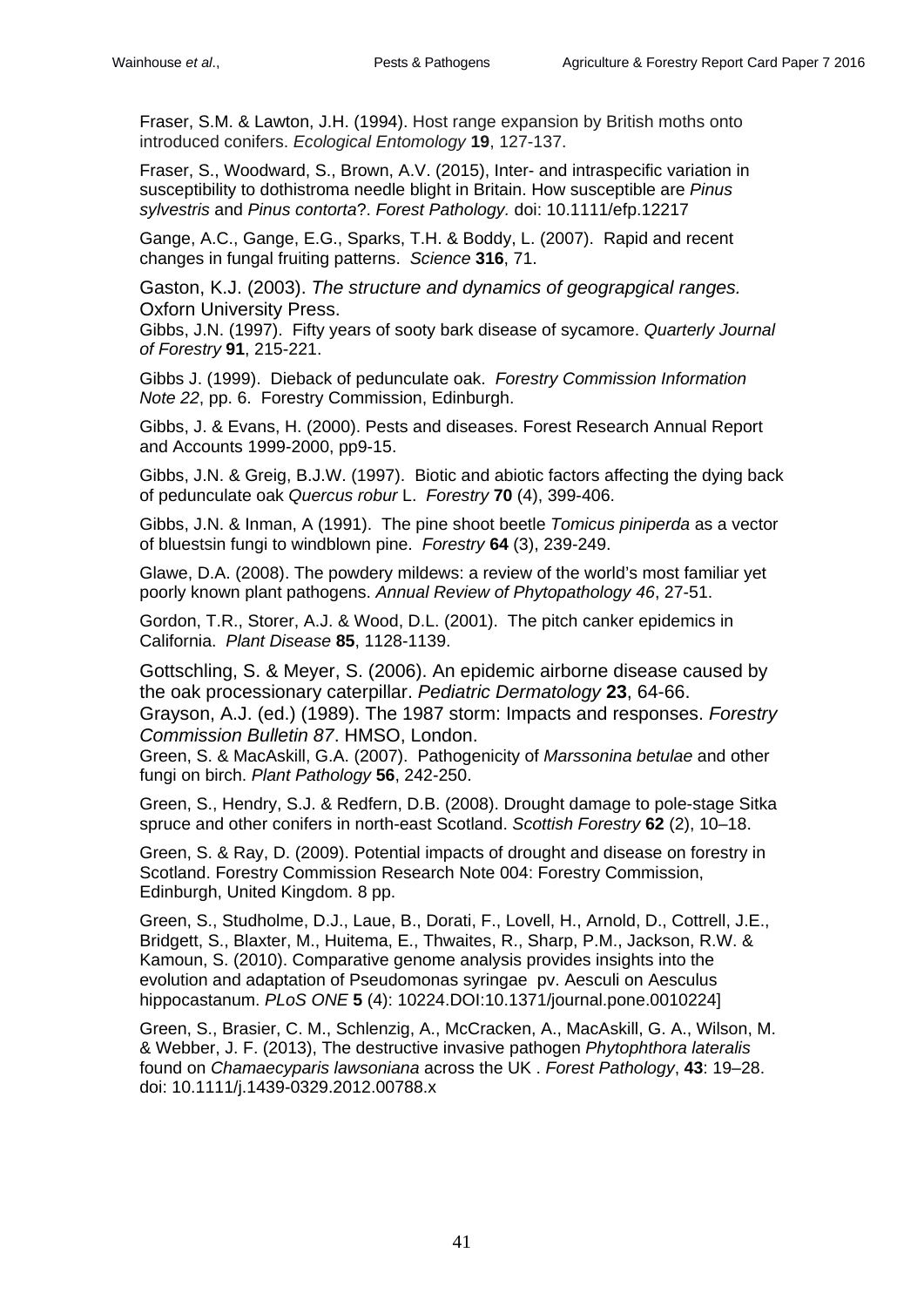Green, S., Ellliot, M., Armstrong, A. & Hendry, S. J. (2015), *Phytophthora austrocedrae* emerges as a serious threat to juniper (*Juniperus communis*) in Britain. *Plant Pathology* **64**, 456–466. doi: 10.1111/ppa.12253

Grégoire, J-C. (1988). The greater Euroepan spruce bark beetle. In *Dynamics of forest insect populations. Pattern, causes, implications* (ed. A.A. Berryman), pp. 455- 478. Pleunum, New York.

Gregory, S.C. & Redfern D.B. (1987). The pathology of Sitka spruce in northern Britain. *Proceedings of the Royal Society of Edinburgh* **93B**, 145-156.

Gregory, S.C. & Redfern, D.B. (1998). Diseases and disorders of forest trees. *Forestry Commission Field Book* **16**. The Stationery Office, London, UK.

Greslebin, A.G., Hansen, E.M. & Sutton, W. (2007). *Phytophthora austrocedrae sp. nov*., a new species associated with *Austrocedrus chilensis* mortality in Patagonia (Argentina). *Mycological Research* **111**, 308–16.

Gross, A., Holdenrieder, O., Pautasso, M., Queloz, V. & Sieber, T.N. (2014). *Hymenoscyphus pseudoalbidus*, the causal agent of European ash dieback. *Molecular Plant Pathology* **15**(1):5-21. doi: 10.1111/mpp.12073

Haavik, L.., Billings, S.A., Guldin, J.M. & Stephen, F.M. (2015). Emergent insects, pathogens and drought shape changing patterns in oak decline in North America and Europe. *Forest Ecology and Manage*ment, **354**, 190-205.

Hajji, M., Dreyer, M., *et al*., Marçais, B. (2009). Impact of *Erysiphe alphitoides* on transpiration and photosynthesis in *Quercus robur* leaves. *European Journal of Plant Pathology* **125**, 63-72.

Hance, T., van Baaren, J., Vernon, P. & Boivin, G. (2007). Impact of extreme temperatures on parasitoids in a climate change perspective. *Annual Review of Entomology* **52**,107–26.

Hartmann, G. & Blank, R. (1992). Winter frost, insect defoliation and *Agrilus biguttatus* Fabr. as causal factors of oak decline in northern Germany. *Forst und Holz*  **47**, 443-452.

Hattingh, M.J., Roos, I.M.M. & Mansvelt, L*. (*1989)*.* Infection and systemic invasion of deciduous fruit trees by *Pseudomonas syringae* in South Africa*. Plant Disease* **73***,*  784*–*9*.*

Haukioja, E., Ossipov, O. & Lempa, K. (2002). Interactive effects of leaf maturation and phenolics on consumption and growth of a geometrid moth. *Entomologia Experimentalis et Applicata* **104**, 125–136.

Haynes, K. J., Allstadt, A. J., and Klimetzek, D. (2014). Forest defoliator outbreaks under climate change: effects on the frequency and severity of outbreaks of five pine insect pests. *Global Change Biology*.**20**, 2004–2018. Hendry, S.J., Lonsdale, D. & Boddy, L. (1998). Strip-cankering of beech (*Fagus sylvatica*): pathology and distribution of symptomatic trees. *New Phytologist* **140**, 549-565.

Hepting, G.H. (1963). Climate and forest diseases. *Annual Review of Phytopathology* **1**, 31-50.

Hewitt, H. G. (1974). Conidial germination in *Microsphaera alphitoides*. *Transactions of the British Mycological Society* **63** (3), 587–628.

Hicks, B.J., Barbour, D.A., Evans, H.F., Heritage, S., Leather, S.R., Milne, R. & Watt, A.D. (2001). The history and control of the pine beauty moth, *Panolis flammea* (D. &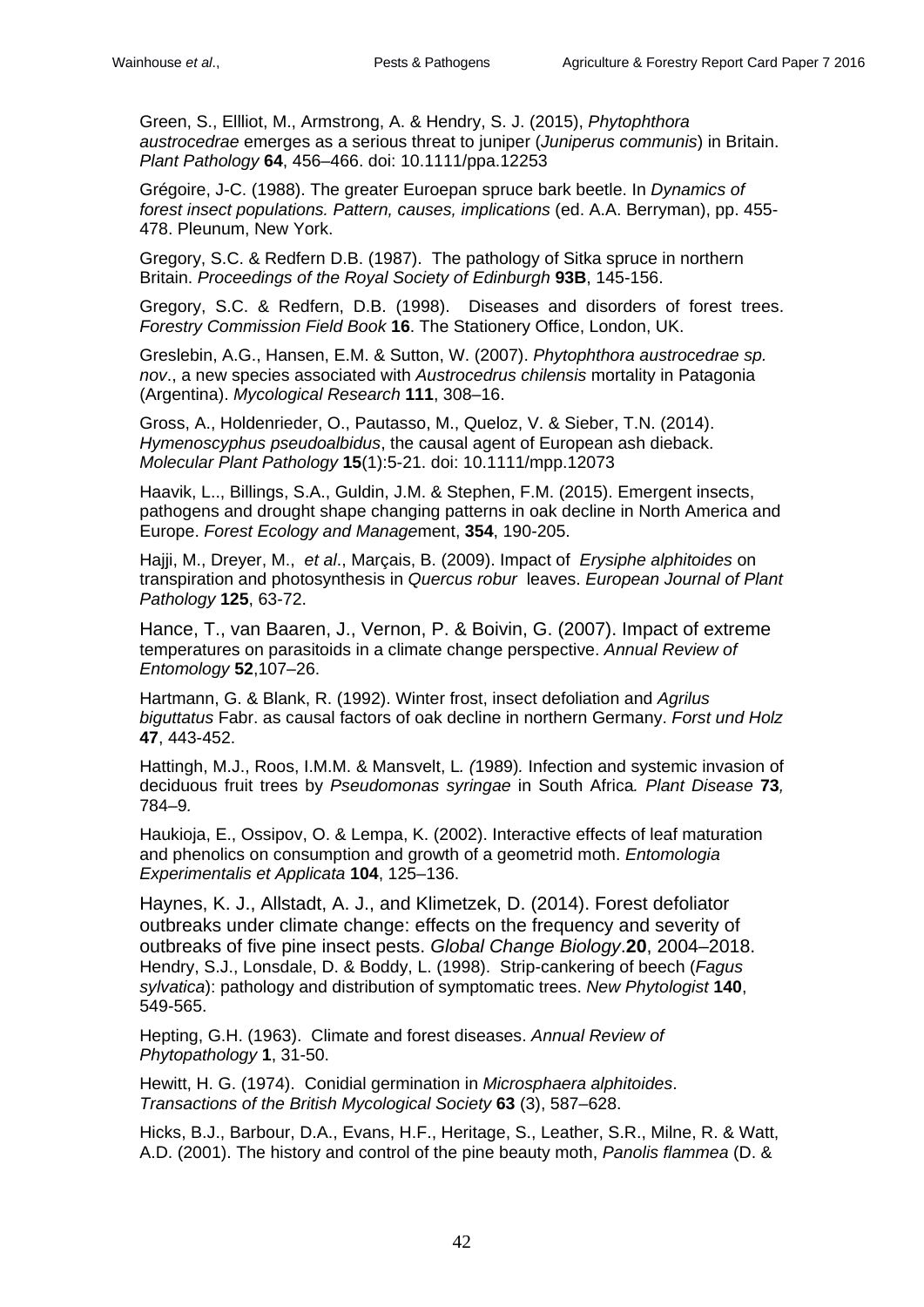S.) (Lepidoptera: Noctuidae), in Scotland from 1976 to 2000. *Agricultural and Forest Entomology* 3, 161–8.

Hunter, G.C., Wylder, B., Jones, B. & Webber, J.F. (2013). First finding of *Cryphonectria parasitica* causing chestnut blight on *Castanea sativa* trees in England. *New Disease Reports* **27**, 1. [http://dx.doi.org/10.5197/j.2044- 0588.2013.027.001]

Inward, D.G.I., Wainhouse, D. & Peace, A. (2012). The effect of temperature on the development and life cycle regulation of the pine weevil *Hylobius abietis* and potential

impacts of climate change. *Agricultural and Forest Entomology* 14, 348–57. Jactel, H. & Brockerhoff, E.G. (2007). Tree diversity reduces herbivory by forest insects. *Ecological Letters* **10**, 835-848.

Jactel, H., Petit, J., Desprez-Loustau, M-L., Delzon, S., Piou, D., Battisti, A. & Koricheva, J. (2012). Drought effects on damage by forest insects and pathogens: a meta-analysis. *Global Change Biology* **18**, 267–276.

Jamieson, M.A., Trowbridge, A.M., Raffa, K.F. & Lindroth, R.L. (2012). Consequences of Climate warming and altered precipitation patterns for plant-insect and multitrophic interactions. *Plant Physiology* **160**,1719-1727.

Jeffs, C. T., & Lewis, O. T. (2013). Effects of climate warming on host–parasitoid interactions. *Ecological Entomology* **38**, 209-218.

Jepsen, J.U., Hagen, S.B., Ims, R.A. & Yoccoz, N.G. (2008). Climate change and outbreaks of the geometrids *Operophtera brumata* and *Epirrita autumnata* in subarctic birch forest. Forest Ecology and Management 97, 257-264.

Johnson, J.W., Gleason, M.L., Parker, S.K., Provin, E.B., Iles, J.K. & Flynn, P. (1997). Duration of water stress affects development of Sphaeropsis canker on Scots pine. *Journal of Arboriculture* **23**, 73-76.

Jönnason-Belyazio & Rosengren. (2006). Can *Phytophthora quercina* have a negative impact on mature pedunculate oaks under field conditions? *Annales des Sciences Forestieres* **63**, 661-672.

Jung, T. & Blaschke, M. (1995). *Phytophthora* root rot in declining forest trees. *Phyton* **36,** 95-102**.**

Jung, T., Cooke, D.E.L., Blaschke, M., Duncan, J.M. & Oßswald. W. (1999). *Phytophthora quercina* sp. nov., causing root rot of European oaks. *Mycological Research* **103,** 785-798**.**

Jung, T., Blashke, M. & Oßswald, W. (2000). Involvement of soilborne *Phytophthora* species in Central European oak decline and the effect of site factors on the disease. *Plant Pathology* **49,** 706-718**.**

Jung, T., Hansen, E.M., Winton, L. Oßswald, W. & Delatour, C. (2002). Three new species of *Phytophthora* from European forests. *Mycological Research* **106,** 397- 411**.**

Jung, T, Nechwatal, J., Cooke, D.E.L., Hartman, G., Blaschke, M., Duncan, J.M. & Oßswald, W., Duncan, J.M. & Delatour, C. (2003a). *Phytophthora pseudosyringae sp. nov.*, a new species causing root and collar rot of deciduous tree species in Europe. *Mycological Research* **107,** 772-789**.**

Jung, T., Blaschke, M., Schlenzig, A., Oßswald, W. & Gulder, H-A. (2003b). *Phytophthora* disease of alders in Bavaria: extent of damage, mode of spread and management strategies. In: *Phytophthora* in forests and natural ecosystems – 2nd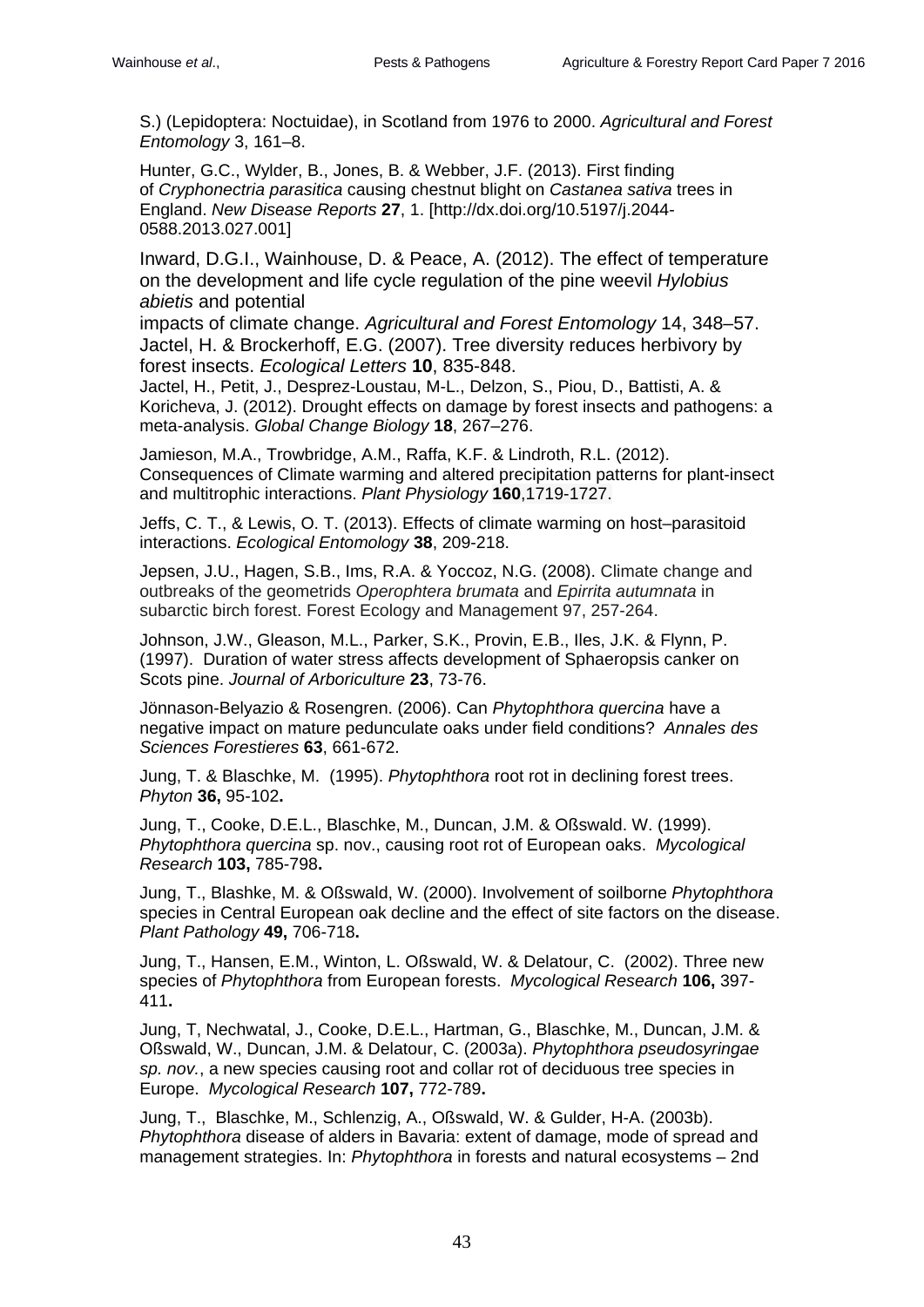IUFRO *Phytophthora* Working Party Meeting 2001, eds J. McComb, G. Hardy and I. Tommerup. Murdoch University, Western Australia.

Kauserud, H., Heegaard, E., Büntgen, U., Halvorsen, R., Egli, S., Senn-Irlet, B., Krisai-Greilhuber, I., Dämon, W., Nordén, J., Høiland, K., Kirk, P.M., Semenov, M., Stenseth, N.C.& Boddy, L. (2013). Reply to Gange et al.: Climate-driven changes in the fungal fruiting season in the United Kingdom. *PNAS* **110**, E335

Kendall, B.E., Ellner, S.P., McCauley, E, E., Wood, S.N., Briggs, C.J., Murdoch, W.W. & Turchin, P. (2005). Population cycles in the pine looper moth: dynamical tests of mechanistic hypotheses. *Ecological Monographs* **75**, 259-276.

Kennelly, M.M., Cazorla, F.M., De Vicente, F.M., Ramos, C. & Sudin, G.W. *(*2007)*. Pseudomonas syringae* diseases of fruit trees. Progress towards understanding and control*. Plant Disease* **91***,* 4*–*16*.*

Kerslake, J.E., Kruuk, L.E.B., Harley, S.E. & Woodin, S.J. (1996). Winter moth (*Operophtera brumata* (Lepidoptera: Geometridae)) outbreaks on Scottish heather moorlands: effects of host plant and parasitoids on larval survival and development. *Bulletin of Entomological Research* **86**, 155-164.

King, C.J. & Fielding, N.J. (1989). *Dendroctonus micans* in Britain – its biology and control. *Forestry Commission Bulletin 85.* HMSO, London.

Klapwijk, M.J., Battisti, A., Ayres, M.P. & Larsson, S. (2012). Assessing the impact of climate change on outbreak potential. In: Insect outbreaks revisited (eds. P. Barbosa, D.K. Letourneau, A.A. Agrawal AA). Blackwell Publishing Ltd, Oxford.

Kliejunas, J.T. (2011). A risk assessment of climate change and the impact of forest diseases on forest ecosystems in the Western United States and Canada. Gen. Tech. Rep. PSW-GTR-236. Albany, CA: U.S. Department of Agriculture, Forest Service, Pacific Southwest Research Station. 70 p.

Knerer, G. (1993). Life history diversity in sawflies. In: Sawfly Life History Adaptations to Woody Plants (eds M.R. Wagner& K.F. Raffa) pp 33-59. Academic Press, San Diego.

Kolstrom, M., Lindner, M., Vilen, T., Maroschek, M., Seidl, R., Lexer, M.J., Netherer, S., Kremer A., Delzon, S., Barbati, A., Marchetti, M. & Corona P. (2011). Reviewing the science and implementation of climate change adaptation measures in European forestry. *Forests* **2**, 961–982.

Kroon, L.P., Brouwer, H., de Cock, A.W. & Grovers, F. (2012). The genus Phytophthora. *Phytopathology* 102(4), 348-64.

Kuhlman, E.G., Hodges, C.S. Jr. & Froelich, R.C. (1976). Minimizing losses to Fomes annosus in the southern United States. Res. Pap. SE-151. Ashville, NC: USDA, Forest Service, Southeastern Forest Experiment Station. 16 pp.

Kuokkanen, K., Julkunen-Titto, R., Keinanen, M., Niemela, P. & Tahvanainen, J. (2001). The effect of elevated CO2 and temperature on the secondary chemistry of *Betula pendula* seedlings. *Trees* **15**, 378-384.

Kuokkanen, K., Yan, S. & Niemela, P. (2003). Effects of elevated CO2 and temperature on the leaf chemistry of birch*Betula pendula* (Roth) and the feeding behavior of the weevil Phyllobius maculicornis. *Agricultural and Forest Entomology* **5**, 209-217.

Lamy, M. (1990). Contact dermatitis (erucism) produced by processionary larvae (genus *Thaumetopoea*). *Journal of Applied Entomology* **110**, 425-437.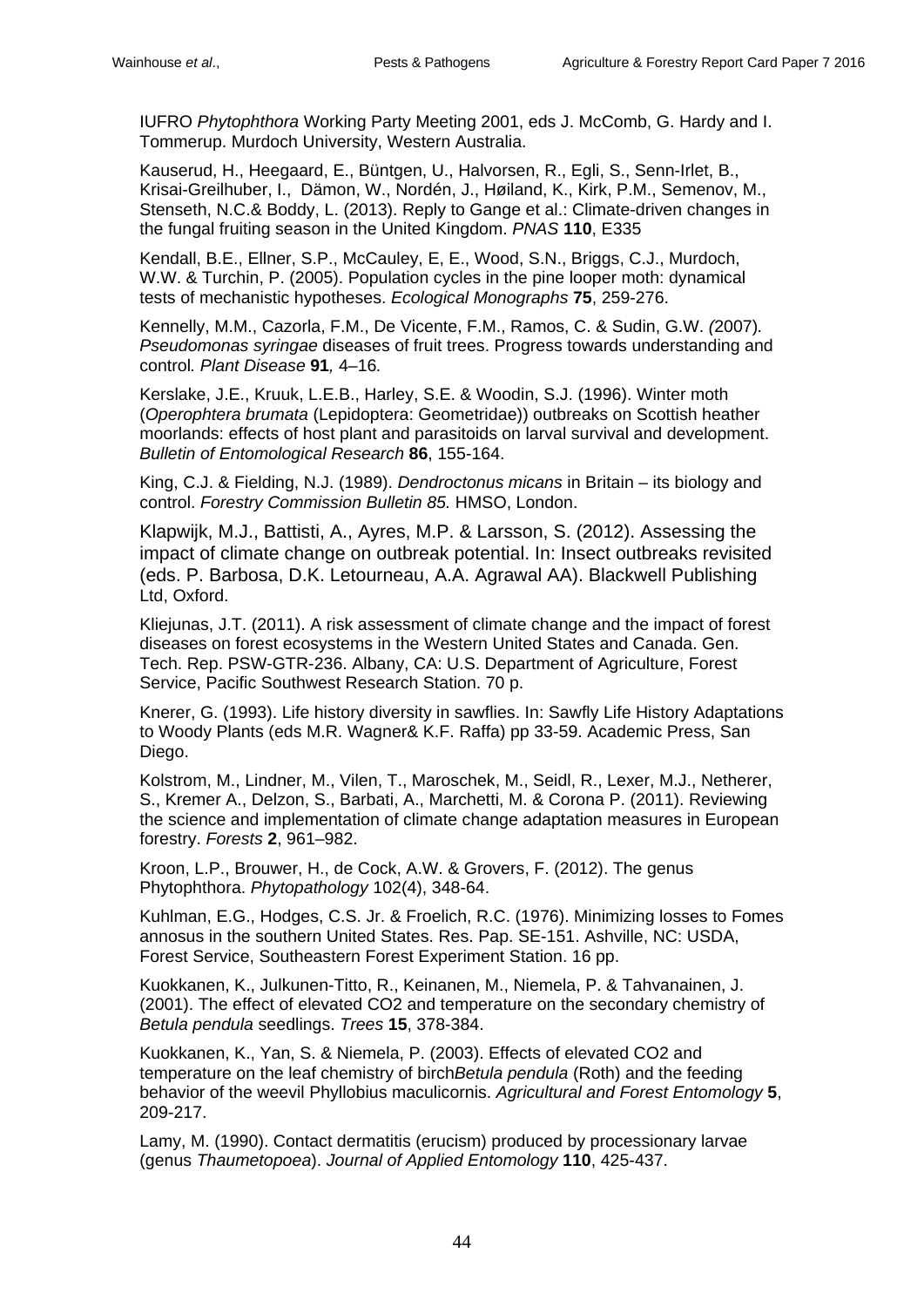Landeras, E., Anderas, E., Garcia, P., Fernandez, Y., Brana, M., Fernandez-Alonzo, O., Mendez-Lodos, S., Perez-Sierra, A., Leon, M., Abad-Campos, P., Berbegal, M., Beltran, R., Garcia-Jimenez, J. and Armengol, J. (2005). Outbreak of pitch canker caused by *Fusarium circinatum* on *Pinus* spp. in Northern Spain. *Plant Disease* **89**, 1015.

Långström, B. (1983). Life cycles and shoot-feeding of the pine shoot beetles. *Studia Forestalia Suecica* **154**, 1-25.

Långström, B. (1984). Windthrown Scots pines as brood material for *Tomicus piniperda* and *T. minor*. *Silva Fennica* 18, 187–98.

Långström, B. & Day, K.R. (2004). Damage, control and management of weevil pests, especially *Hylobius abietis*. In: *Bark and wood boring insects in living trees in Europe, a synthesis* (eds F. Lieutier, K.R. Day, A. Battisti, J-C. Grégoire and H.F. Evans) pp. 415–44. Kluwer Academic Publishers, The Netherlands.

Långström, B., Hellqvist, C. & Ehnstrom, B. (1999). Susceptibility of fire-damaged Scots pine (*Pinus* sylvestris L.) trees to attack by *Tomicus piniperda*. *Physiology and genetics of tree-phytophage interactions. International Symposium, Gujan, France, 31 August-5 September 1997*, pp. 299-311.

Långström, B., Annila, E., Varama, M. & Niemelä, P. (2001). Tree mortality, needle biomass recovery and growth losses in Scots pine following defoliation by *Diprion pini* and subsequent attack by *Tomicus piniperda*. *Scandanavian Journal of Forest Research* **16**, 342-353.

Larsson, S. & Tenow, O. (1984). Areal distribution of a *Neodiprion sertifer* (Hym., Diprionidae) outbreak on Scots pine as related to stand condition . *Holarctic Ecology* **7**, 81-90.

Lawton, J.H. (1995). Response of insects to environmental change. In: *Insects in a changing environment* (eds. R. Harrington and N.E. Stork), pp 3-26. Academic press, London.

Lindeberg, M. & Johansson, M. (1992). Resistance of *Picea abies* seedlings to infection by *Heterobasidion annosum* in relation to drought stress. *European Journal of Forest Pathology* **22**, 115-124.

Lindner, M., Maroschenk, M., Netherer, S., Kremer, A., Barbati, A., Garcia-Gonzarlo, J., Seidle, R., Delzon, S., Corona, P., Kolström, M., Lexer, M.J. & Marchetti, M. (2010). Climate change impacts, adaptive capacity, and vulnerability of European forest ecosystems. *Forest Ecology and Management* **259**, 698-709.

Lines, R. (1987). *Choice of seed origins for the main forest species in Britain*. Forestry Commission Bulletin 66. HMSO, London

Logan, J.A., Regniere, J. & Powelli, J. A. (2003). Assessing the impacts of global warming on forest pest dynamics. *Frontiers in Ecology and the Environment*. **1(3)**: 130-137.

Logan, J.A., Macfarlane, W.W. & Willcox, L. (2010). Whitebark pine vulnerability to climate-driven mountain pine beetle disturbance in the Greater Yellowstone ecosystem. *Ecological Applications* **20**, 895–902.

Lonsdale, D. (1980). *Nectria* infection of beech bark in relation to infestation by *Cryptococcus fagisuga* Lindiger. *European Journal of Forest Pathology* **10**, 161-168.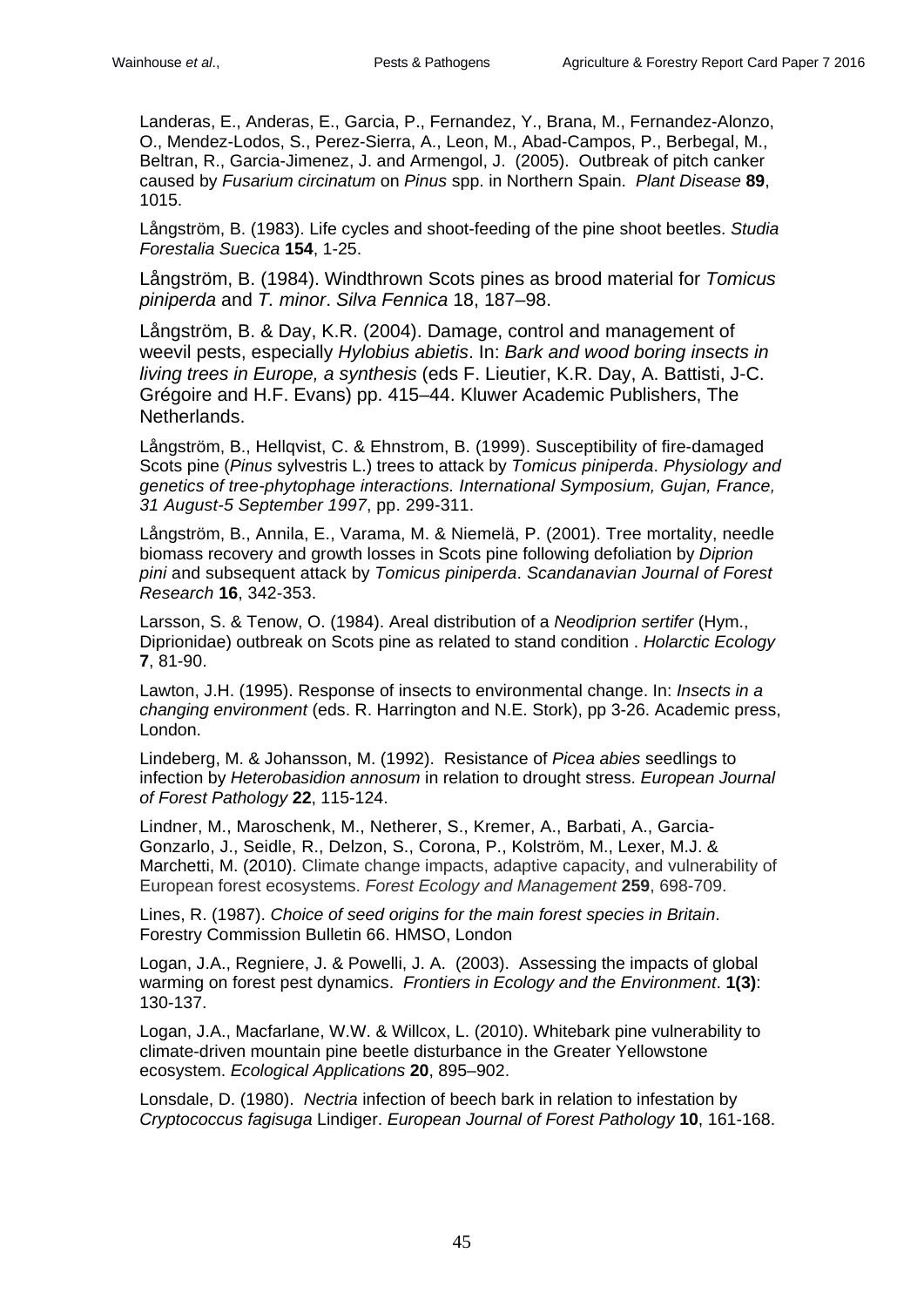Lonsdale, D. & Gibbs, J. (1996). Effects of climate change on fungal diseases of trees. In: *Environmental Change:Symposium of the British Mycological Society*, eds. JC Frankland, N. Magan and GM Gadd. Cambridge University Press, pp 1-19.

Lonsdale, D. & Gibbs, J. (2002). Effects of climate change on fungal diseases of trees. In: *Climate change: Impacts on UK forests*, ed. M. Broadmeadow. Forestry Commission Bulletin 125. Forestry Commission, Edinburgh, pp 83-97.

Lonsdale, D. (2015). Review of oak mildew, with particular reference to mature and veteran trees in Britain, *Arboricultural Journal: The International Journal of Urban Forestr*y, DOI:10.1080/03071375.2015.1039839

Maier, H., Spiegel, W., Kinaciyan, T. & Honigsmann, H. (2004). Caterpillar dermatitis in two siblings due to the larvae of *Thaumetopoea processionea* L., the oak processionary caterpillar. *Dermatology* **208**, 70-73.

Manion, P.D. (1991). *Tree Disease Concepts*. Prentice-Hall, Englewood Cliff, NJ.

Manion, P.D. & Lachance, D. (1991). *Forest Decline Concepts*. American Phytopathological Society Press, St. Paul, Minnesota.

Marçais, B. & Delatour, C. (1996). Inoculation of Oak (*Quercus robur* and *Q. rubra*) with *Collybia fusipes*. *Plant Disease* **80**, 1391–1394.

Marçais, B., Martin, F. & Delatour, C. (1998). Structure of *Collybia fusipes* populations in two infected oak stands. *Mycological Research* **102** (3), 361–367.

Marçais, B., Caël, O. & Delatour, C. l (1999). Measuring the impact of *Collybia fusipes* on the root system of oak trees. *Annals of Forest Science* **56**, 227–235.

Marçais, B., Caël, O. & Delatour, C. (2000). Relationship between presence of basidiomes, above-ground symptoms and root infection by *Collybia fusipes* in oaks. *European Journal of Forest Pathology* **30**, 7–17.

Marçais, B. & Caël, O. (2001). Relation between *Collybia fusipes* root rot and growth of pedunculate oak. *Canadian Journal of Forest Research* **31**, 757–764.

Marçais, B. & Breda, N. (2006). Role of an opportunistic pathogen in the decline of stressed oak trees. *Journal of Ecology* 94, 1214 – 1223.

Marçais, B. & Desprez-Loustau, M-L. (2014). European oak powdery mildew: impact on trees, effects of environmental factors, and potential effects of climate change. *Annals of Forest Science* **71**(6), 633-642.

Masters, G.J, Brown, V.K., Clarke, I.P. Whittaker, J.B. & Hollier, J.A. (1998). Direst and indirect effects of climate change on insect herbivores: Aichenorrhynha (Homoptera). *Ecological Entomology* **23**, 45-52*.*

Milijasevic, T. (2006). Uticaj temperature na porast micelije gljive *Sphaeropsis sapinea* [Effect of temperature on the mycelial growth of the fungus *Sphaeropsis sapinea*]. *Glasnik Sumarskog fakulteta* (Serbia) [*Faculty of Forestry Bulletin* (Serbia)] **94**, 211-222.

Mitton, J.B. & Ferrenberg, S.M. (2012). Mountain pine beetle develops an unprecedented summer generation in response to climate warming. *The American Naturalist* **179**, 163-171.

Moraal, L.G. & Hilszczansk, J. (2000). The oak buprestid beetle,*Agrilus biguttatus* (F.) (Col., buprestidae), a recent factor in oak decline in Europe. *Anzeiger fur Schadlingskunde-Journal of Pest Science* **73**, 134-138.

Morris, M.G & Perring, E.H. (1974). The fungal pathogens of oak. In *the British Oak. Its History and Natural History*, pp237. Faringdon, Beds.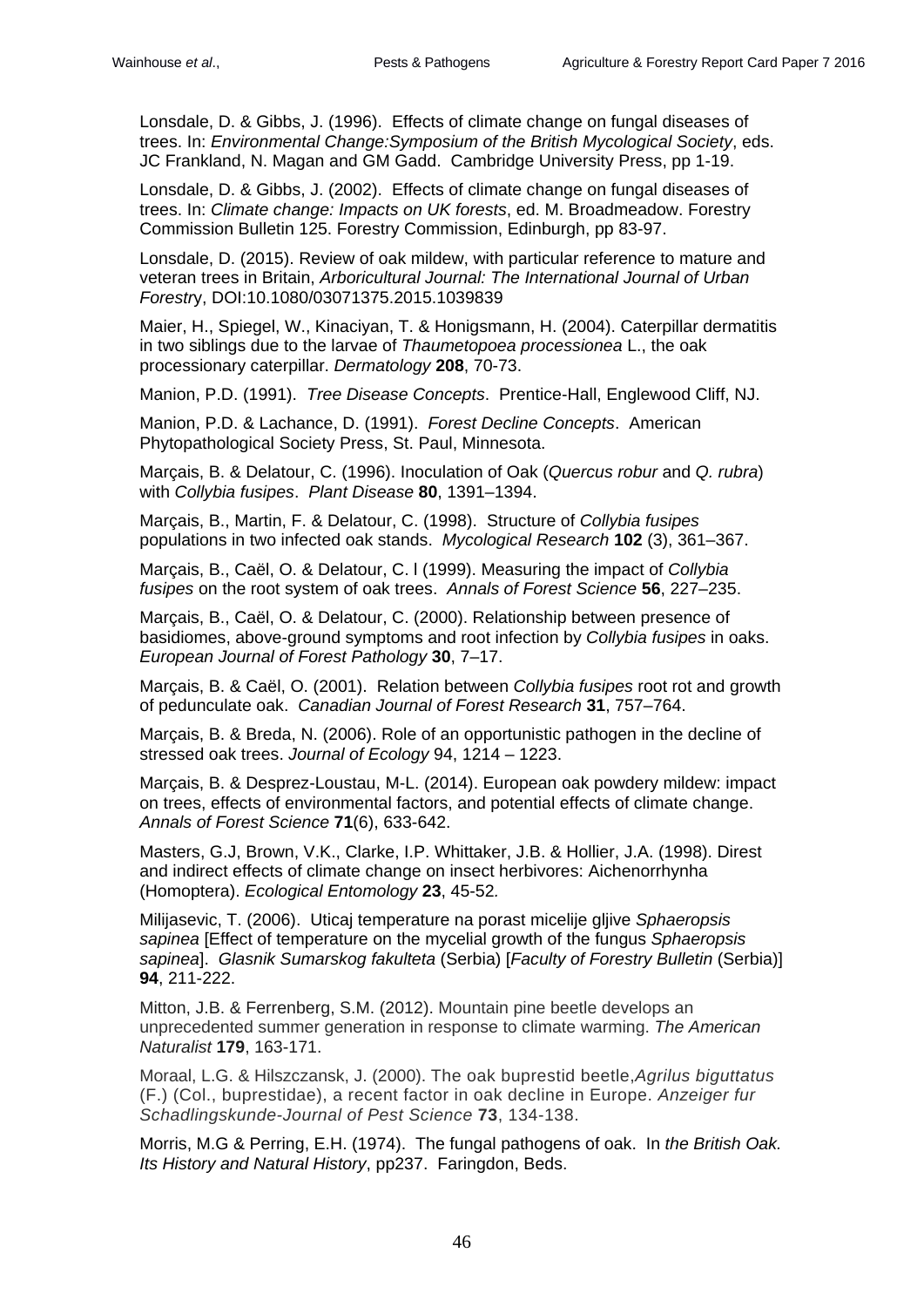Mougou, A., Dutech, C. & Desprez-Loustau, M-L. (2008). New insights into the identity and origin of the causal agent of powdery mildew in Europe. *Forest Pathology* **38**, 275-287.

Mullett, M.S. & Webber, J.F. (2013). *Pseudomonas syringae* pv. *aesculi*: foliar infection of *Aesculus* species and temperature–growth relationships. *Forest Pathology* **43**, 371–8. [DOI:10.1111/efp.12040]

Murphy, J.M., Sexton, D.M.H., Jenkins, G.J., Booth, B.B.B., Brown, C.C., Clark, R.T., Collins, M., Harris, G.R., Kendon, E.J., Betts, R.A., Brown, S.J., Humphrey, K.A., McCarthy, M.P., McDonald, R.E., Stephens, A., Wallace, C., Warren, R., Wilby, R. & Wood, R.A. (2009). UK Climate Projections Science Report: Climate change projections. Met Office Hadley Centre, Exeter.

Paoletti, E., Danti, R. & Strati, S. (2001). Pre- and post-inoculation water stress affects *Sphaeropsis sapinea* canker length in *Pinus halepensis*. *Forest Pathology* **31**, 209-218.

Parmesan, C. (2006). Ecological and Evolutionary Responses to Recent Climate Change. *Annual Review of Ecology, Evolution and Systematics* **37**, 637-669

Pascual, J.A. (1988). Biology of the oak processionary moth (*Thaumetopoea processionea* L.) (Lep. Thaumetopoeidae) in the western central Iberian Peninsula. *Boletín de Sanidad Vegetal, Plagas* 14, 383-404.

Pautasso, M., Döring, T.E., Garbelloto, M., Pellis, L. & Jeger, M.J. (2012). Impacts of climate change on plant diseases – opinions and trends. *European Journal of plant Pathology* doi 10.1007/sl10658-012-9936-1

Peace, T. R. (1962). *Pathology of Trees and Shrubs*. Oxford University Press, London, UK.

Pearson, R.G. & Dawson, T.P. (2003). Predicting the impacts of climate change on the distribution of species: are bioclimate envelope models useful? *Global Ecology and Biogeography* **12,** 361-371.

Peterson, E., Hansen, E.M. & Kanaskie, A. (2014). Spatial relationship between *Phytophthora ramorum* and roads or streams in Oregon tanoak forests. *Forest Ecology and Management* **312**, 216-224.

Peterson, G. W. (1967). Dothistroma needle blight of Austrian and Ponderosa pines in Britain. *Forestry* **35**, 57-65.

Phillips, D.H. & Burdekin, D. A. (1982). *Diseases of Forest and Ornamental Trees*. The MacMillan Press Ltd., London, UK.

Piou, D., Delatour, C. & Marçais, B., 2002. Hosts and distribution of *Collybia fusipes* in France and factors related to the disease's severity. *Forest Pathology* **32**, 29–41.

Porter, J.H., Parry, M.L. & Carter, T.R. (1991). The poetntial effects of climate change on agricultural insect pests. *Agricultural and Forest Meteorology* **57**, 221- 240.

Powell, W. & Parry, W.H. (1976). Effects of temperature on overwintering populations of the green spruce aphid *Elatobium abietinum. Annals of Applied Biology* 82, 209– 19.

Pratt, J. (2003). Stump treatment against Fomes. *Forest Research Annual Report and Accounts 2001-2002*, pp. 76-85. The Stationery Office, England.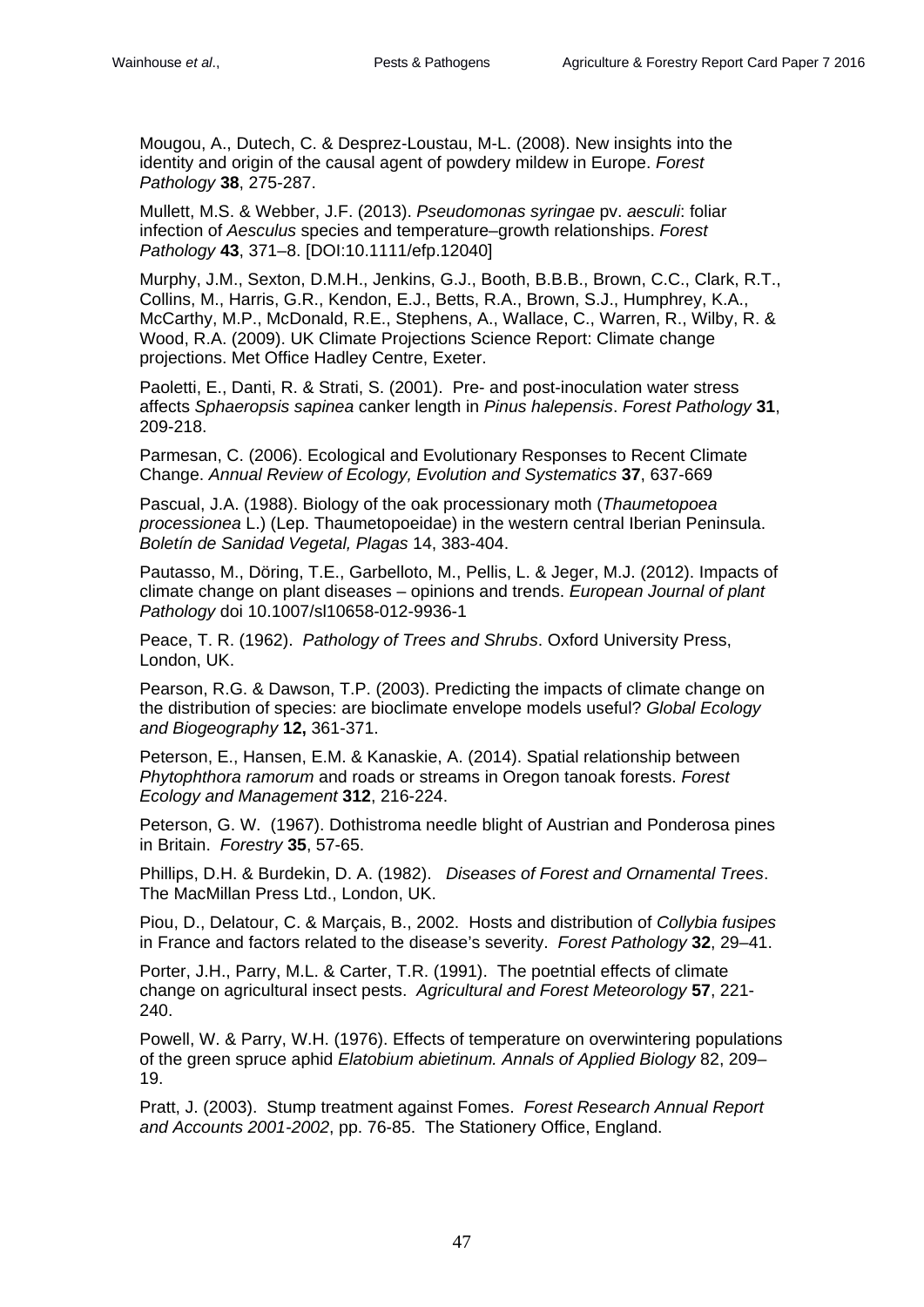Puddu, A., Luis, N., Capretti, P. & Santini, A. (2003). Environmental factors related to damage by *Heterobasidion abietinum* in *Abies alba* forests in southern Italy. *Forest Ecology and Management* **180**, 37-44.

Ragazzi, A., Moricca, S., & Dellavalle, I. (1999). Water stress and the development of cankers by *Diplodia mutila* on *Quercus robur*. *Journal of Phytopathology* **147,** 425- 428.

Ray, D., Pyatt, G. & Broadmeadow, M. (2005). Modelling the future climatic suitability of plantation forest trees. In: *Climate change: Impacts on UK forests. Forestry Commission Bulletin 125* (ed. M. Broadmeadow), 151–167.

Read, D.J., Freer-Smith, P.H., Morison, J.I.L., Hanley, N., West, C.C. & Snowdon. P. (2009). (eds.) *[Combating](http://www.forestry.gov.uk/forestry/infd-7y4gn9) climate change – a role for UK forests*. *An assessment of the potential of the UK's trees and woodlands to mitigate and adapt to climate change*. 222p. TSO, Edinburgh.

Rebetez, M., Mayer, H., Dupont, O. Schindler, D., Gartner, K., Kropp, K.L. & Menzel, A. (2006). Heat and drought 2003 in Europe: a climate synthesis. *Annals of Forest Science* **63**, 569–577.

Redfern, D.B., Pratt, J.E., Gregpry, S.C. & MacAskill, G.A. (2001). Natural infection of Sitka spruce thinning stumps in Britain by spores of *Heterobasidion annosum* and long-term survival of the fungus. *Forestry* **74**, 53-71.

Redfern, D.B., Stoakley, J.T., Steele, H, & Minter, D.W. (1987). Dieback and death of larch caused by *Ceratocystis laricicola* sp. nov. following attack by *Ips cembrae*. *Plant Pathology* **36**, 467-480.

Rollinson, T. (2002). Challenges ahead: how should the forestry sector respond? In: *Climate change: Impacts on UK forests. Forestry Commission Bulletin 125* (ed. M. Broadmeadow), 181–189.

Rouault, G., Candeau, J.N., Lieutuer, F., Martin, J.C., Grégoire, J.C., Nageleisen, L.M. & Landmann, G. (2006). Effect of drought and heat on forest insect populations in relation to the 2003 drought in Western Europe. *Annals of Forest Science* **63**, 611– 622.

Roversi, P.F., Marziali, L., Marianelli, L., Vetralla, G. & Guidotti, A. (2007). Oak processionary moth. An ecological problem to be managed. Sherwood - Foreste ed Alberi Oggi, 25-28.

Sauvard, D. (1993). Reproductive capacity of *Tomicus piniperda* L. (Col, Scolytidae). 2. Analysis of the various sister broods. *Journal of Applied Entomology* **116**, 25-38.

Sallé, A., Nageleisen, L.M. & Leutier, F. (2014). Bark and wood boring insects involved in oak declines in Europe: Current knowledge and future prospects in a context of climate change. *Forest Ecology and Management* **328**, 79-93.

Schoeneweiss, D. F. (1975). Predisposition, stress, and plant disease. *Annual Review of Phytopathology* **13**, 193-211.

Sinclair, W.A., Lyon, H.H. & Johnson, W.T. (1987). *Diseases of Trees and Shrubs*. Cornell University Press: Ithaca, New York, USA.

Singer, M. C., & Parmesan, C. (2010). Phenological asynchrony between herbivorous insects and their hosts: signal of climate change or pre-existing adaptive strategy? *Philosophical Transactions of the Royal Society B: Biological Sciences* **365**, 3161-3176.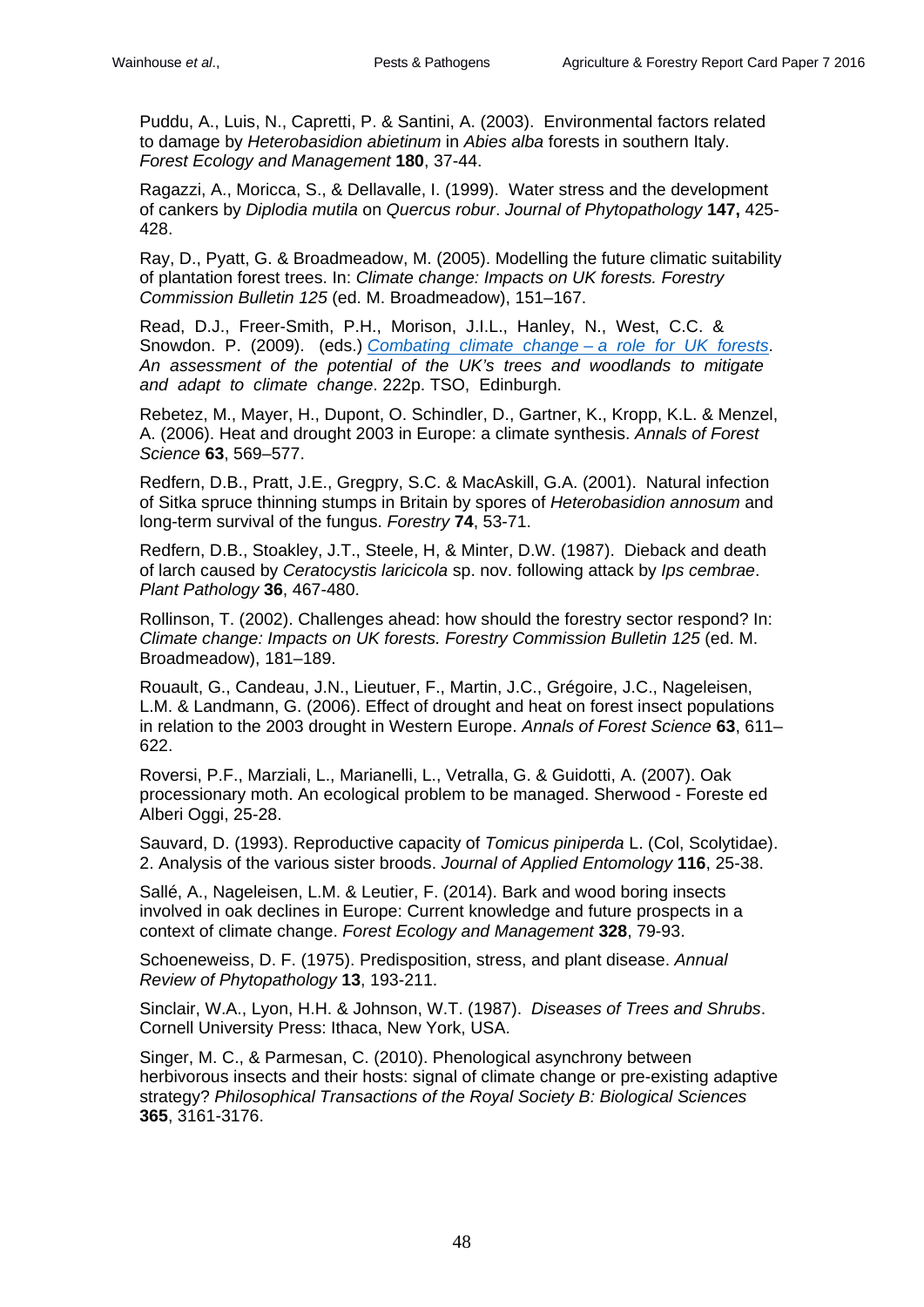Soutrenon, A. 1998. A pluriannual experiment confirms the impact of powdery mildew on seedlings (in French). Les cahiers du DSF, 1-2000 (la santé des forets [France] en 1997. Min. Agric. Péche (DERF), Paris, 93-94.

Steele, H., Laue, B.E., MacAskill, G.A., Hendry, S.J. & Green, S. (2010), Analysis of the natural infection of European horse chestnut (*Aesculus hippocastanum*) by *Pseudomonas syringae* pv. *aesculi*. Plant Pathology, 59: 1005–1013. doi: 10.1111/j.1365-3059.2010.02354.x

Steinbauer, M. J., Kriticos, D. J., Lukacs, Z. & Clarke A. R. (2004). Modelling a forest lepidopteran: phenological plasticity determines voltinism which influences population dynamics. Forest Ecological Management **198**, 117– 131.

Stiling, P. & Cornelissen, T. (2007). How does elevated carbon dioxide (CO2) affect plant–herbivore interactions? A field experiment and meta-analysis of CO2-mediated changes on plant chemistry and herbivore performance. *Global Change Biology* **13**, 1823–1842.

Stoakley, J.T. (1977). A severe outbreak of the pine beauty moth on lodgepole pine in Sutherland. *Scottish Forestry* 31, 113–25.

Stoakley, J.T. (1985). Pine beauty moth. *Forest Record 120.* Forestry Commission, Edinburgh.

Stone, J.K., Coop, L.B. & Manter, D.K. (2008). Predicting effects of climate change on Swiss needle cast disease severity in Pacific Northwest forests. *Canadian Journal of Plant Pathology* **30**, 169–176.

Straw, N.A. (1995). Climate change and the impact of green spruce aphid, *Elatobium abietinum* (Walker), in the UK. *Scottish Forestry* 49, 134–45.

Straw, N.A. (1996). *Bupalis piniaria* L. (Lepidoptera: Geometridae) on the growth of Scots pine in Tentsmuir Forest, Scotland. *Forest Ecological Management* **87**, 209- 232.

Straw, N.A., Fielding, N.J., Green, G. & Price, J. (2005). Defoliation and growth loss in young Sitka spruce following repeated attack by the green spruce aphid, *Elatobium abietinum* (Walker). *Forest Ecology and Management* **213**, 349–68.

Straw, N., Williams, D., Kulinich, O. & Gninenko, Y. (2013). Distribution, impact and rate of spread of emerald ash borer *Agrilus planipennis* (Coleoptera: Buprestidae) in the Moscow region of Russia. *Forestry* **86**, 515–522.

Strong, D.R., Lawton, J.H. & Southwood, R. (1984). *Insects on plants community patterns and mechanisms.* Blackwell scientic Publications, Oxford.

Strouts, R.G. (1981). Phytophthora diseases of trees and shrubs. *Arboricultural Leaflet* **8**, pp. 16. HMSO.

Takamatsu, S., Braun, U., Limkaisang, S., Kom-Un, S., Satoy, Y., Cunnington, J.H. (2007). Phylogeny and taxonomy of the oak powdery mildew *Erysiphe alphitoides sensu lato*. *Mycological Research* **111**, 809–826

Thirain, B., Husson, C. & Marçais, B. (2007). Risk factors for the *Phytophthora*induced decline of alder on northeastern France*. Phytopathology* **97** (1), 99-103.

Thompson, S.E., Levin, S. & Rodriguez-Iturbe, I. (2014). Rainfall and temperatures changes have confounding impacts on *Phytophthora cinnamomi* occurrence risk in southwestern USA under climate change scenarios. *Global Change Biology* **20**, 1299-1312. doi: 10.1111/gcb.12463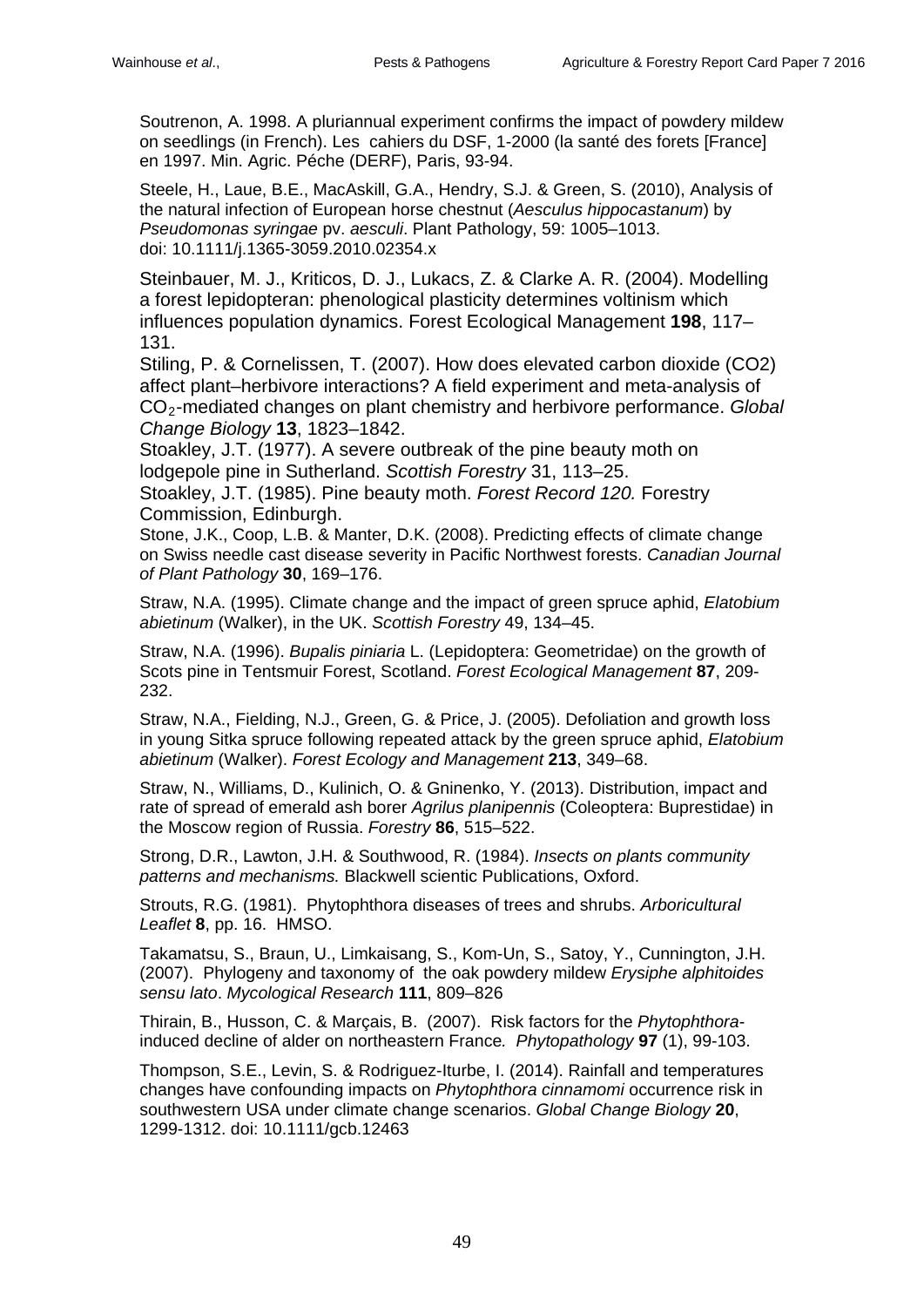Thomson AJ, Shepherd RF, Harris JWE, Silversides RH. (1984). Relating weather to outbreaks of western spruce budworm, *Choristoneura occidentalis* (Lepidoptera, Tortricidae), in British Columbia. *Canadian Entomologist* **116**, 375–81.

Tikkanen, O-P. & Julkunen-Tiitto, R. (2003). Phenological variation as protection against defoliating insects: the case of*Quercus robur* and *Operophtera brumata*. *Oecologia* **136**, 244-251.

Townend, J. (1993). Effects of elevated carbon dioxide and drought on the growth and physiology of clonal sitka spruce plants (*Picea sitchensis* (Bong.) (Carr.). *Tree Physiology* **13**, 289-399.

Tollenaere, C. & Laine, A.L. (2013). Investigating the production of sexual resting structures in a plant pathogen reveals unexpected self-fertility and genotype-byenvironment effects. *Journal of Evolutionary Biology* **26**, 1716–1726

Townsend, M. (2013). Oak processionary moth in the United Kingdom. *Outlooks on Pest Management* **24**, 32-38.

Valtonen, A., Ayres, M.P., Roinine, H., Pöyry, J. & Leinonen, R. (2008). Environmental controls on the phenology of moths: predicting plasticity and constraint under climate change. Oecologia 165, 237–248.

van Asch, M. & Visser, M. E. (2007). Phenology of forest caterpillars and their host trees: The importance of synchrony. *Annual Review of Entomology* **52**, 37-55.

van Asch, M., Salis, L., Holleman, L. J., van Lith, B. & Visser, M. E. (2013). Evolutionary response of the egg hatching date of a herbivorous insect under climate change. *Nature Climate Change* **3**(3), 244-248.

Vanhanen, H., Veteli, T.O., Päivinen, S., Kellomäki, S. & Niemelä, P. (2007). Climate change and range shifts in two insect defoliators: gypsy moth and nun moth – a model study. *Silva Fennica* 41, 621–638.

Vannini, A. & Scarascia Mugnozza, G. (1991). Water stress: A predisposing factor in the pathogenesis of *Hypoxylon mediterraneum* on *Quercus cerris*. *European Journal of Forest Pathology* **21**, 193-201.

Venette, R.C. (2009). Implications of global climate change on the distribution and activity of *Phytophthora ramorum.* In: Proceedings of the 20<sup>th</sup> US Department of Agriculture Interagency Research Forum on Invasive Species (eds McManus, K. And Gottschalk, K.W.), pp. 58-59. USDA FS, GTR NRS-P-51.

Veteli, T. O., Lahtinen, A., Repo, T., Niemelä, P. and Varama, M. (2005). Geographic variation in winter freezing susceptibility in the eggs of the European pine sawfly (*Neodiprion sertifer*). *Agricultural and Forest Entomology* **7**, 115–120.

Wainhouse, D., Inward, D.J.G. & Morgan, G. (2014). Modelling geographical variation in voltinism of *Hylobius abietis* under climate change and implications for management. *Agricultural and Forest Entomology* 16, 136–46.

Watt, A.D. & McFarlane, A.M (1991). Winter moth on Sitka spruce: synchrony of egg hatch and budburst, and its effect on larvale survival. *Ecological Entomology* **16**, 387- 390.

Watt, M.S., Ganley, R.J., Kriticos, D.J. & Manning, L.K. (2011). Dothistroma needle blight and pitch canker: the current and future potential distribution of two important diseases of *Pinus* species. *Canadian Journal of Forest Research* **41**, 412-424. Doi: 10.1139/X10-204.

Watt, A.D. & Woiwod, I.P. (1999) The effect of phenological asynchrony on population dynamics: analysis of fluctuations of British macrolepidoptera. *Oikos* **87**, 411–416.